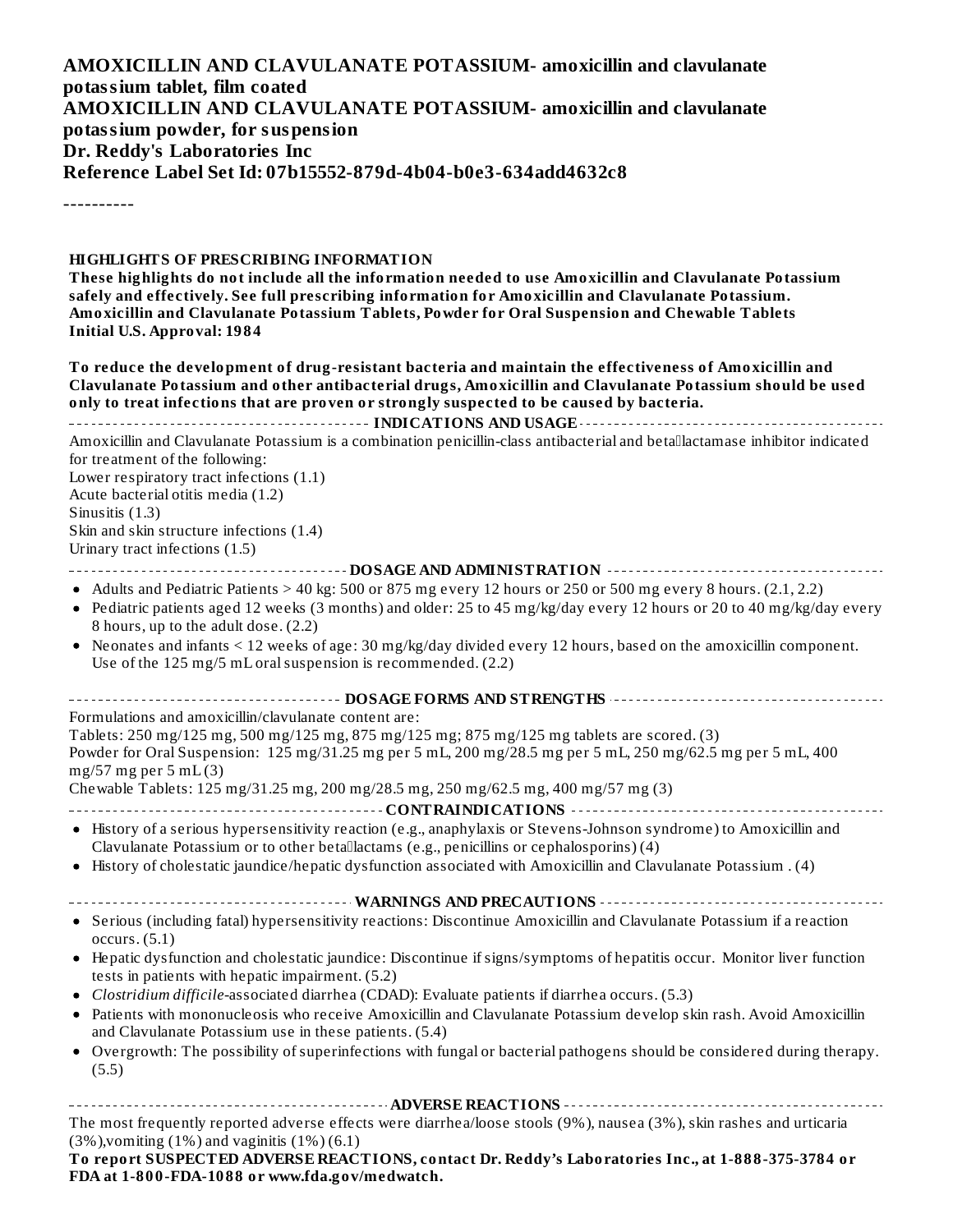#### **DRUG INTERACTIONS**

- $\bullet$  Colladministration with probenecid is not recommended. (7.1)
- Concomitant use of Amoxicillin and Clavulanate Potassium and oral anticoagulants may increase the prolongation of prothrombin time. (7.2)
- Coadministration with allopurinol increases the risk of rash. (7.3)
- Amoxicillin and Clavulanate Potassium may reduce efficacy of oral contraceptives. (7.4)

#### **USEABLE POPULATIONS WELFILM SPECIFIC POPULATIONS**  $\cdots$

- Pediatric Use: Modify dose in patients 12 weeks or younger. (8.4)
- Renal impairment; Dosage adjustment is recommended for severe renal impairment (GFR< 30mL/min). (2.3, 8.6)

#### **See 17 for PATIENT COUNSELING INFORMATION.**

**Revised: 9/2016**

#### **FULL PRESCRIBING INFORMATION: CONTENTS\* 1 INDICATIONS AND USAGE**

- 1.1 Lower Respiratory Tract Infections
- 1.2 Acute Bacterial Otitis Media
- 1.3 Sinusitis
- 1.4 Skin and Skin Structure Infections
- 1.5 Urinary Tract Infections
- 1.6 Limitations of Use

#### **2 DOSAGE AND ADMINISTRATION**

- 2.1 Adults
- 2.2 Pediatric Patients
- 2.3 Patients with Renal Impairment
- 2.4 Directions for Mixing Oral Suspension

### **3 DOSAGE FORMS AND STRENGTHS**

#### **4 CONTRAINDICATIONS**

- 4.1 Serious Hypersensitivity Reactions
- 4.2 Cholestatic Jaundice/Hepatic Dysfunction

#### **5 WARNINGS AND PRECAUTIONS**

- 5.1 Hypersensitivity Reactions
- 5.2 Hepatic Dysfunction
- 5.3 *Clostridium difficile* Associated Diarrhea (CDAD)
- 5.4 Skin Rash in Patients with Mononucleosis
- 5.5 Potential for Microbial Overgrowth
- 5.6 Phenylketonurics
- 5.7 Development of Drug-Resistant Bacteria

#### **6 ADVERSE REACTIONS**

- 6.1 Clinical Trial Experience
- 6.2 Postmarketing Experience

### **7 DRUG INTERACTIONS**

- 7.1 Probenecid
- 7.2 Oral Anticoagulants
- 7.3 Allopurinol
- 7.4 Oral Contraceptives
- 7.5 Effects on Laboratory Tests

#### **8 USE IN SPECIFIC POPULATIONS**

- 8.1 Pregnancy
- 8.2 Labor and Delivery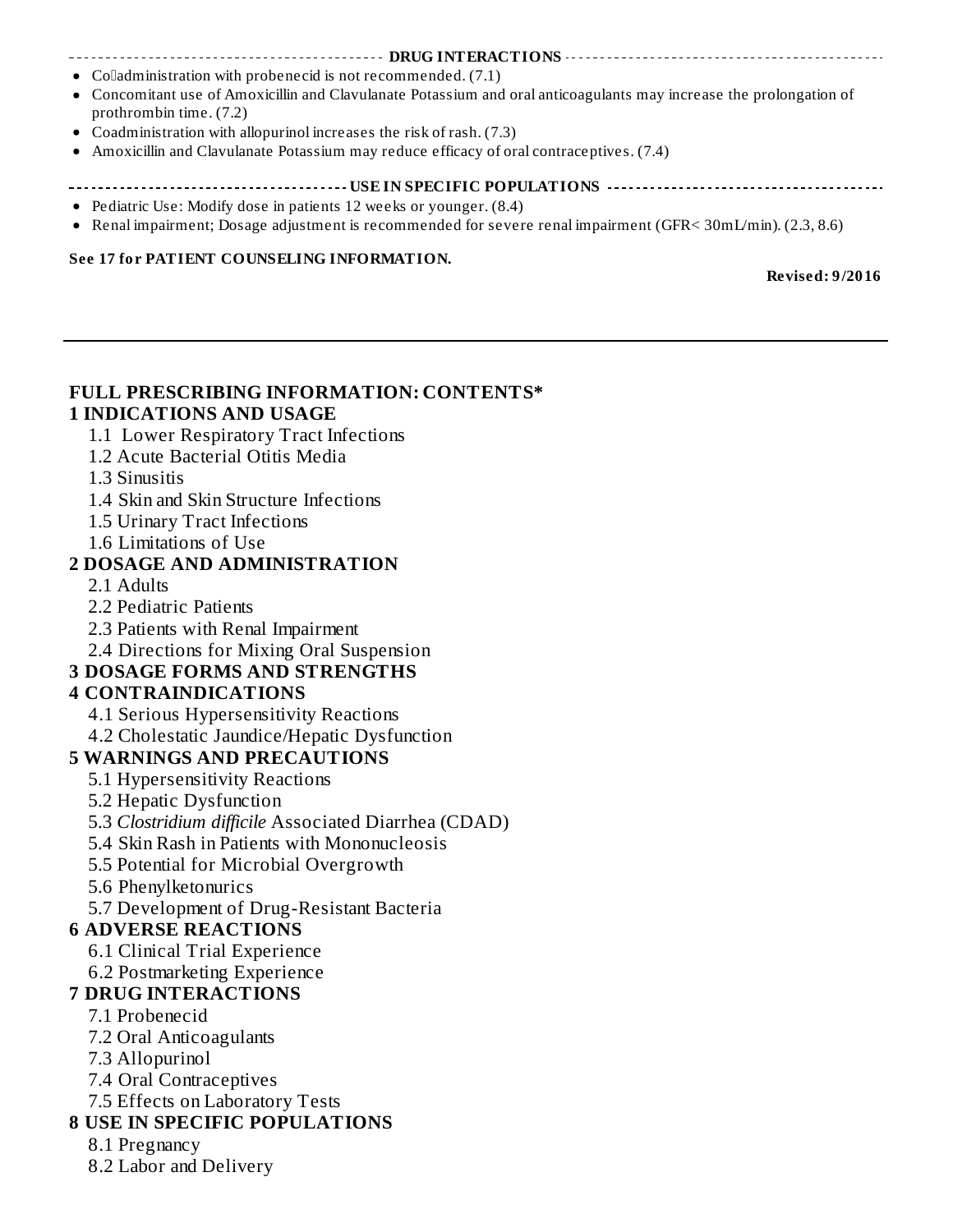#### 8.3 Nursing Mothers 8.4 Pediatric Use 8.5 Geriatric Use 8.6 Dosing in Renal Impairment **10 OVERDOSAGE 11 DESCRIPTION 12 CLINICAL PHARMACOLOGY** 12.1 Mechanism of Action 12.3 Pharmacokinetics 12.4 Microbiology **13 NONCLINICAL TOXICOLOGY** 13.1 Carcinogenesis, Mutagenesis, Impairment Of Fertility **14 CLINICAL STUDIES** 14.1 Lower Respiratory Tract and Complicated Urinary Tract Infections 14.2 Acute Bacterial Otitis Media and Diarrhea in Pediatric Patients **15 REFERENCES 16 HOW SUPPLIED/STORAGE AND HANDLING** 17.1 INFORMATION FOR PATIENTS

\* Sections or subsections omitted from the full prescribing information are not listed.

## **FULL PRESCRIBING INFORMATION**

### **1 INDICATIONS AND USAGE**

To reduce the development of drugllresistant bacteria and maintain the effectiveness of Amoxicillin and Clavulanate Potassium and other antibacterial drugs, Amoxicillin and Clavulanate Potassium should be used only to treat infections that are proven or strongly suspected to be caused by susceptible bacteria. When culture and susceptibility information are available, they should be considered in selecting or modifying antibacterial therapy. In the absence of such data, local epidemiology and susceptibility patterns may contribute to the empiric selection of therapy.

Amoxicillin and Clavulanate Potassium is a combination penicillin-class antibacterial and beta-lactamase inhibitor indicated in the treatment of infections due to susceptible isolates of the designated bacteria in the conditions listed below\*:

#### **1.1 Lower Respiratory Tract Infections**

caused by betalactamase–producing isolates of *Haemophilus influenzae and Moraxella catarrhalis*.

#### **1.2 Acute Bacterial Otitis Media**

caused by betallactamase–producing isolates of H. *influenzae and M. catarrhalis.* 

#### **1.3 Sinusitis**

caused by betallactamase–producing isolates of *H. influenzae and M. catarrhalis.* 

### **1.4 Skin and Skin Structure Infections**

caused by betalactamase–producing isolates of *Staphylococcus aureus, Escherichia coli, and Klebsiella species.*

### **1.5 Urinary Tract Infections**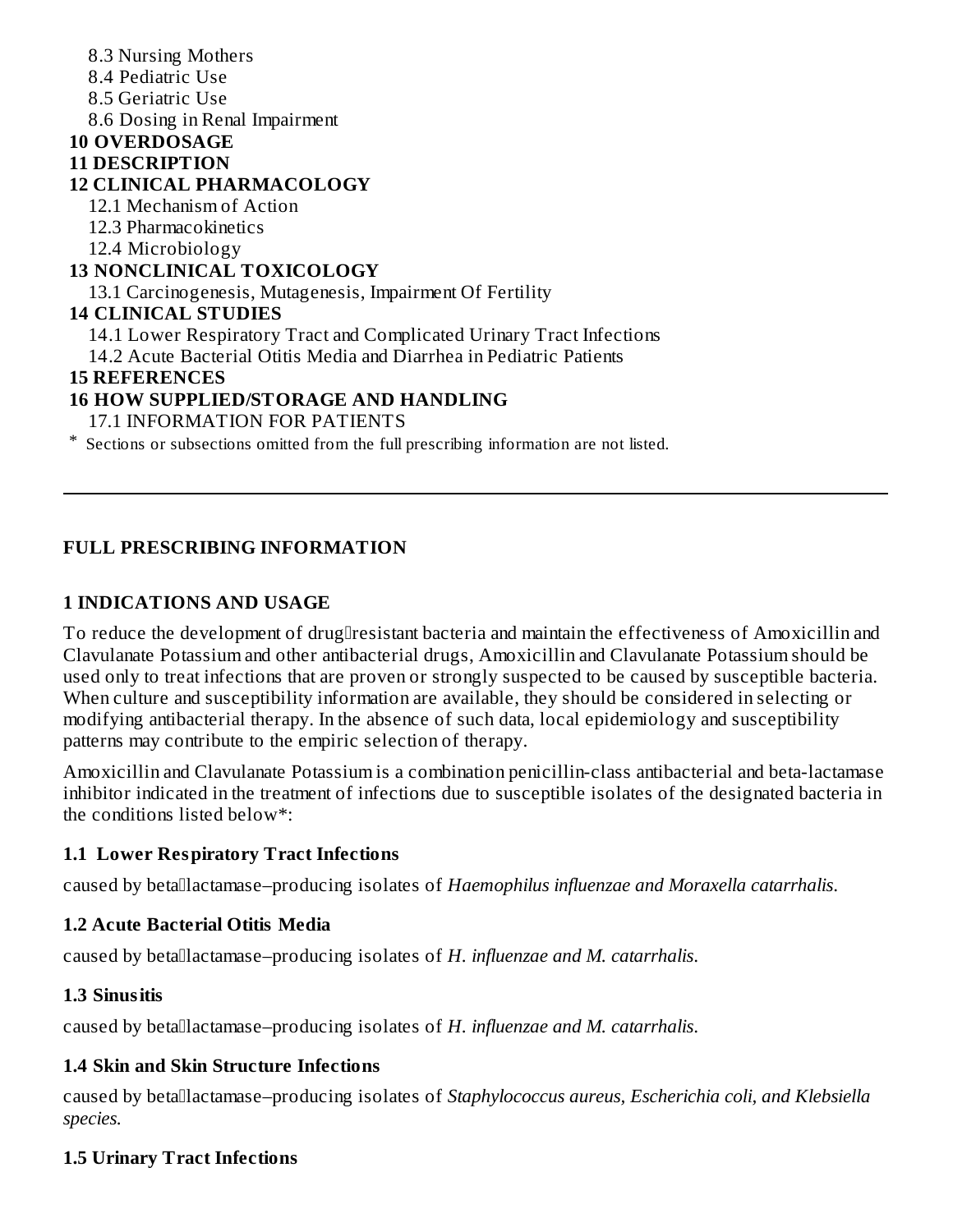caused by betalactamase–producing isolates of *E. coli, Klebsiella species, and Enterobacter species*.

## **1.6 Limitations of Us e**

When susceptibility test results show susceptibility to amoxicillin, indicating no beta-lactamase production, Amoxicillin and Clavulanate Potassium should not be used.

## **2 DOSAGE AND ADMINISTRATION**

Amoxicillin and Clavulanate Potassium may be taken without regard to meals; however, absorption of clavulanate potassium is enhanced when Amoxicillin and Clavulanate Potassium is administered at the start of a meal. To minimize the potential for gastrointestinal intolerance, Amoxicillin and Clavulanate Potassium should be taken at the start of a meal.

## **2.1 Adults**

The usual adult dose is one 500-mg tablet of Amoxicillin and Clavulanate Potassium every 12 hours or one 250-mg tablet of Amoxicillin and Clavulanate Potassium every 8 hours. For more severe infections and infections of the respiratory tract, the dose should be one 875-mg tablet of Amoxicillin and Clavulanate Potassium every 12 hours or one 500-mg tablet of Amoxicillin and Clavulanate Potassium every 8 hours. Adults who have difficulty swallowing may be given the 125 mg/5 mL or 250 mg/5 mL suspension in place of the 500-mg tablet. The 200 mg/5 mL suspension or the 400 mg/5 mL suspension may be used in place of the 875-mg tablet.

Two 250-mg tablets of Amoxicillin and Clavulanate Potassium should *not* be substituted for one 500 mg tablet of Amoxicillin and Clavulanate Potassium. Since both the 250-mg and 500-mg tablets of Amoxicillin and Clavulanate Potassium contain the same amount of clavulanic acid (125 mg, as the potassium salt), two 250-mg tablets are not equivalent to one 500-mg tablet of Amoxicillin and Clavulanate Potassium.

The 250-mg tablet of Amoxicillin and Clavulanate Potassium and the 250-mg chewable tablet should *not* be substituted for each other, as they are not interchangeable. The 250-mg tablet of Amoxicillin and Clavulanate Potassium and the 250-mg chewable tablet do not contain the same amount of clavulanic acid (as the potassium salt). The 250-mg tablet of Amoxicillin and Clavulanate Potassium contains 125 mg of clavulanic acid, whereas the 250-mg chewable tablet contains 62.5 mg of clavulanic acid.

## **2.2 Pediatric Patients**

Based on the amoxicillin component, Amoxicillin and Clavulanate Potassium should be dosed as follows:

Neonates and Infants Aged <12 weeks (<3 months): The recommended dose of Amoxicillin and Clavulanate Potassium is 30 mg/kg/day divided every 12 hours, based on the amoxicillin component. Experience with the 200 mg/5 mL formulation in this age group is limited, and thus, use of the 125 mg/5 mL oral suspension is recommended.

Patients Aged 12 weeks (3 months) and Older: See dosing regimens provided in Table 1. The every 12 hour regimen is recommended as it is associated with significantly less diarrhea *[see Clinical Studies (14.2)]*. However, the every 12 hour suspension (200 mg/5 mL and 400 mg/5 mL) and chewable tablets (200 mg and 400 mg) contain aspartame and should not be used by phenylketonurics. *[see Warnings and Precautions (5.6)*]

## **Table 1: Dosing in Patients Aged 12 weeks (3 months) and Older**

| <b>INFECTION</b> | <b>DOSING REGIMEN</b>                                                                     |               |  |  |
|------------------|-------------------------------------------------------------------------------------------|---------------|--|--|
|                  | <b>Every 12 hours</b>                                                                     | Every 8 hours |  |  |
|                  | $\frac{200 \text{ mg}}{5 \text{ mL}}$ or 400 $\frac{125 \text{ mg}}{5 \text{ mL}}$ or 250 |               |  |  |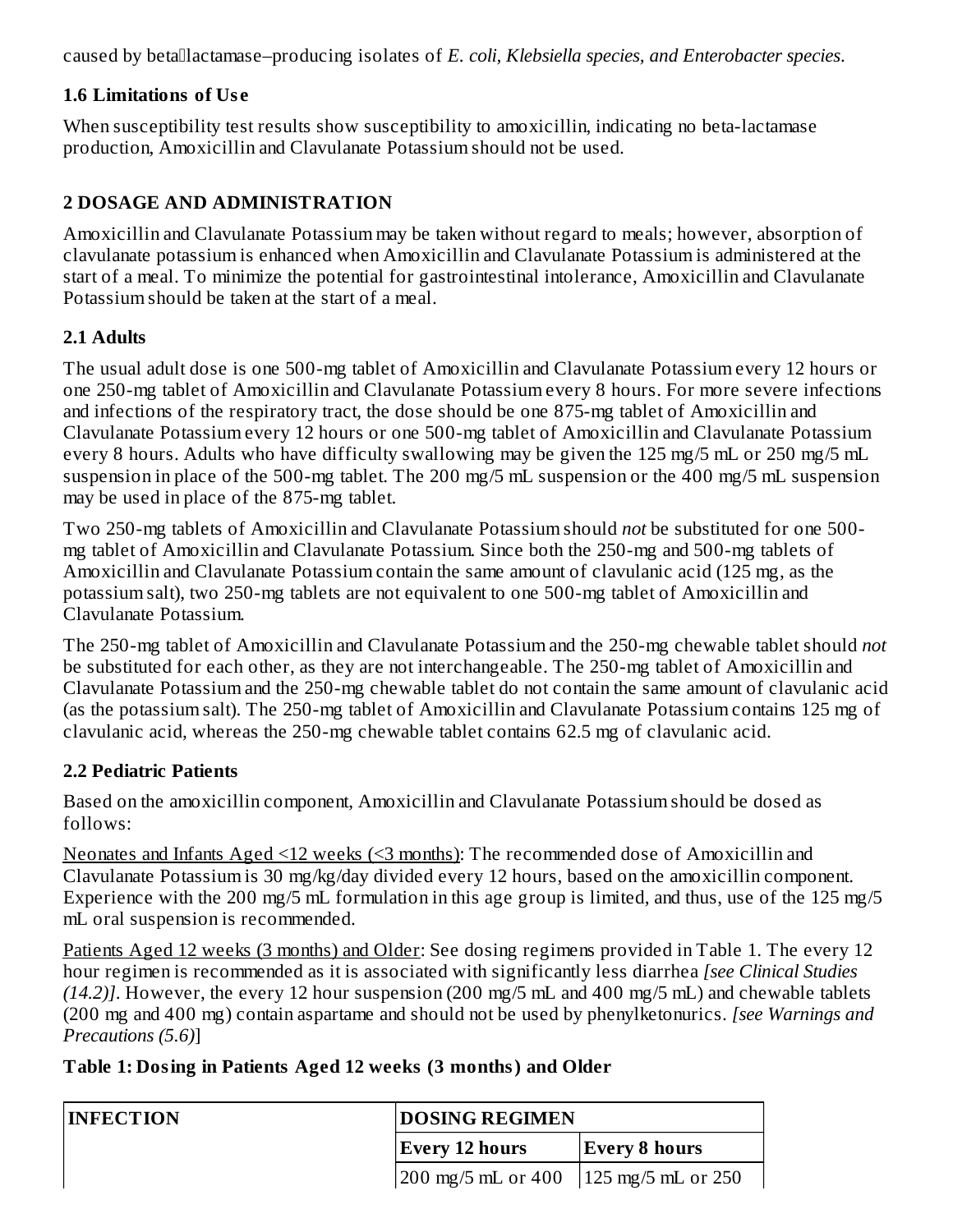|                                                                                                             | $mg/5$ mL oral<br>suspension <sup>a</sup> | mg/5 mL oral<br>suspension <sup>a</sup> |
|-------------------------------------------------------------------------------------------------------------|-------------------------------------------|-----------------------------------------|
| Otitis media <sup>b</sup> , sinusitis, lower<br>respiratory tract infections, and more<br>severe infections | 45 mg/kg/day every<br>12 hours            | 40 mg/kg/day every 8<br>hours           |
| Less severe infections                                                                                      | 25 mg/kg/day every<br>12 hours            | 20 mg/kg/day every 8<br>hours           |

<sup>a</sup> Each strength of suspension of Amoxicillin and Clavulanate Potassium is available as a chewable tablet for use by older children.

 $^{\rm b}$  Duration of therapy studied and recommended for acute otitis media is 10 days.

Patients Weighing 40 kg or More: Pediatric patients weighing 40 kg or more should be dosed according to adult recommendations.

The 250-mg tablet of Amoxicillin and Clavulanate Potassium should *not* be used until the child weighs at least 40 kg,due to the different amoxicillin to clavulanic acid ratios in the 250-mg tablet of Amoxicillin and Clavulanate Potassium (250/125) versus the 250-mg chewable tablet of Amoxicillin and Clavulanate Potassium (250/62.5).

## **2.3 Patients with Renal Impairment**

Patients with impaired renal function do not generally require a reduction in dose unless the impairment is severe. Renal impairment patients with a glomerular filtration rate of <30 mL/min should not receive the 875mg dose. Patients with a glomerular filtration rate of 10 to 30 mL/min should receive 500 mg or 250 mg every 12 hours, depending on the severity of the infection. Patients with a glomerular filtration rate less than 10 mL/min should receive 500 mg or 250 mg every 24 hours, depending on severity of the infection.

Hemodialysis patients should receive 500 mg or 250 mg every 24 hours,depending on severity of the infection. They should receive an additional dose both during and at the end of dialysis.

## **2.4 Directions for Mixing Oral Suspension**

Prepare a suspension at time of dispensing as follows: Tap bottle until all the powder flows freely. Add approximately 2/3 of the total amount of water for reconstitution (see Table 2 below) and shake vigorously to suspend powder. Add remainder of the water and again shake vigorously.

|                    | <b>Strength Bottle Size   Amount of</b>      | Waterfor<br><b>Reconstitution</b> | <b>Contents of EachTeaspoonful (5 mL)</b>                                  |
|--------------------|----------------------------------------------|-----------------------------------|----------------------------------------------------------------------------|
| $125 \text{ mg}/5$ | 75 mL100                                     | 67 mL90 mL134 mL                  | 125 mg amoxicillin and 31.25 mg of                                         |
| mL                 | $mL150$ $mL$                                 |                                   | clavulanic acid as the potassium salt                                      |
| 200                | 50 mL75                                      | 50 mL75 mL95 mL                   | 200 mg amoxicillin and 28.5 mg of                                          |
| $mg/5$ mL          | $mL100$ mL                                   |                                   | clavulanic acid as the potassium salt                                      |
| mL                 | $250 \text{ mg}/5$ 75 mL $100$<br>$mL150$ mL | 65 mL87 mL130 mL                  | 250 mg amoxicillin and 62.5 mg of<br>clavulanic acid as the potassium salt |
| 400                | 50 mL75                                      | 50 mL70 mL90 mL                   | 400 mg amoxicillin and 57.0 mg of                                          |
| $mg/5$ mL          | $mL100$ mL                                   |                                   | clavulanic acid as the potassium salt                                      |

## **Table 2: Amount of Water for Mixing Oral Suspension**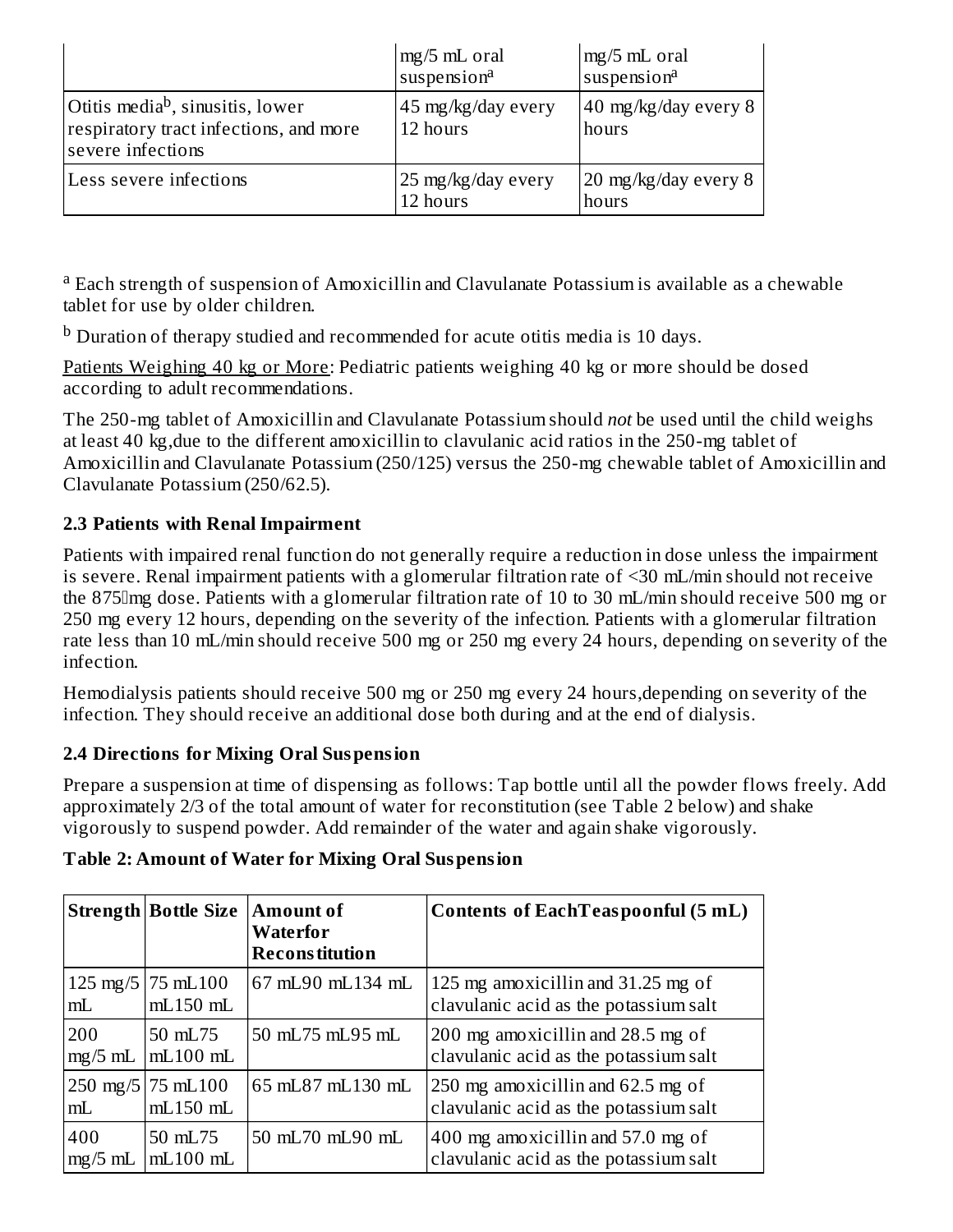**Note:** Shake oral suspension well before using. Reconstituted suspension must be stored under refrigeration and discarded after 10 days.

## **3 DOSAGE FORMS AND STRENGTHS**

### **Tablets**:

- **250mg/125-mg Tablets:** Each white oval film-coated tablet, debossed with AUGMENTIN on one side and 250/125 on the other side, contains 250 mg of amoxicillin and 125 mg clavulanic acid as the potassium salt.
- **500mg/125-mg Tablets**: Each white oval film-coated tablet, debossed with AUGMENTIN on one side and 500/125 on the other side, contains 500 mg amoxicillin and 125 mg of clavulanic acid as the potassium salt.
- **875 mg/125-mg Tablets:** Each scored white capsule shaped tablet, debossed with AUGMENTIN 875 on one side and scored on the other side, contains 875 mg amoxicillin and 125 mg clavulanic acid as the potassium salt.

## **Powder for Oral Suspension:**

- **125 mg/31.25 mg per 5 mL**: Banana-flavored powder for oral suspension (each 5 mL of reconstituted suspension contains 125 mg amoxicillin and 31.25 mg of clavulanic acid as the potassium salt).
- **200 mg/28.5 mg per 5 mL**: Orange-favored powder for oral suspension (each 5 mL of reconstituted suspension contains 200 mg amoxicillin and 28.5 mg of clavulanic acid as the potassium salt).
- **250 mg/62.5 mg per 5 mL**: Orange-flavored powder for oral suspension (each 5 mL of reconstituted suspension contains 250 mg amoxicillin and 62.5 mg of clavulanic acid as the potassium salt).
- **400 mg/57 mg per 5 mL** Orange-flavored powder for oral suspension (each 5 mL of reconstituted suspension contains 400 mg amoxicillin and 57.0 mg of clavulanic acid as the potassium salt).

### **Chewable Tablets:**

- **125-mg/31.25-mg Chewable Tablets**: Each mottled yellow, round, lemon-lime-flavored tablet, debossed with BMP 189 contains 125 mg amoxicillin and 31.25 mg clavulanic acid as the potassium salt.
- **200-mg/28.5 mg Chewable Tablets**: Each mottled pink, round, biconvex cherry-banana-flavored tablet, debossed with PL over C20 contains 200 mg amoxicillin and 28.5 mg clavulanic acid as the potassium salt.
- **250-mg/62.5-mg Chewable Tablets**: Each mottled yellow, round, lemon-lime-flavored tablet, debossed with BMP 190 contains 250 mg amoxicillin and 62.5 mg clavulanic acid as the potassium salt.
- **400-mg/57-mg Chewable Tablets**: Each mottled pink, round, biconvex cherry-banana-flavored tablet, debossed with PL over C40 contains 400 mg amoxicillin and 57.0 mg clavulanic acid as the potassium salt.

The 250-mg tablet of Amoxicillin and Clavulanate Potassium and the 250-mg chewable tablet should NOT be substituted for each other, as they are not interchangeable and the 250-mg tablet should not be used in children weighing less than 40 kg. The 250-mg tablet of Amoxicillin and Clavulanate Potassium and the 250-mg chewable tablet do not contain the same amount of clavulanic acid. The 250-mg tablet of Amoxicillin and Clavulanate Potassium contains 125 mg of clavulanic acid whereas the 250-mg chewable tablet contains 62.5 mg of clavulanic acid.

Two 250 mg tablets of Amoxicillin and Clavulanate Potassium should NOT be substituted for one 500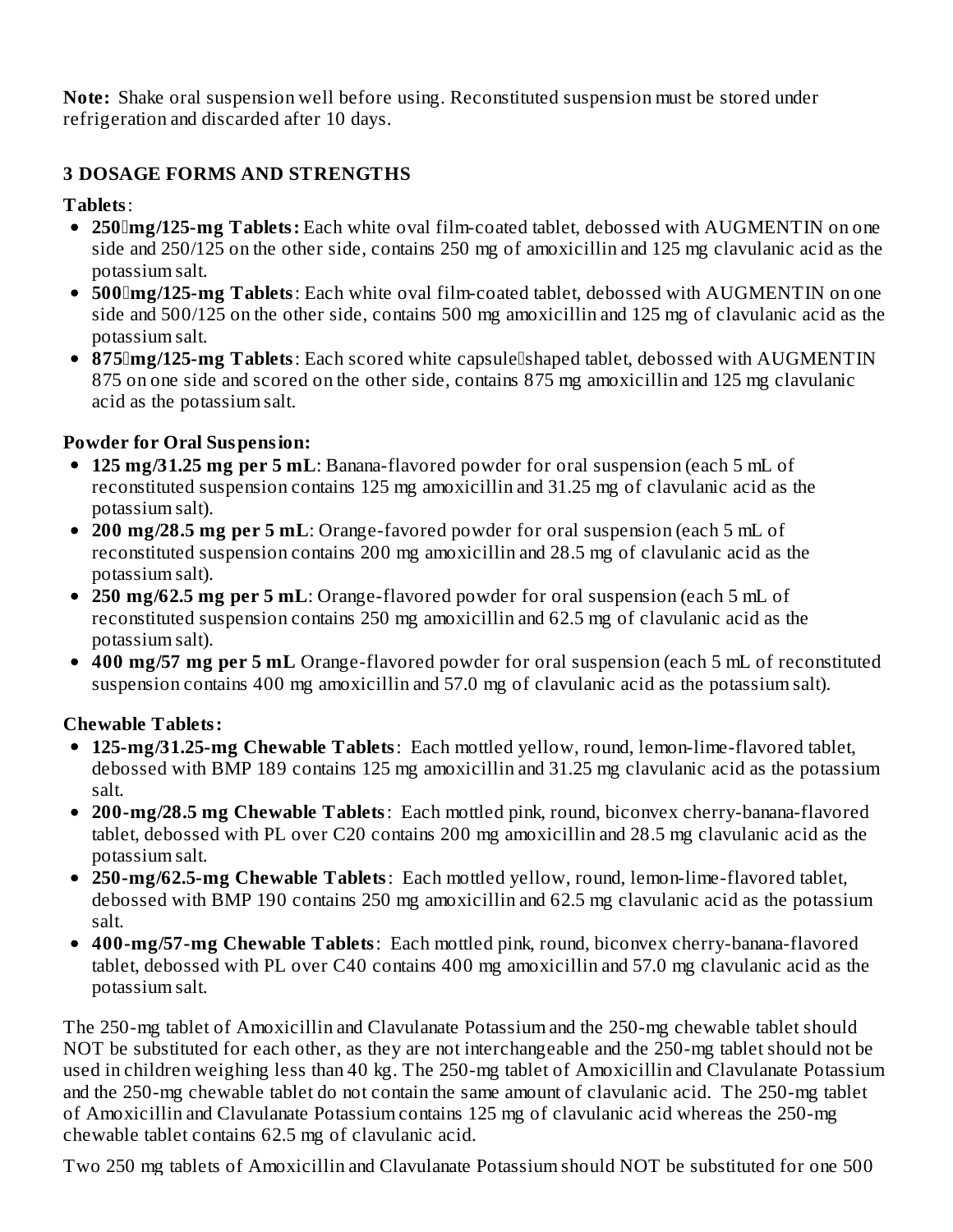mg tablet of Amoxicillin and Clavulanate Potassium. Since both the 250 mg and 500 mg tablets of Amoxicillin and Clavulanate Potassium contain the same amount of clavulanic acid (125 mg, as the potassium salt), two 250 mg tablets of Amoxicillin and Clavulanate Potassium are not equivalent to one 500 mg tablet of Amoxicillin and Clavulanate Potassium.

## **4 CONTRAINDICATIONS**

## **4.1 Serious Hypers ensitivity Reactions**

Amoxicillin and Clavulanate Potassium is contraindicated in patients with a history of serious hypersensitivity reactions (e.g., anaphylaxis or Stevens-Johnson syndrome) to amoxicillin, clavulanate or to other betallactam antibacterial drugs (e.g., penicillins and cephalosporins).

## **4.2 Cholestatic Jaundice/Hepatic Dysfunction**

Amoxicillin and Clavulanate Potassium is contraindicated in patients with a previous history of cholestatic jaundice/hepatic dysfunction associated with Amoxicillin and Clavulanate Potassium.

## **5 WARNINGS AND PRECAUTIONS**

## **5.1 Hypers ensitivity Reactions**

Serious and occasionally fatal hypersensitivity (anaphylactic) reactions have been reported in patients receiving beta-lactam antibacterials, including Amoxicillin and Clavulanate Potassium. These reactions are more likely to occur in individuals with a history of penicillin hypersensitivity and/or a history of sensitivity to multiple allergens. Before initiating therapy with Amoxicillin and Clavulanate Potassium, careful inquiry should be made regarding previous hypersensitivity reactions to penicillins, cephalosporins, or other allergens. If an allergic reaction occurs, Amoxicillin and Clavulanate Potassium should be discontinued and appropriate therapy instituted.

## **5.2 Hepatic Dysfunction**

Hepatic dysfunction, including hepatitis and cholestatic jaundice has been associated with the use of Amoxicillin and Clavulanate Potassium. Hepatic toxicity is usually reversible; however, deaths have been reported. Hepatic function should be monitored at regular intervals in patients with hepatic impairment.

## **5.3** *Clostridium difficile* **Associated Diarrhea (CDAD)**

*Clostridium difficile* associated diarrhea (CDAD) has been reported with use of nearly all antibacterial agents, including Amoxicillin and Clavulanate Potassium, and may range in severity from mild diarrhea to fatal colitis. Treatment with antibacterial agents alters the normal flora of the colon leading to overgrowth of *C. difficile*.

*C. difficile* produces toxins A and B which contribute to the development of CDAD. Hypertoxinproducing strains of *C. difficile* cause increased morbidity and mortality, as these infections can be refractory to antimicrobial therapy and may require colectomy. CDAD must be considered in all patients who present with diarrhea following antibacterial use. Careful medical history is necessary since CDAD has been reported to occur over 2 months after the administration of antibacterial agents.

If CDAD is suspected or confirmed, ongoing antibacterial use not directed against *C. difficile* may need to be discontinued. Appropriate fluid and electrolyte management, protein supplementation, antibacterial treatment of *C. difficile*, and surgical evaluation should be instituted as clinically indicated.

## **5.4 Skin Rash in Patients with Mononucleosis**

A high percentage of patients with mononucleosis who receive amoxicillin develop an erythematous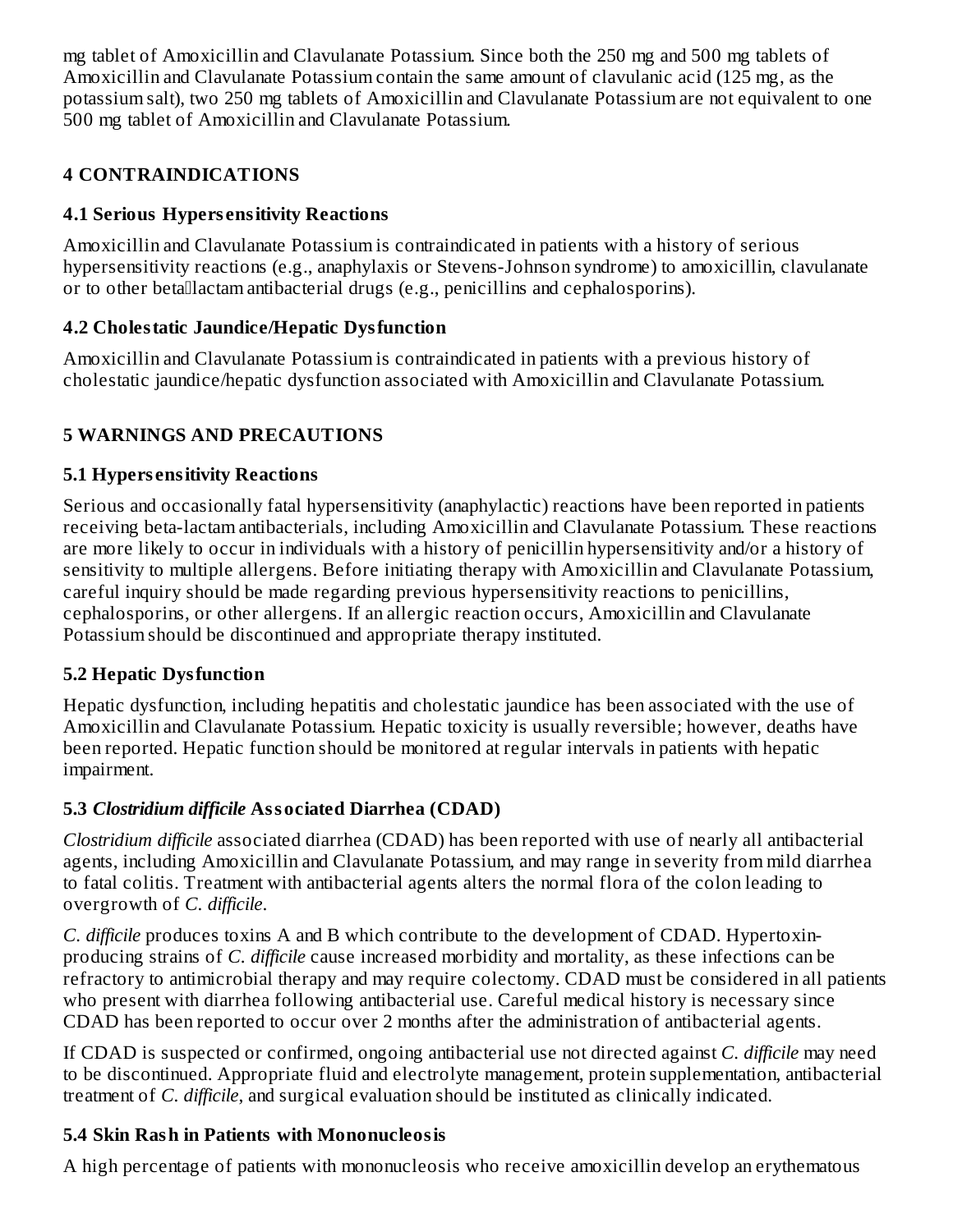skin rash. Thus, Amoxicillin and Clavulanate Potassium should not be administered to patients with mononucleosis.

## **5.5 Potential for Microbial Overgrowth**

The possibility of superinfections with fungal or bacterial pathogens should be considered during therapy. If superinfection occurs, amoxicillin/clavulanate potassium should be discontinued and appropriate therapy instituted.

## **5.6 Phenylketonurics**

Amoxicillin and Clavulanate Potassium Chewable tablets and Amoxicillin and Clavulanate Potassium Powder for Oral Solution contain aspartame which contains phenylalanine. Each 200-mg chewable tablet of Amoxicillin and Clavulanate Potassium contains 2.1 mg phenylalanine; each 400-mg chewable tablet contains 4.2 mg phenylalanine; each 5 mL of either the 200 mg/5 mL or 400 mg/5 mL oral suspension contains 7 mg phenylalanine. The other formulations of Amoxicillin and Clavulanate Potassium do not contain phenylalanine.

## **5.7 Development of Drug-Resistant Bacteria**

Prescribing Amoxicillin and Clavulanate Potassium in the absence of a proven or strongly suspected bacterial infection is unlikely to provide benefit to the patient, and increases the risk of the development of drugllresistant bacteria.

## **6 ADVERSE REACTIONS**

The following are discussed in more detail in other sections of the labeling:

- Anaphylactic reactions *[see Warnings and Precautions (5.1) ]*
- Hepatic Dysfunction *[see Warnings and Precautions (5.2) ]*
- CDAD *[see Warnings and Precautions (5.3) ]*

## **6.1 Clinical Trial Experience**

Because clinical trials are conducted under widely varying conditions, adverse reaction rates observed in the clinical trials of a drug cannot be directly compared to rates in the clinical trials of another drug and may not reflect the rates observed in practice.

The most frequently reported adverse reactions were diarrhea/loose stools (9%), nausea (3%), skin rashes and urticaria (3%), vomiting (1%) and vaginitis (1%). Less than 3% of patients discontinued therapy because of druglelated adverse reactions. The overall incidence of adverse reactions, and in particular diarrhea, increased with the higher recommended dose. Other less frequently reported adverse reactions (<1%) include: Abdominal discomfort, flatulence, and headache.

In pediatric patients (aged 2 months to 12 years), 1 US/Canadian clinical trial was conducted which compared 45/6.4 mg/kg/day (divided every 12 hours) of Amoxicillin and Clavulanate Potassium for 10 days versus 40/10 mg/kg/day (divided every 8 hours) of Amoxicillin and Clavulanate Potassium for 10 days in the treatment of acute otitis media. A total of 575 patients were enrolled, and only the suspension formulations were used in this trial. Overall, the adverse reactions seen were comparable to that noted above; however, there were differences in the rates of diarrhea, skin rashes/urticaria, and diaper area rashes. *[See Clinical Studies (14.2)]*

## **6.2 Postmarketing Experience**

In addition to adverse reactions reported from clinical trials, the following have been identified during postmarketing use of Amoxicillin and Clavulanate Potassium. Because they are reported voluntarily from a population of unknown size, estimates of frequency cannot be made. These events have been chosen for inclusion due to a combination of their seriousness, frequency of reporting, or potential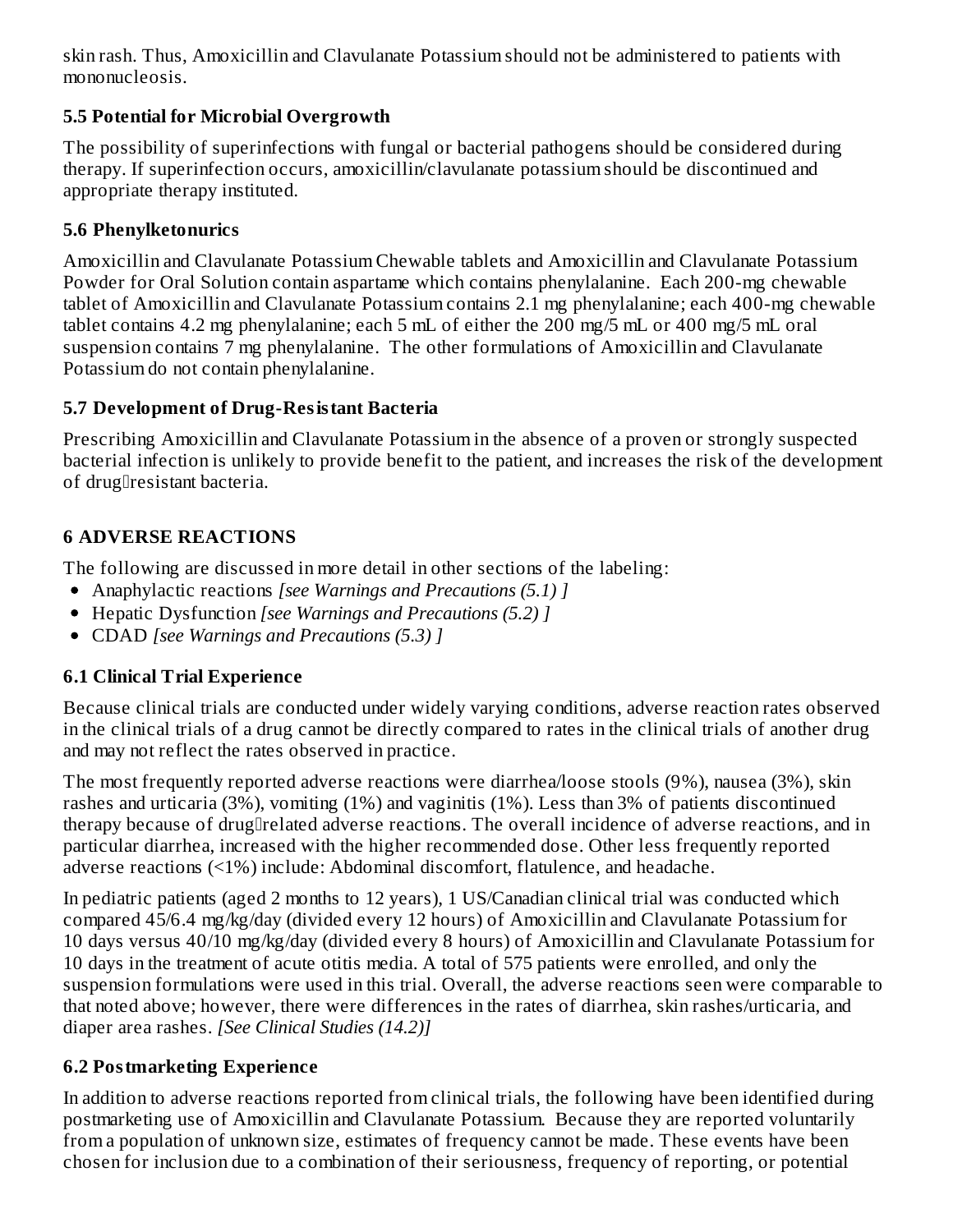causal connection to Amoxicillin and Clavulanate Potassium.

Gastrointestinal: Indigestion, gastritis, stomatitis, glossitis, black "hairy" tongue, mucocutaneous candidiasis, enterocolitis, and hemorrhagic/pseudomembranous colitis. Onset of pseudomembranous colitis symptoms may occur during or after antibiotic treatment. *[see Warnings and Precautions (5.3) ]*

**Hypers ensitivity Reactions:** Pruritus, angioedema, serum sickness–like reactions (urticaria or skin rash accompanied by arthritis, arthralgia, myalgia, and frequently fever), erythema multiforme, Stevens[Johnson syndrome, acute generalized exanthematouspustulosis, hypersensitivity vasculitis, and cases of exfoliative dermatitis (including toxic epidermal necrolysis) have been reported. *[see Warnings and Precautions (5.1) ]*

Liver: Hepatic dysfunction, including hepatitis and cholestatic jaundice, increases in serum transaminases (AST and/or ALT), serum bilirubin, and/or alkaline phosphatase, has been reported with Amoxicillin and Clavulanate Potassium. It has been reported more commonly in the elderly, in males, or in patients on prolonged treatment. The histologic findings on liver biopsy have consisted of predominantly cholestatic, hepatocellular, or mixed cholestaticllhepatocellular changes. The onset of signs/symptoms of hepatic dysfunction may occur during or several weeks after therapy has been discontinued. The hepatic dysfunction, which may be severe, is usually reversible. Deaths have been reported. *[see Contraindications (4.2), Warnings and Precautions (5.2) ]*

**Renal:**Interstitial nephritis, hematuria, and crystalluria have been reported. *[see Overdosage (10) ]*

**Hemic and Lymphatic Systems:** Anemia, including hemolytic anemia, thrombocytopenia, thrombocytopenic purpura, eosinophilia, leukopenia, and agranulocytosishave been reported. These reactions are usually reversible on discontinuation of therapy and are believed to be hypersensitivity phenomena. Thrombocytosis was noted in less than 1% of the patients treated with Amoxicillin and Clavulanate Potassium. There have been reports of increased prothrombin time in patients receiving Amoxicillin and Clavulanate Potassium and anticoagulant therapy concomitantly. *[see Drug Interactions (7.2) ]*

**Central Nervous System:** Agitation, anxiety, behavioral changes, confusion, convulsions, dizziness, insomnia, and reversible hyperactivity have been reported.

**Mis cellaneous:** Tooth discoloration (brown, yellow, or gray staining) has been reported. Most reports occurred in pediatric patients. Discoloration was reduced or eliminated with brushing or dental cleaning in most cases.

## **7 DRUG INTERACTIONS**

## **7.1 Probenecid**

Probenecid decreases the renal tubular secretion of amoxicillin but does not delay renal excretion of clavulanic acid. Concurrent use with Amoxicillin and Clavulanate Potassium may result in increased and prolonged blood concentrations of amoxicillin. Coadministration of probenecid is not recommended.

## **7.2 Oral Anticoagulants**

Abnormal prolongation of prothrombin time (increased international normalized ratio [INR]) has been reported in patients receiving amoxicillin and oral anticoagulants. Appropriate monitoring should be undertaken when anticoagulants are prescribed concurrently with Amoxicillin and Clavulanate Potassium. Adjustments in the dose of oral anticoagulants may be necessary to maintain the desired level of anticoagulation.

## **7.3 Allopurinol**

The concurrent administration of allopurinol and amoxicillin increases the incidence of rashes in patients receiving both drugs as compared to patients receiving amoxicillin alone. It is not known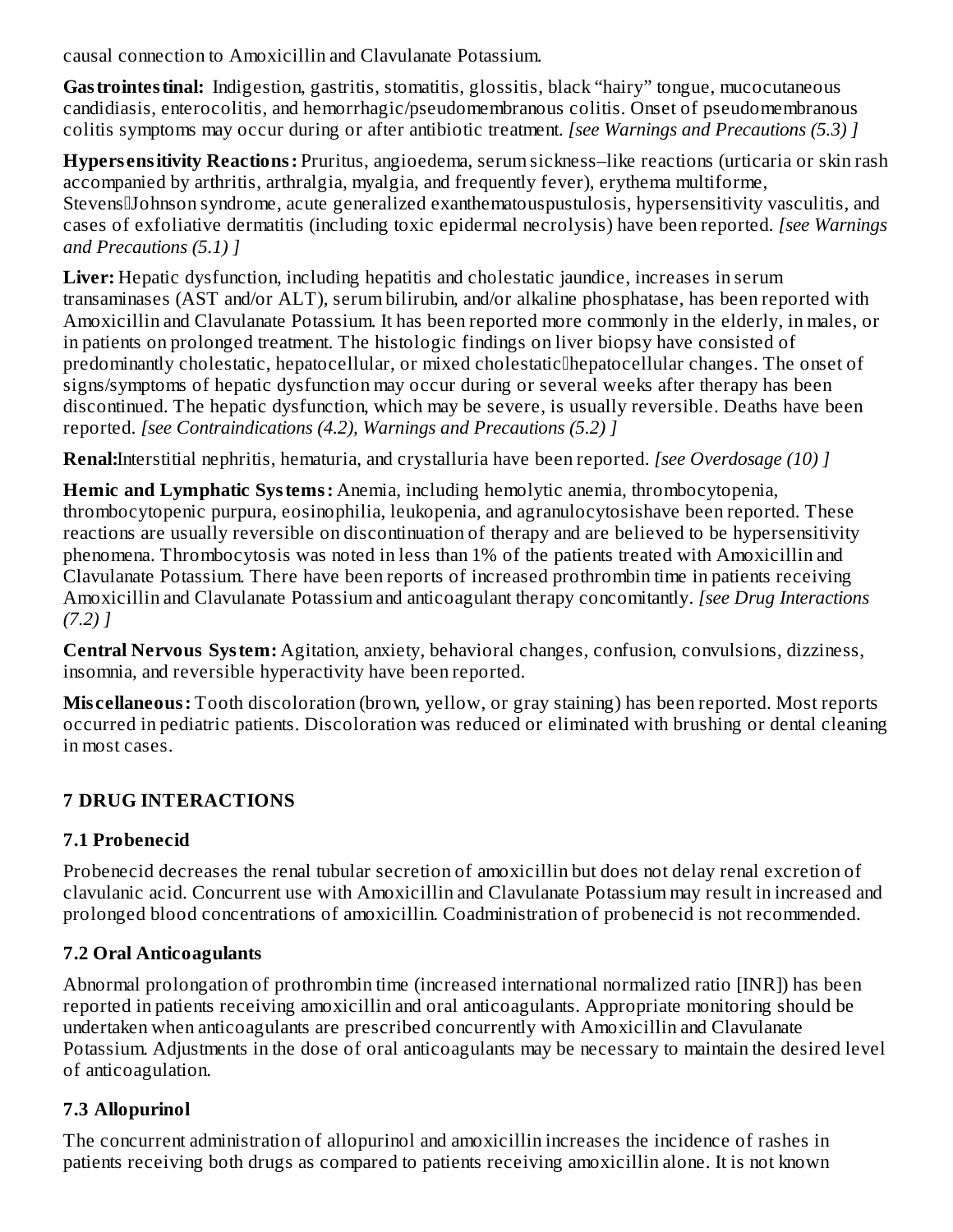whether this potentiation of amoxicillin rashes is due to allopurinol or the hyperuricemia present in these patients.

## **7.4 Oral Contraceptives**

Amoxicillin and Clavulanate Potassium may affect intestinal flora, leading to lower estrogen reabsorption and reduced efficacy of combined oral estrogen/progesterone contraceptives.

## **7.5 Effects on Laboratory Tests**

High urine concentrations of amoxicillin may result in false-positive reactions when testing for the presence of glucose in urine using CLINITEST®, Benedict's Solution, or Fehling's Solution. Since this effect may also occur with Amoxicillin and Clavulanate Potassium, it is recommended that glucose tests based on enzymatic glucose oxidase reactions be used.

Following administration of amoxicillin to pregnant women, a transient decrease in plasma concentration of total conjugated estriol, estriol-glucuronide, conjugated estrone, and estradiol has been noted.

## **8 USE IN SPECIFIC POPULATIONS**

## **8.1 Pregnancy**

Teratogenic Effects:Pregnancy Category B. Reproduction studies performed in pregnant rats and mice given Amoxicillin and Clavulanate Potassium (2:1 ratio formulation of amoxicillin:clavulanate) at oral doses up to 1200 mg/kg/day revealed no evidence of harm to the fetus due to Amoxicillin and Clavulanate Potassium. The amoxicillin doses in rats and mice (based on body surface area) were approximately 4 and 2 times the maximum recommended adult human oral dose (875 mg every 12 hours). For clavulanate, these dose multiples were approximately 9 and 4 times the maximum recommended adult human oral dose (125 mg every 8 hours). There are, however, no adequate and well-controlled studies in pregnant women. Because animal reproduction studies are not always predictive of human response, this drug should be used during pregnancy only if clearly needed.

## **8.2 Labor and Delivery**

Oral ampicillin<sup>c</sup>lass antibiotics are poorly absorbed during labor. It is not known whether use of amoxicillin/clavulanate potassium in humans during labor or delivery has immediate or delayed adverse effects on the fetus, prolongs the duration of labor, or increases the likelihood of the necessity for an obstetrical intervention.

## **8.3 Nursing Mothers**

Amoxicillin has been shown to be excreted in human milk. Amoxicillin/clavulanate potassium use by nursing mothers may lead to sensitization of infants. Caution should be exercised when amoxicillin/clavulanate potassium is administered to a nursing woman.

## **8.4 Pediatric Us e**

The safety and effectiveness of Amoxicillin and Clavulanate Potassium Powder for Oral Suspension and Chewable Tablets have been established in pediatric patients. Use of Amoxicillin and Clavulanate Potassium in pediatric patients is supported by evidence from studies of Amoxicillin and Clavulanate Potassium Tablets in adults with additional data from a study of Amoxicillin and Clavulanate Potassium Powder for Oral Suspension in pediatric patients aged 2 months to 12 years with acute otitis media. *[see Clinical Studies (14.2)]*

Because of incompletely developed renal function in neonates and young infants, the elimination of amoxicillin may be delayed; clavulanate elimination is unaltered in this age group. Dosing of Amoxicillin and Clavulanate Potassium should be modified in pediatric patients aged <12 weeks (<3 months). *[see Dosage and Administration (2.2)]*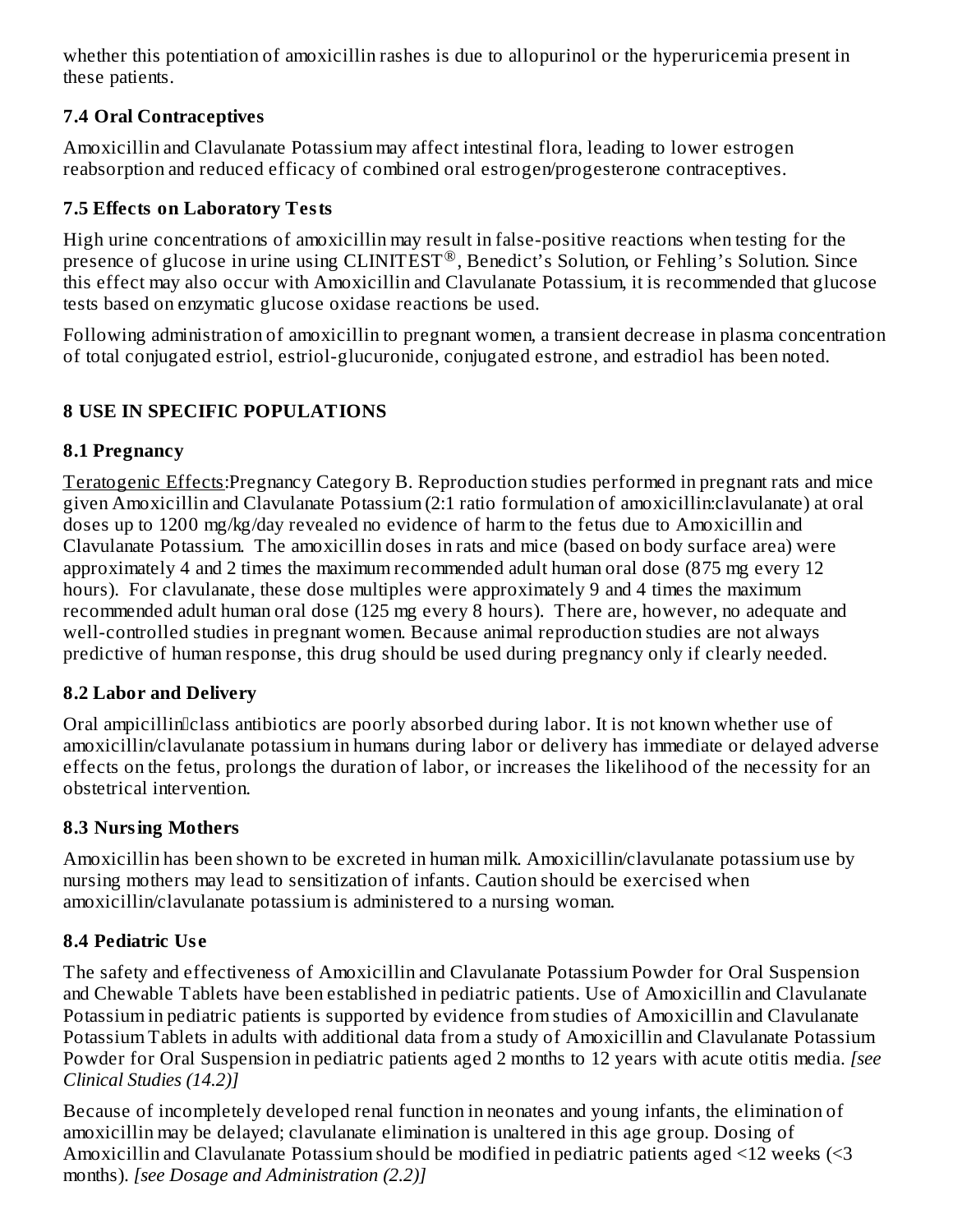## **8.5 Geriatric Us e**

Of the 3,119 patients in an analysis of clinical studies of Amoxicillin and Clavulanate Potassium, 32% were ≥65 years old, and 14% were ≥75 years old. No overall differences in safety or effectiveness were observed between these subjects and younger subjects, and other reported clinical experience has not identified differences in responses between the elderly and younger patients, but greater sensitivity of some older individuals cannot be ruled out.

This drug is known to be substantially excreted by the kidney, and the risk of adverse reactions to this drug may be greater in patients with impaired renal function. Because elderly patients are more likely to have decreased renal function, care should be taken in dose selection, and it may be useful to monitor renal function.

## **8.6 Dosing in Renal Impairment**

Amoxicillin is primarily eliminated by the kidney and dosage adjustment is usually required in patients with severe renal impairment (GFR <30 mL/min). See Patients with Renal Impairment (2.3) for specific recommendations in patients with renal impairment.

## **10 OVERDOSAGE**

In case of overdosage, discontinue medication, treat symptomatically, and institute supportive measures as required. A prospective study of 51 pediatric patients at a poison-control center suggested that overdosages of less than 250 mg/kg of amoxicillin are not associated with significant clinical symptoms<sup> $1$ </sup>.

Interstitial nephritis resulting in oliguric renal failure has been reported in patients after overdosage with amoxicillin/clavulanate potassium.

Crystalluria, in some cases leading to renal failure, has also been reported after amoxicillin/clavulanate potassium overdosage in adult and pediatric patients. In case of overdosage, adequate fluid intake and diuresis should be maintained to reduce the risk of amoxicillin/clavulanate potassium crystalluria.

Renal impairment appears to be reversible with cessation of drug administration. High blood levels may occur more readily in patients with impaired renal function because of decreased renal clearance of amoxicillin/clavulanate potassium. Amoxicillin/clavulanate potassium may be removed from circulation by hemodialysis*. [see Dosage and Administration (2.3)]*

## **11 DESCRIPTION**

Amoxicillin and Clavulanate Potassium is an oral antibacterial combination consisting of amoxicillin and the betalactamase inhibitor, clavulanate potassium (the potassium salt of clavulanic acid). Amoxicillin is an analog of ampicillin, derived from the basic penicillin nucleus, 6D aminopenicillanic acid. The amoxicillin molecular formula is  $\rm C_{16}H_{19}N_3O_5S{\bullet}3H_2O$ , and the molecular weight is 419.46. Chemically, amoxicillin is (2S,5R,6R)-6-[(R)-(-)-2-Amino-2-(p-hydroxyphenyl)acetamido]-3,3 dimethyl-7-oxo-4-thia-1-azabicyclo[3.2.0]heptane-2-carboxylic acid trihydrate and may be represented structurally as:



Clavulanic acid is produced by the fermentation of Streptomyces clavuligerus. It is a beta-lactam structurally related to the penicillins and possesses the ability to inactivate some betallactamases by blocking the active sites of these enzymes. The clavulanate potassium molecular formula is  $C_8H_8KNO_5$ , and the molecular weight is 237.25. Chemically, clavulanate potassium is potassium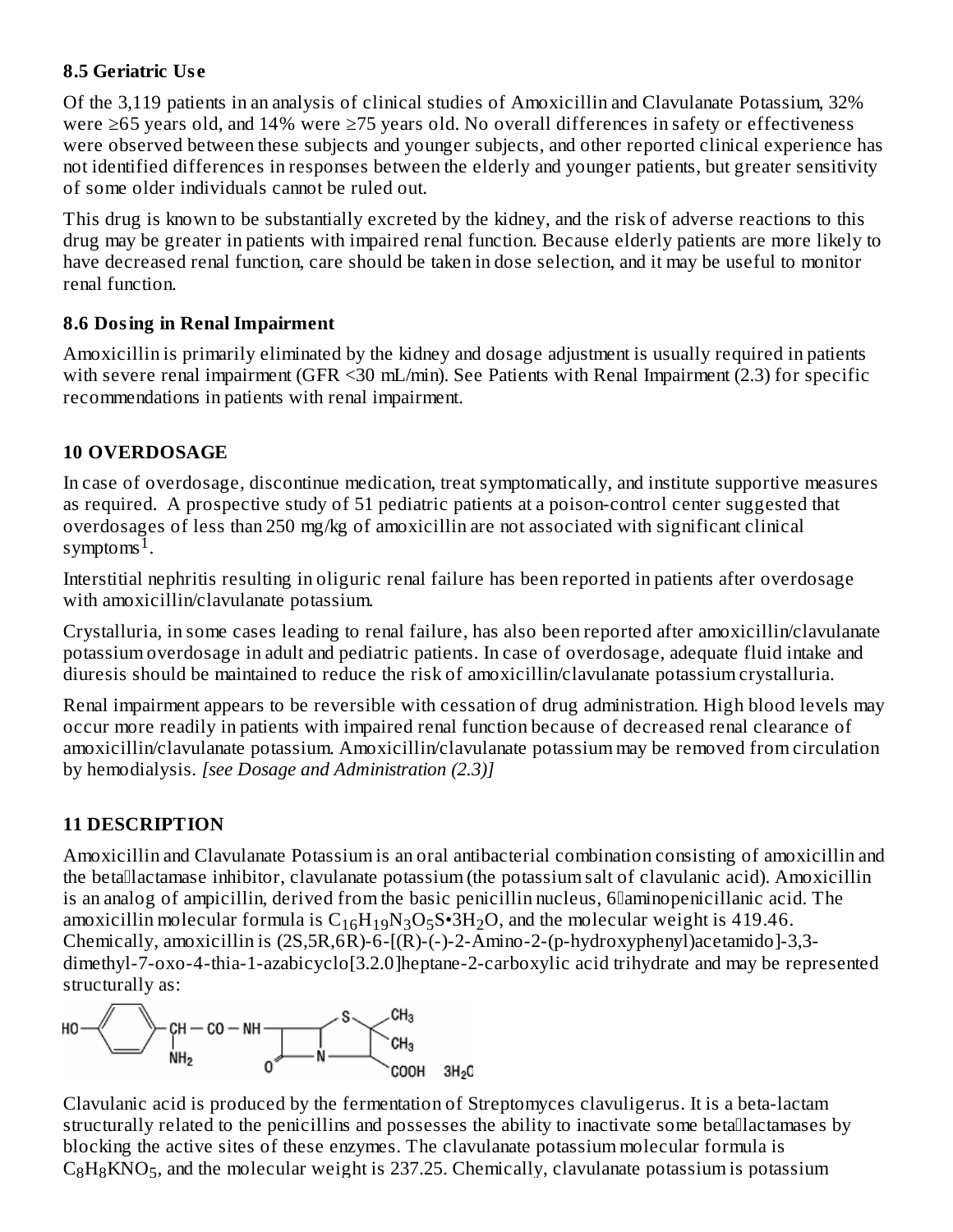(Z)(2R,5R)-3-(2-hydroxyethylidene)-7-oxo-4-oxa-1-azabicyclo[3.2.0]-heptane-2-carboxylate and may be represented structurally as: 8 8 5 5 5



### **Inactive Ingredients:**

- Tablets- Colloidal silicon dioxide, hypromellose, magnesium stearate, microcrystalline cellulose, polyethylene glycol, sodium starch glycolate, and titanium dioxide. Each tablet of amoxicillin/clavulanate potassium contains 0.63 mEq potassium.
- Powder for Oral Suspension, 125 mg/5mL and 250 mg/5mL Colloidal silicon dioxide, flavorings, xanthan gum, mannitol, succinic acid, silica gel and sodium saccharin.
- Powder for Oral Suspension, 200 mg/5mL and 400 mg/5mL Colloidal silicon dioxide, flavorings, xanthan gum, silica gel, hypromellose and aspartame. *[see Warnings and Precautions (5.6)]*
- Chewable Tablets, 125 mg and 250 mg Colloidal silicon dioxide, flavorings, magnesium stearate, mannitol, sodium saccharin, glycine, and D&C Yellow No.10.
	- Each 125-mg chewable tablet and each 5 mL of reconstituted 125/5 mL oral suspension of Amoxicillin and Clavulanate Potassium contains 0.16 mEq potassium
	- Each 250-mg chewable tablet and each 5 mL of reconstituted 250/5 mL oral suspension of Amoxicillin and Clavulanate Potassium contains 0.32 mEq potassium
- Chewable Tablets, 200 mg and 400 mg Colloidal silicon dioxide, flavorings, magnesiumstearate, mannitol, FD&C Red No. 40 and aspartame. *[see Warnings and Precautions (5.6)]*
	- $\degree$  Each 200-mg chewable tablet and each 5 mL of reconstituted 200/5 mL oral suspension of Amoxicillin and Clavulanate Potassium contains 0.14 mEq potassium
	- Each 400-mg chewable tablet and each 5 mL of reconstituted 400/5 mL oral suspension of Amoxicillin and Clavulanate Potassium contains 0.29 mEq potassium

## **12 CLINICAL PHARMACOLOGY**

### **12.1 Mechanism of Action**

Amoxicillin and Clavulanate Potassium is an antibacterial drug. *[see Microbiology 12.4]*

## **12.3 Pharmacokinetics**

Mean amoxicillin and clavulanate potassium pharmacokinetic parameters in normal adults following administration of Amoxicillin and Clavulanate Potassium Tablets are shown in Table 3 and following administration of Amoxicillin and Clavulanate Potassium Powder for Oral Suspension and Chewable Tablets are shown in Table 4.

#### **Table 3: Mean (±S.D.) Amoxicillin and Clavulanate Potassium Pharmacokinetic Parameters a,b with Amoxicillin and Clavulanate Potassium Tablets**

| Dose and Regimen                     | $C_{\text{max}}$ (mcg/mL) |                | $AUC_{0-24}$ (mcg*h/mL)           |           |  |
|--------------------------------------|---------------------------|----------------|-----------------------------------|-----------|--|
| Amoxicillin/Clavulanate<br>potassium | Amoxicillin Clavulanate   | potassium      | Amoxicillin Clavulanate           | potassium |  |
| $250/125$ mg every 8 hours           | $3.3 \pm 1.12$            | $1.5 \pm 0.70$ | $26.7 \pm 4.56$   12.6 $\pm$ 3.25 |           |  |
| $500/125$ mg every 12 hours          | $6.5 \pm 1.41$            | $1.8 \pm 0.61$ | $33.4 \pm 6.76$ $8.6 \pm 1.95$    |           |  |
| 500 125 mg every 8 hours             | $7.2 \pm 2.26$            | $2.4 \pm 0.83$ | $53.4 \pm 8.87$ 15.7 $\pm$ 3.86   |           |  |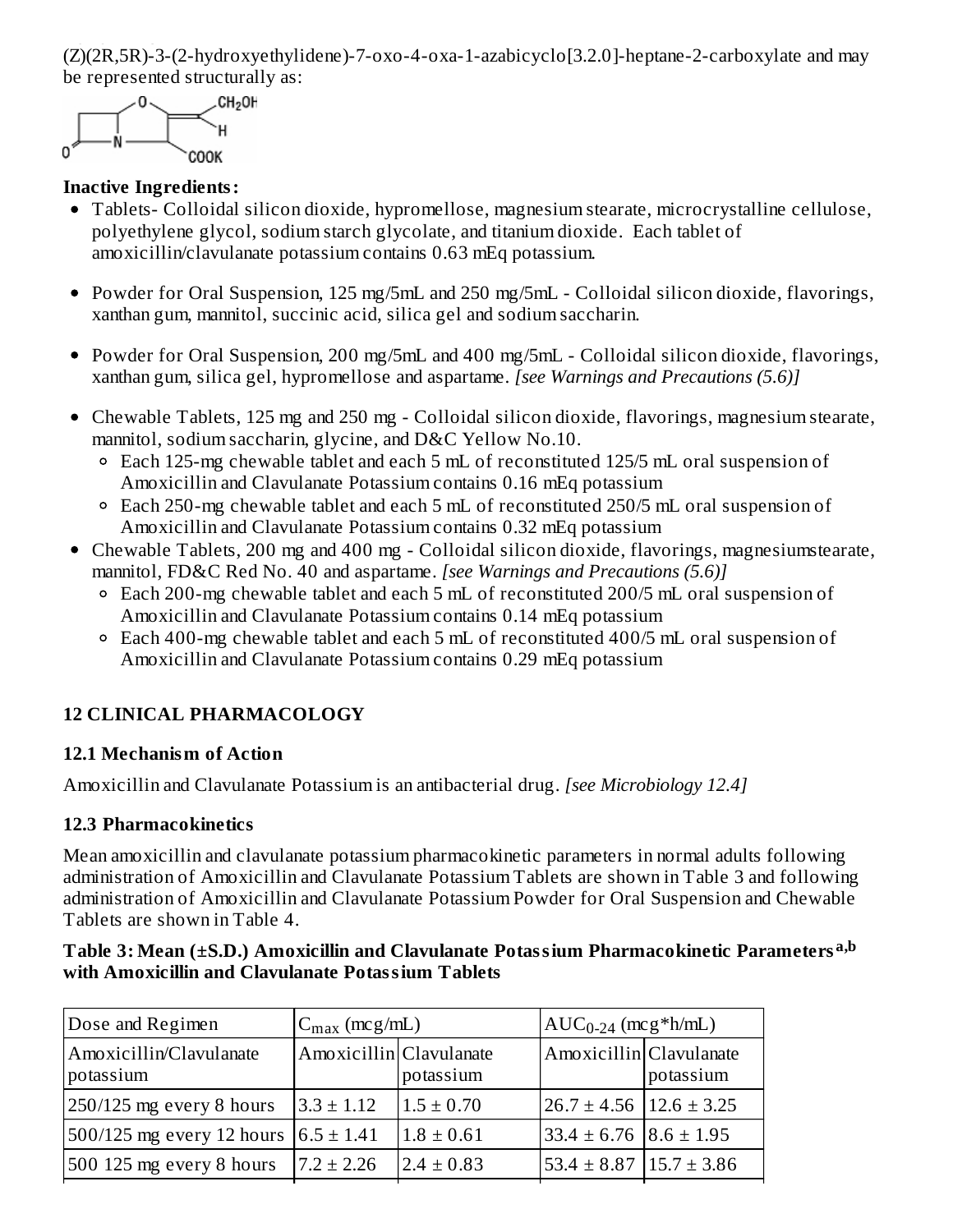| $ 875/125 \text{ mg}$ every 12 hours $ 11.6 \pm 2.78  2.2 \pm 0.99$ |  | $53.5 \pm$ | $10.2 \pm 3.04$ |
|---------------------------------------------------------------------|--|------------|-----------------|
|                                                                     |  | 12.31      |                 |

<sup>a</sup> Mean (± standard deviation) values of 14 normal adults (N=15 for clavulanate potassium in the lowdose regimens). Peak concentrations occurred approximately 1.5 hours after the dose.

 $^{\rm b}$  Amoxicillin/clavulanate potassium administered at the start of a light meal.

**Table 4: Mean (±S.D.) Amoxicillin and Clavulanate Potassium Pharmacokinetic Parameters a,b with Amoxicillin and Clavulanate Potassium Powder for Oral Suspension and Chewable Tablets**

| Dose                                 | $C_{\text{max}}$ (mcg/mL)                   |           |                         | $AUC_{0-24}$ (mcg*h/mL) |  |  |
|--------------------------------------|---------------------------------------------|-----------|-------------------------|-------------------------|--|--|
| Amoxicillin/Clavulanate<br>potassium | Amoxicillin Clavulanate                     | potassium | Amoxicillin Clavulanate | potassium               |  |  |
| $400/57$ mg(5 mL of<br>suspension)   | $6.94 \pm 1.24$   $1.10 \pm 0.42$           |           | $17.29 \pm$<br>2.28     | $2.34 \pm 0.94$         |  |  |
| $400/57$ mg(1 chewable<br>tablet)    | $6.67 \pm 1.37$ $\vert 1.03 \pm 0.33 \vert$ |           | $17.24 \pm$<br>2.64     | $2.17 \pm 0.73$         |  |  |

<sup>a</sup> Mean (± standard deviation) values of 28 normal adults. Peak concentrations occurred approximately 1 hour after the dose.

 $^{\rm b}$  Amoxicillin/clavulanate potassium administered at the start of a light meal.

Oral administration of 5 mL of 250 mg/5 mL suspension of Amoxicillin and Clavulanate Potassium or the equivalent dose of 10 mL of 125 mg/5 mL suspension of Amoxicillin and Clavulanate Potassium provides average peak serum concentrations approximately 1 hour after dosing of 6.9 mcg/mL for amoxicillin and 1.6 mcg/mL for clavulanic acid. The areas under the serum concentration curves obtained during the first 4 hours after dosing were 12.6 mcg\*h/mL for amoxicillin and 2.9 mcg\*h/mL for clavulanic acid when 5 mL of 250 mg/5 mL suspension of Amoxicillin and Clavulanate Potassium or equivalent dose of 10 mL of 125 mg/5 mL suspension of Amoxicillin and Clavulanate Potassium were administered to normal adults. One 250-mg chewable tablet of Amoxicillin and Clavulanate Potassium or two 125-mg chewable tablets of Amoxicillin and Clavulanate Potassium are equivalent to 5 mL of 250 mg/5 mL suspension of Amoxicillin and Clavulanate Potassium and provide similar serum concentrations of amoxicillin and clavulanic acid.

Amoxicillin serum concentrations achieved with Amoxicillin and Clavulanate Potassium are similar to those produced by the oral administration of equivalent doses of amoxicillin alone. Time above the minimum inhibitory concentration of 1 mcg/mL for amoxicillin has been shown to be similar after corresponding every 12 hour and every 8 hour dosing regimens of Amoxicillin and Clavulanate Potassium in adults and children.

Absorption: Dosing in the fasted or fed state has minimal effect on the pharmacokinetics of amoxicillin. While Amoxicillin and Clavulanate Potassium can be given without regard to meals, absorption of clavulanate potassium when taken with food is greater relative to the fasted state. In one study, the relative bioavailability of clavulanate was reduced when Amoxicillin and Clavulanate Potassium was dosed at 30 and 150 minutes after the start of a highletat breakfast.

Distribution: Neither component in Amoxicillin and Clavulanate Potassium is highly proteinbound; clavulanic acid is approximately 25% bound to human serum and amoxicillin approximately 18% bound.

Amoxicillin diffuses readily into most body tissues and fluids with the exception of the brain and spinal fluid.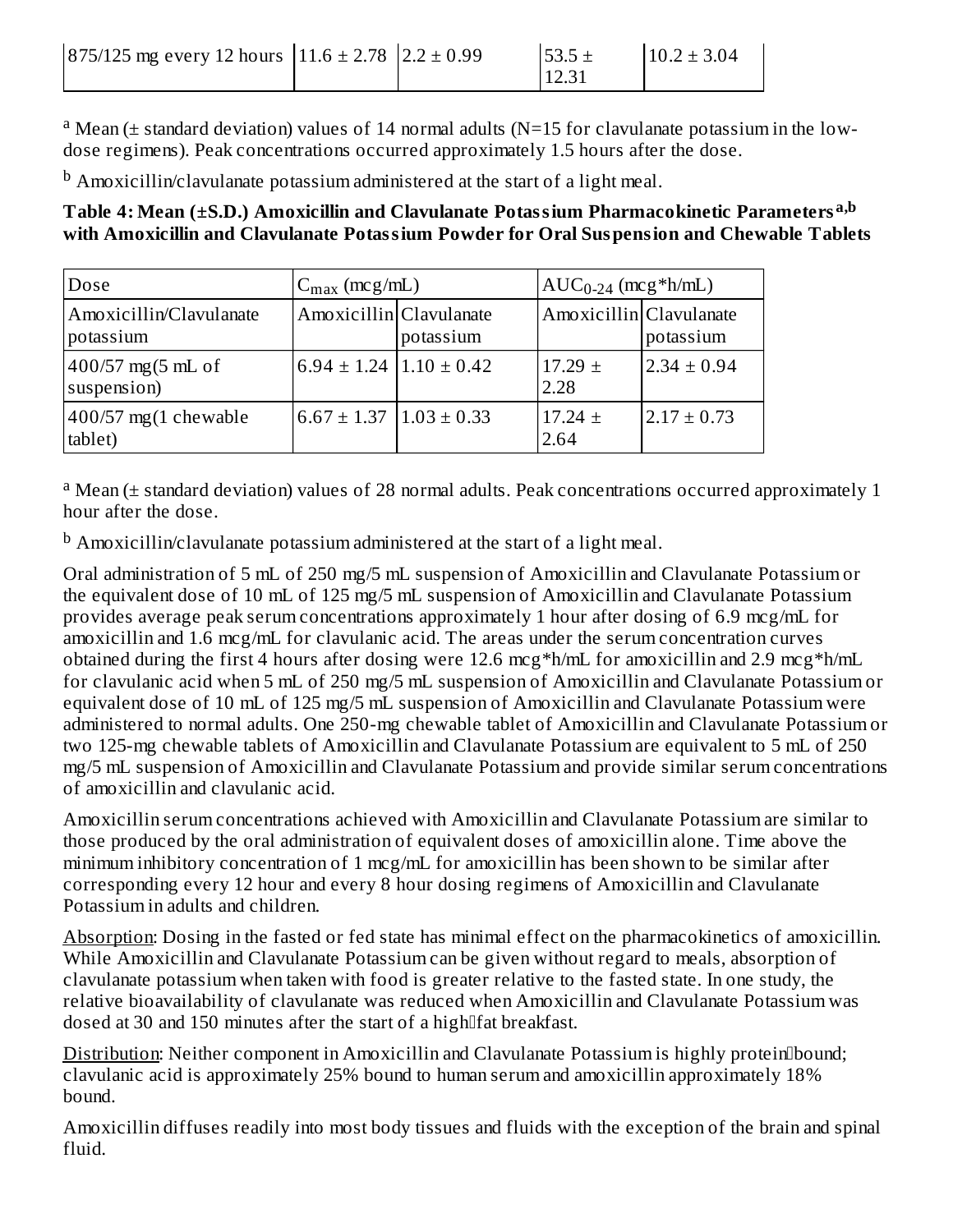Two hours after oral administration of a single 35 mg/kg dose of suspension of Amoxicillin and Clavulanate Potassium to fasting children, average concentrations of 3 mcg/mL of amoxicillin and 0.5 mcg/mL of clavulanic acid were detected in middle ear effusions.

Metabolism and Excretion: The halflife of amoxicillin after the oral administration of Amoxicillin and Clavulanate Potassium is 1.3 hours and that of clavulanic acid is 1 hour.

Approximately 50% to 70% of the amoxicillin and approximately 25% to 40% of the clavulanic acid are excreted unchanged in urine during the first 6 hours after administration of a single 250 lmg or 500 lmg tablet of Amoxicillin and Clavulanate Potassium.

## **12.4 Microbiology**

Amoxicillin is a semisynthetic antibiotic with in vitro bactericidal activity against Gram-positive and Gram-negative bacteria. Amoxicillin is, however, susceptible to degradation by beta-lactamases, and therefore, the spectrum of activity does not include organisms which produce these enzymes. Clavulanic acid is a beta-lactam, structurally related to the penicillins, which possesses the ability to inactivate some beta-lactamase enzymes commonly found in microorganisms resistant to penicillins and cephalosporins. In particular, it has good activity against the clinically important plasmid-mediated betalactamases frequently responsible for transferred drug resistance.

The formulation of amoxicillin and clavulanic acid in Amoxicillin and Clavulanate Potassium protects amoxicillin from degradation by some beta-lactamase enzymes and extends the antibiotic spectrum of amoxicillin to include many bacteria normally resistant to amoxicillin.

Amoxicillin/clavulanic acid has been shown to be active against most isolates of the following bacteria, both in vitro and in clinical infections as described in the INDICATIONS AND USAGE section.

Gram-positive bacteria *Staphylococcus aureus* Gram-negative bacteria *Enterobacter species Escherichia coli Haemophilus influenzae Klebsiella species*

*Moraxella catarrhalis*

The following in vitro data are available, **but their clinical significance is unknown**. At least 90 percent of the following bacteria exhibit an in vitro minimum inhibitory concentration (MIC) less than or equal to the susceptible breakpoint for amoxicillin/clavulanic acid. However, the efficacy of amoxicillin/clavulanic acid in treating clinical infections due to these bacteria **has not been** established in adequate and well-controlled clinical trials.

Gram-positive bacteria *Enterococcus faecalis Staphylococcus epidermidis Staphylococcus saprophyticus Streptococcus pneumoniae Streptococcus pyogenes Viridans group Streptococcus* Gram-negative Bacteria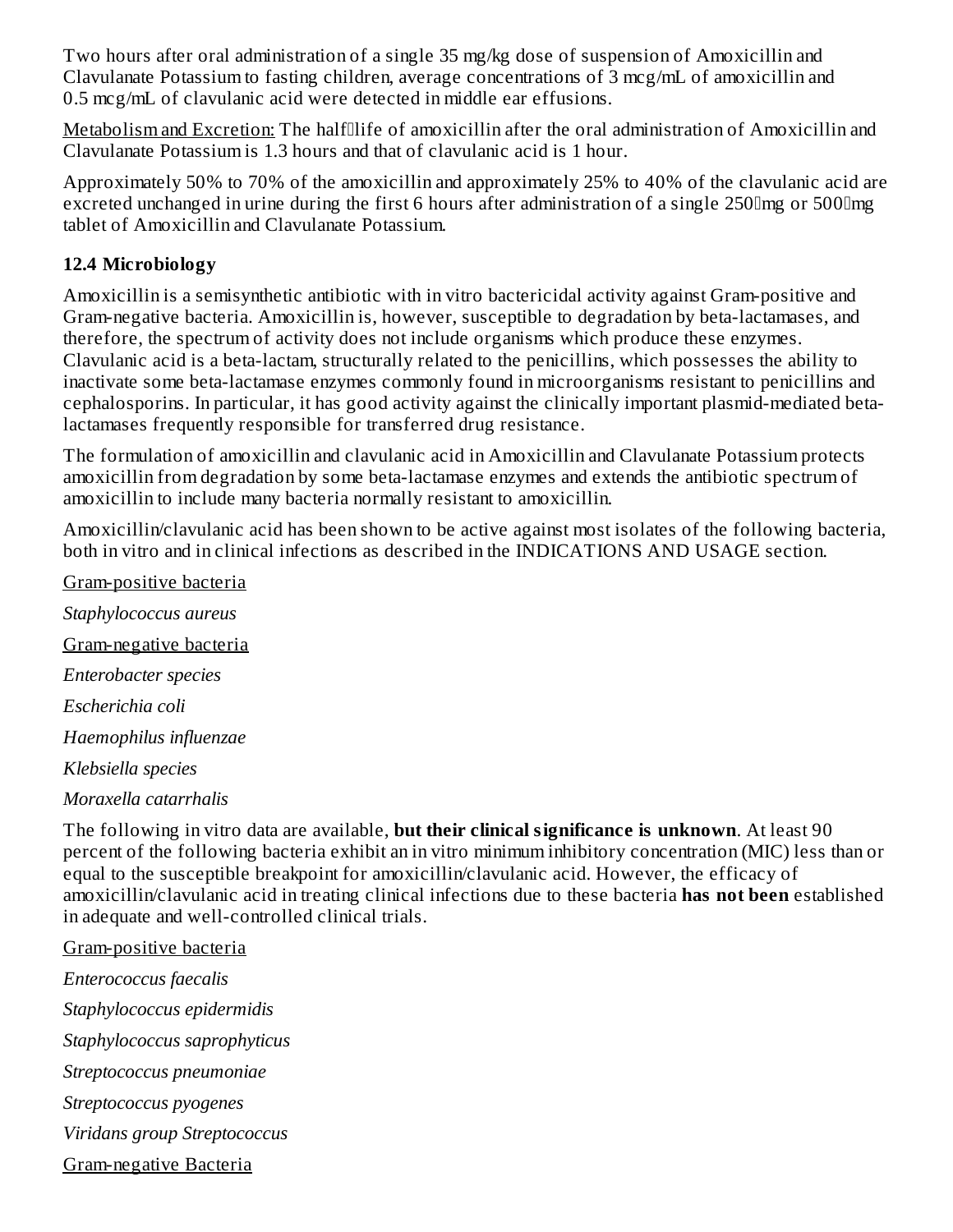*Eikenellacorrodens Proteus mirabilis* Anaerobic Bacteria *Bacteroidesspecies* including *Bacteroides fragilis Fusobacterium species Peptostreptococcus species Susceptibility Test Methods*

When available, the clinical microbiology laboratory should provide the results of in vitro susceptibility test results for antimicrobial drug products used in resident hospitals to the physician as periodic reports that describe the susceptibility profile of nosocomial and community-acquired pathogens. These reports should aid the physician in selecting an antibacterial drug product for treatment.

Dilution techniques

Quantitative methods are used to determine antimicrobial minimum inhibitory concentrations (MICs). These MICs provide estimates of the susceptibility of bacteria to antimicrobial compounds. The MICs should be determined using a standardized test method<sup>2,3</sup> (broth and/or agar). The MIC values should be interpreted according to criteria provided in Table 5.

## Diffusion techniques**:**

Quantitative methods that require measurement of zone diameters can also provide reproducible estimates of the susceptibility of bacteria to antimicrobial compounds. The zone size provides an estimate of the susceptibility of bacteria to antimicrobial compounds. The zone size should be determined using a standardized test method<sup>3,4</sup>. This procedure uses paper disks impregnated with 30 mcg amoxicillin/clavulanic acid (20 mcg amoxicillin plus 10 mcg clavulanic acid) to test the susceptibility of bacteria to amoxicillin/clavulanic acid. The disc diffusion interpretive criteria are provided in Table 5.

| Minimum Inhibitory Concentrations (mcg/mL)                 |     |  | Disk Diffusion (zone diameters in<br>mm) |                   |     |           |           |
|------------------------------------------------------------|-----|--|------------------------------------------|-------------------|-----|-----------|-----------|
| Pathogen                                                   |     |  |                                          | $\mathbf R$       |     |           |           |
| Enterobacteriaceae                                         | 8/4 |  |                                          | $16/8$ 32/16 > 18 |     | $14 - 17$ | $\geq$ 13 |
| Haemophilus influenzae and Staphylococcus<br><b>aureus</b> | 4/2 |  |                                          | 8/4               | >20 |           | $\leq$ 19 |

## **Table 5:Sus ceptibility Test Interpretive Criteria for Amoxicillin Clavulanic Acid**

Quality Control:

Standardized susceptibility test procedures require the use of laboratory controls to monitor and ensure the accuracy and precision of supplies and reagents used in the assay, and the techniques of the individuals performing the test<sup>2,3,4</sup>. Standard amoxicillin/clavulanic acid powder should provide the following range of MIC values noted in Table 6 for the diffusion technique using the 30 mcg amoxicillin/clavulanic acid (20 mcg amoxicillin plus 10 mcg clavulanic acid) disk, the criteria in Table 6 should be achieved.

## **Table 6: Acceptable Quality Control Ranges for Amoxicillin/Clavulanic Acid**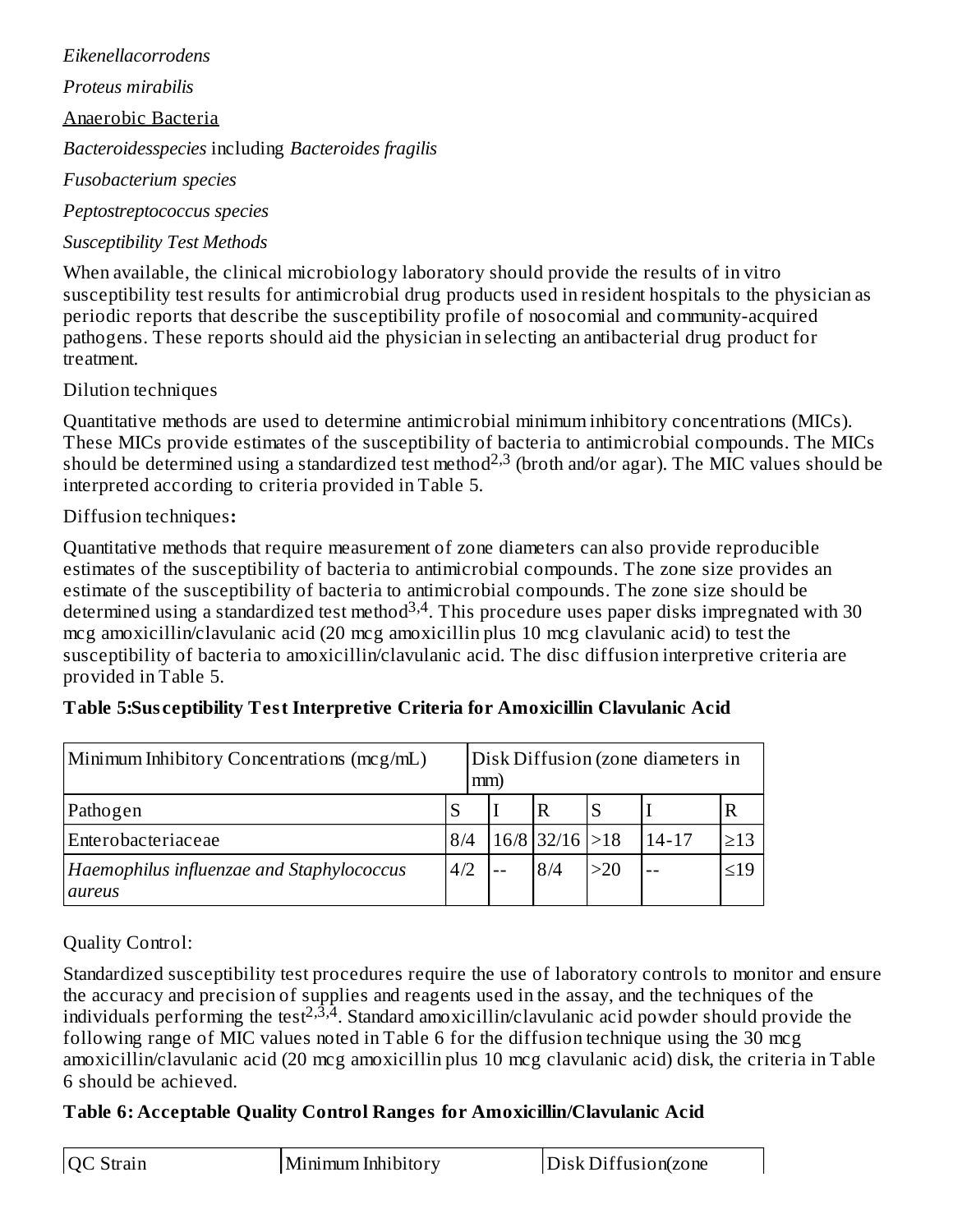|                                             | Concentration $(mcg/mL)$ | diameter in mm) |  |
|---------------------------------------------|--------------------------|-----------------|--|
| Escherichia coli ATCC<br>25922              | $2/1$ to $8/4$           | 18 to 24        |  |
| Escherichia coli ATCC<br>35218              | $4/2$ to $16/8$          | 17 to 22        |  |
| Haemophilus influenzae<br><b>ATCC 49247</b> | $2/1$ to $16/8$          | 15 to 23        |  |
| Staphylococcus aureus<br><b>ATCC 29213</b>  | 0.12/0.06 to 0.5/0.25    |                 |  |
| Staphylococcus aureus<br><b>ATCC 29523</b>  | --                       | 28 to 36        |  |

## **13 NONCLINICAL TOXICOLOGY**

## **13.1 Carcinogenesis, Mutagenesis, Impairment Of Fertility**

Long $\alpha$  term studies in animals have not been performed to evaluate carcinogenic potential.

Amoxicillin and Clavulanate Potassium (4:1 ratio formulation of amoxicillin:clavulanate) was nonmutagenic in the Ames bacterial mutation assay, and the yeast gene conversion assay. Amoxicillin and Clavulanate Potassium was weakly positive in the mouse lymphoma assay, but the trend toward increased mutation frequencies in this assay occurred at doses that were also associated with decreased cell survival. Amoxicillin and Clavulanate Potassium was negative in the mouse micronucleus test, and in the dominant lethal assay in mice. Potassium clavulanate alone was tested in the Ames bacterial mutation assay and in the mouse micronucleus test, and was negative in each of these assays.

Amoxicillin and Clavulanate Potassium (2:1 ratio formulation of amoxicillin:clavulanate) at oral doses of up to 1,200 mg/kg/day was found to have no effect on fertility and reproductive performance in rats. Based on body surface area, this dose of amoxicillin is approximately 4 times the maximum recommended adult human oral dose (875 mg every 12 hours). For clavulanate, the dose multiple is approximately 9 times higher than the maximum recommended adult human oral dose (125 mg every 8 hours), also based on body surface area.

## **14 CLINICAL STUDIES**

## **14.1 Lower Respiratory Tract and Complicated Urinary Tract Infections**

Data from 2 pivotal trials in 1,191 patients treated for either lower respiratory tract infections or complicated urinary tract infections compared a regimen of 875mg tablets of Amoxicillin and Clavulanate Potassium every 12 hours to 500mg tablets of Amoxicillin and Clavulanate Potassium dosed every 8 hours (584 and 607 patients, respectively). Comparable efficacy was demonstrated between the every 12 hours and every 8 hours dosing regimens. There was no significant difference in the percentage of adverse events in each group. The most frequently reported adverse event was diarrhea; incidence rates were similar for the 875 lmg every 12 hours and 500 lmg every 8 hours dosing regimens (15% and 14%, respectively); however, there was a statistically significant difference ( $p <$ 0.05) in rates of severe diarrhea or withdrawals with diarrhea between the regimens: 1% for 875 lmg every 12 hours regimen versus 2% for the 500 lmg every 8 hours regimen.

In one of these pivotal trials, patients with either pyelonephritis  $(n = 361)$  or a complicated urinary tract infection (i.e., patients with abnormalities of the urinary tract that predispose to relapse of bacteriuria following eradication,  $n = 268$ ) were randomized (1:1) to receive either 875 lmg tablets of Amoxicillin and Clavulanate Potassium every 12 hours (n=308) or 500 lmg tablets of Amoxicillin and Clavulanate Potassium every 8 hours (n=321).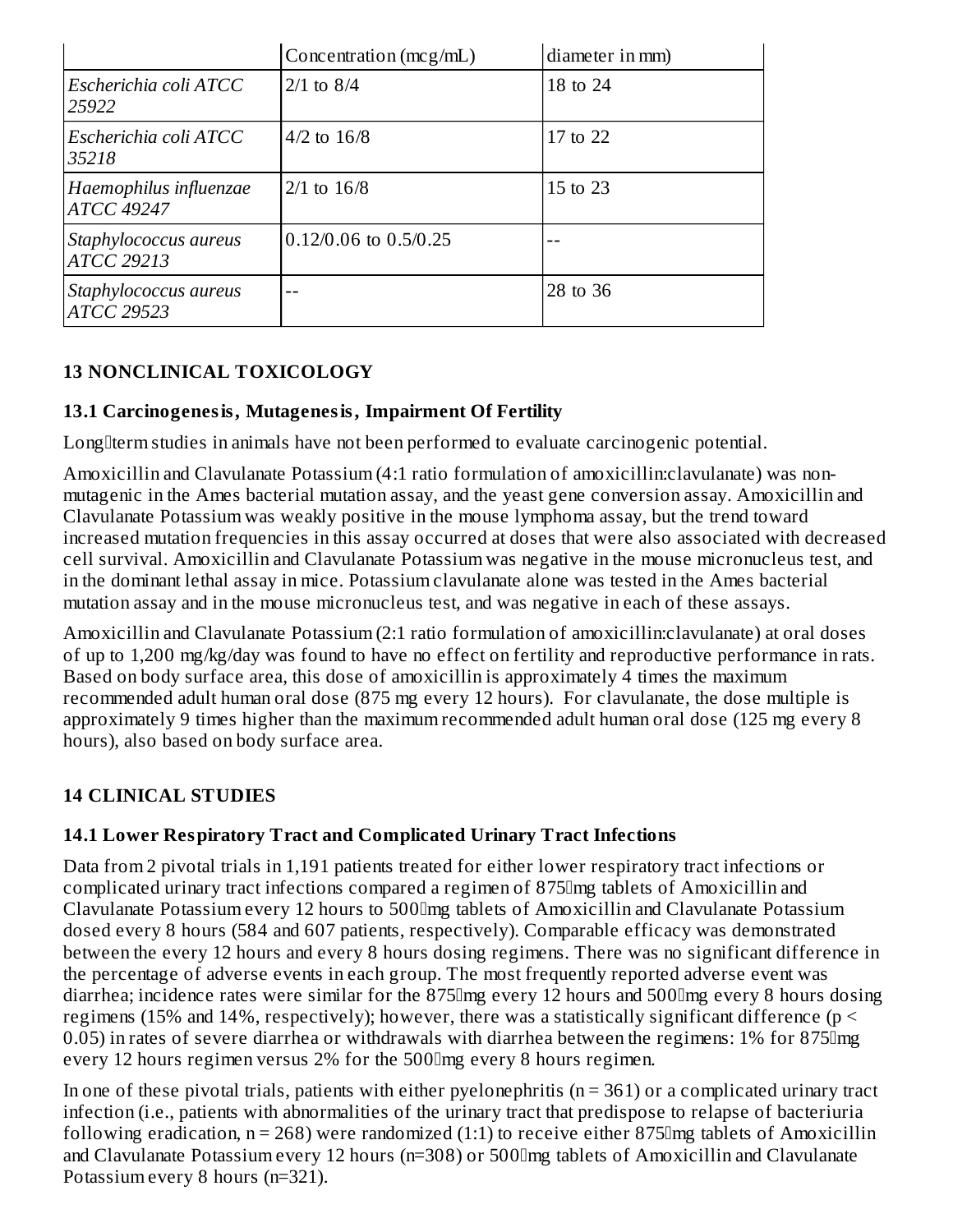The number of bacteriologically evaluable patients was comparable between the two dosing regimens. Amoxicillin and Clavulanate Potassium produced comparable bacteriological success rates in patients assessed 2 to 4 days immediately following end of therapy. The bacteriologic efficacy rates were comparable at one of the follow up visits (5 to 9 days post therapy) and at a late post therapy visit (in the majority of cases, this was 2 to 4 weeks post-therapy), as seen in Table 7.

|              | Time Post Therapy   875 mg every 12 hours % (n) | $ 500 \text{ mg}$ every 8 hours % (n) |
|--------------|-------------------------------------------------|---------------------------------------|
| 2 to 4 days  | 81% (58)                                        | 80% (54)                              |
| 5 to 9 days  | 58% (41)                                        | 52% (52)                              |
| 2 to 4 weeks | 52% (101)                                       | 55% (104)                             |

**Table 7: Bacteriologic efficacy rates for Amoxicillin and Clavulanate Potassium**

As noted before, though there was no significant difference in the percentage of adverse events in each group, there was a statistically significant difference in rates of severe diarrhea or withdrawals with diarrhea between the regimens.

## **14.2 Acute Bacterial Otitis Media and Diarrhea in Pediatric Patients**

One US/Canadian clinical trial was conducted which compared 45/6.4 mg/kg/day (divided every 12 hours) of Amoxicillin and Clavulanate Potassium for 10 days versus 40/10 mg/kg/day (divided every 8 hours) of Amoxicillin and Clavulanate Potassium for 10 days in the treatment of acute otitis media. Only the suspension formulations were used in this trial. A total of 575 pediatric patients (aged 2 months to 12 years) were enrolled, with an even distribution among the 2 treatment groups and a comparable number of patients were evaluable (i.e.,  $\geq 84\%$ ) per treatment group. Otitis medialspecific criteria were required for eligibility and a strong correlation was found at the end of therapy and followlup between these criteria and physician assessment of clinical response. The clinical efficacy rates at the end of therapy visit (defined as  $2\text{I}4$  days after the completion of therapy) and at the follow $\text{I}$ up visit (defined as 22028 days post0completion of therapy) were comparable for the 2 treatment groups, with the following cure rates obtained for the evaluable patients: At end of therapy,  $87\%$  (n = 265) and  $82\%$  (n = 260) for 45 mg/kg/day every 12 hours and 40 mg/kg/day every 8 hours, respectively. At followup, 67%  $(n = 249)$  and 69%  $(n = 243)$  for 45 mg/kg/day every 12 hours and 40 mg/kg/day every 8 hours, respectively.

Diarrhea was defined as either: (a) 3 or more watery or 4 or more loose/watery stools in 1 day; OR (b) 2 watery stools per day or 3 loose/watery stools per day for 2 consecutive days. The incidence of diarrhea was significantly lower in patients who received the every 12 hours regimen compared to patients who received the every 8 hours regimen (14% and 34%, respectively). In addition, the number of patients with either severe diarrhea or who were withdrawn with diarrhea was significantly lower in the every 12 hours treatment group (3% and 8% for the every 12 hours/10 day and every 8 hours/10 day, respectively). In the every 12 hours treatment group, 3 patients (1%) were withdrawn with an allergic reaction, while 1 patient in the every 8 hours group was withdrawn for this reason. The number of patients with a candidal infection of the diaper area was 4% and 6% for the every 12 hours and every 8 hours groups, respectively.

It is not known if the finding of a statistically significant reduction in diarrhea with the oral suspensions dosed every 12 hours, versus suspensions dosed every 8 hours, can be extrapolated to the chewable tablets. The presence of mannitol in the chewable tablets may contribute to a different diarrhea profile. The every 12 hour oral suspensions (200 mg/5 mL and 400 mg/5 mL) are sweetened with aspartame.

## **15 REFERENCES**

1. Swanson-Biearman B, Dean BS, Lopez G, Krenzelok EP. The effects of penicillin and cephalosporin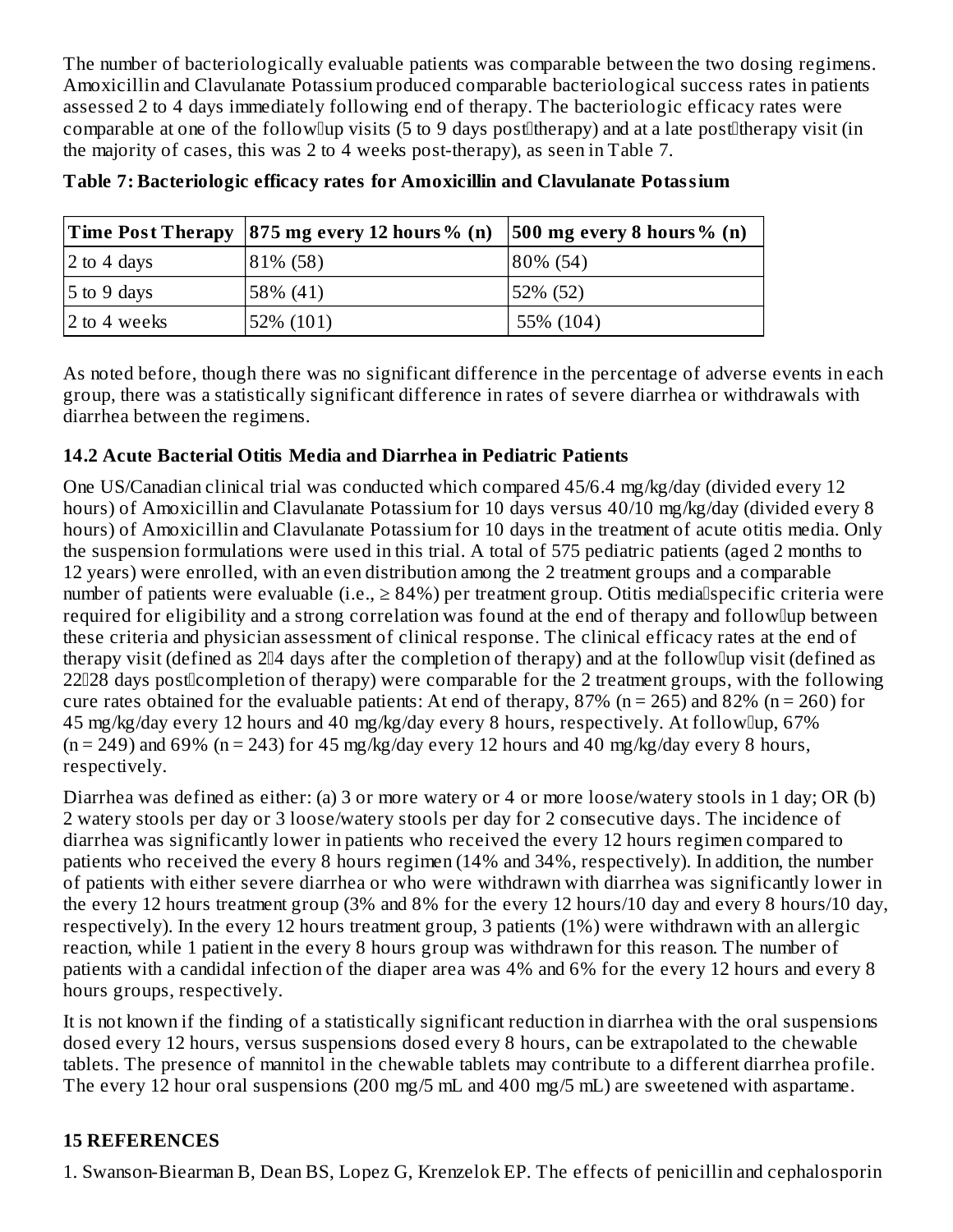ingestions in children less than six years of age. Vet Hum Toxicol. 1988; 30: 66067.

2. Clinical and Laboratory Standards Institute (CLSI). Methods for Dilution Antimicrobial Susceptibility Tests for Bacteria that Grow Aerobically; Approved Standard –  $8^{\text{th}}$  ed. CLSI Document M7-A9. CLSI, 940 West Valley Road, Suite 1400, Wayne, PA, 19087, 2012.

3. Clinical and Laboratory Standards Institute (CLSI). Performance Standard for Antimicrobial Disk Susceptibility Tests; Approved Standard –  $11^{\text{th}}$  ed. CLSI Document M2-A11. CLSI, 940 West Valley Road, Suite 1400, Wayne, PA, 19087, 2012.

4. CLSI. Performance Standards for Antimicrobial Susceptibility Testing: 22<sup>nd</sup> Informational Supplement. CLSI document M100-S22. CLSI, Wayne, PA, 2012.

## **16 HOW SUPPLIED/STORAGE AND HANDLING**

### **Tablets:**

**250mg/125-mg Tablets:** Each white oval film-coated tablet, debossed with AUGMENTIN on one side and 250/125 on the other side, contains 250mg amoxicillin as the trihydrate and 125mg clavulanic acid as the potassium salt.

NDC 43598-218-30 bottles of 30

NDC 43598-218-78 Unit Dose (10x10) 100 tablets

**500mg/125-mg Tablets:** Each white oval film-coated tablet, debossed with AUGMENTIN on one side and 500/125 on the other side, contains 500mg amoxicillin as the trihydrate and 125mg clavulanic acid as the potassium salt.

NDC 43598-206-14 bottles of 20

NDC 43598-206-78 Unit Dose (10x10) 100 tablets

875 Img/125-mg Tablets: Each scored white capsule Ishaped tablet, debossed with AUGMENTIN 875 on one side and scored on the other side, contains 875mg amoxicillin as the trihydrate and 125mg clavulanic acid as the potassium salt.

NDC 43598-221-14 bottles of 20

NDC 43598-221-78 Unit Dose (10x10) 100 tablets

### **Powder for Oral Suspension:**

**125 mg/31.25 mg per 5 mL:** Banana-flavored powder for oral suspension (each 5 mL of reconstituted suspension contains 125 mg amoxicillin and 31.25 mg of clavulanic acid as the potassium salt).

NDC 43598-212-51 75 mL bottle

NDC 43598-212-52 100 mL bottle

NDC 43598-212-53 150 mL bottle

**200 mg/28.5 mg per 5 mL:** Orange-favored powder for oral suspension (each 5 mL of reconstituted suspension contains 200 mg amoxicillin and 28.5 mg of clavulanic acid as the potassium salt).

NDC 43598-213-50 50 mL bottle

NDC 43598-213-51 75 mL bottle

NDC 43598-213-52 100 mL bottle

**250 mg/62.5 mg per 5 mL:** Orange-flavored powder for oral suspension (each 5 mL of reconstituted suspension contains 250 mg amoxicillin and 62.5 mg of clavulanic acid as the potassium salt).

NDC 43598-204-51 75 mL bottle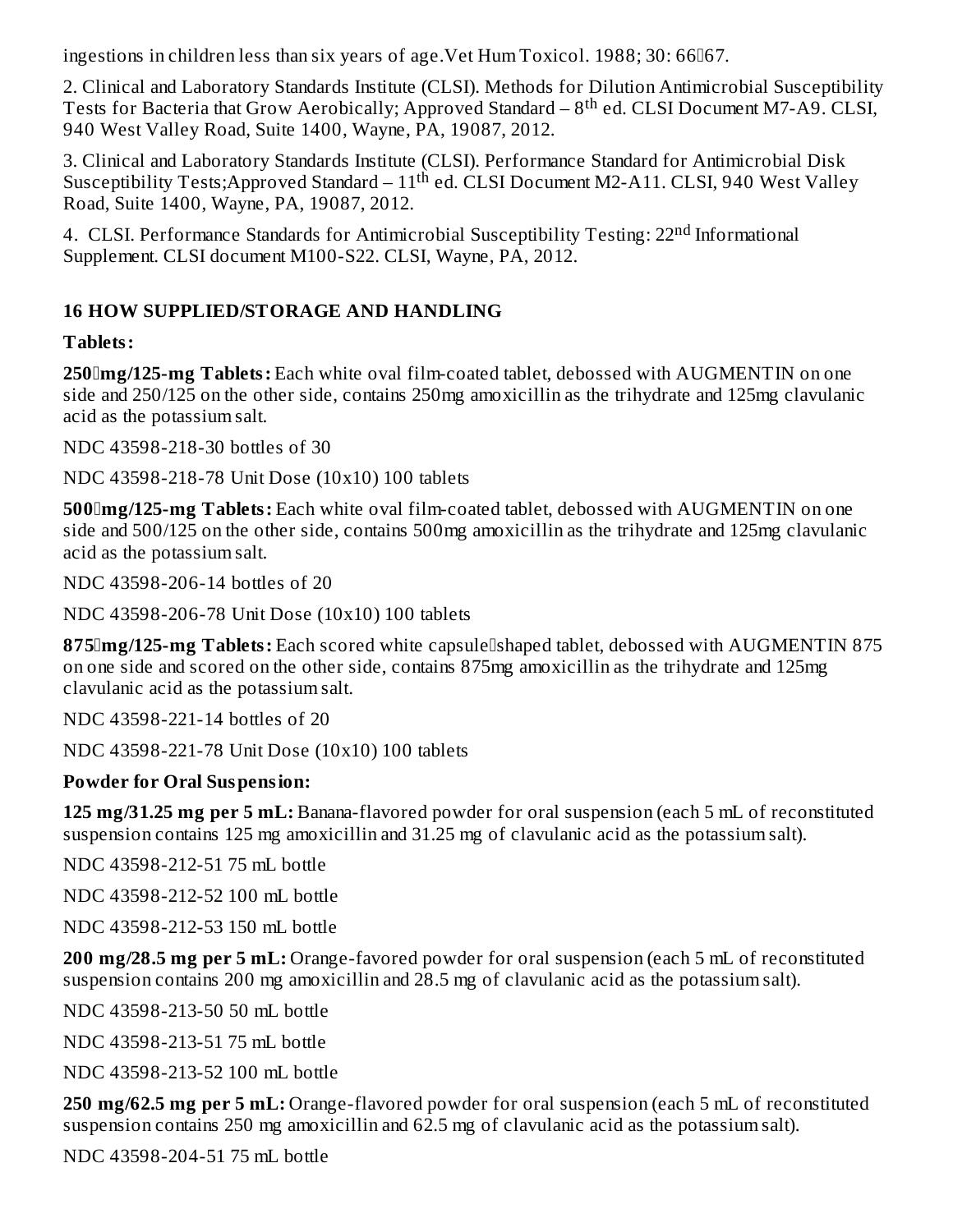NDC 43598-204-52 100 mL bottle

NDC 43598-204-53 150 mL bottle

**400 mg/57 mg per 5 mL:** Orange-flavored powder for oral suspension (each 5 mL of reconstituted suspension contains 400 mg amoxicillin and 57.0 mg of clavulanic acid as the potassium salt).

NDC 43598-208-50 50 mL bottle

NDC 43598-208-51 75 mL bottle

NDC 43598-208-52 100 mL bottle

### **Chewable Tablets:**

**125-mg/31.25-mg Chewable Tablets:** Each mottled yellow, round, lemon-lime-flavored tablet, debossed with BMP 189, contains 125 mg amoxicillin and 31.25 mg clavulanic acid as the potassium salt.

NDC 43598-214-31 carton of 30 tablets

**200-mg/28.5 mg Chewable Tablets:** Each mottled pink, round, biconvex, cherry-banana-flavored tablet, debossed with PL over C20, contains 200 mg amoxicillin and 28.5 mg clavulanic acid as the potassium salt.

NDC 43598-215-14 carton of 20 tablets

**250-mg/62.5-mg Chewable Tablets:** Each mottled yellow, round, lemon-lime-flavored tablet, debossed with BMP 190, contains 250 mg amoxicillin and 62.5 mg clavulanic acid as the potassium salt.

NDC 43598-216-31 carton of 30 tablets

**400-mg/57-mg Chewable Tablets:** Each mottled pink, round, biconvex, cherry-banana-flavored tablet, debossed with PL over C40, contains 400 mg amoxicillin and 57.0 mg clavulanic acid as the potassium salt.

NDC 43598-217-14 carton of 20 tablets

Dispense in original container.

Store tablets and dry powder at or below 25°C (77°F).

Store reconstituted suspension under refrigeration. Discard unused suspension after 10 days.

Keep out of the reach of children.

## **17 PATIENT COUNSELING INFORMATION**

## **17.1 INFORMATION FOR PATIENTS**

Patients should be informed that Amoxicillin and Clavulanate Potassium may be taken every 8 hours or every 12 hours, depending on the dose prescribed. Each dose should be taken with a meal or snack to reduce the possibility of gastrointestinal upset.

Patients should be counseled that antibacterial drugs, including Amoxicillin and Clavulante Potassium, should only be used to treat bacterial infections. They do not treat viral infections (e.g., the common cold). When Amoxicillin and Clavulante Potassium is prescribed to treat a bacterial infection, patients should be told that although it is common to feel better early in the course of therapy, the medication should be taken exactly as directed. Skipping doses or not completing the full course of therapy may: (1) decrease the effectiveness of the immediate treatment, and (2) increase the likelihood that bacteria will develop resistance and will not be treatable by Amoxicillin and Clavulante Potassium or other antibacterial drugs in the future.

Counsel patients that diarrhea is a common problem caused by antibacterials, and it usually ends when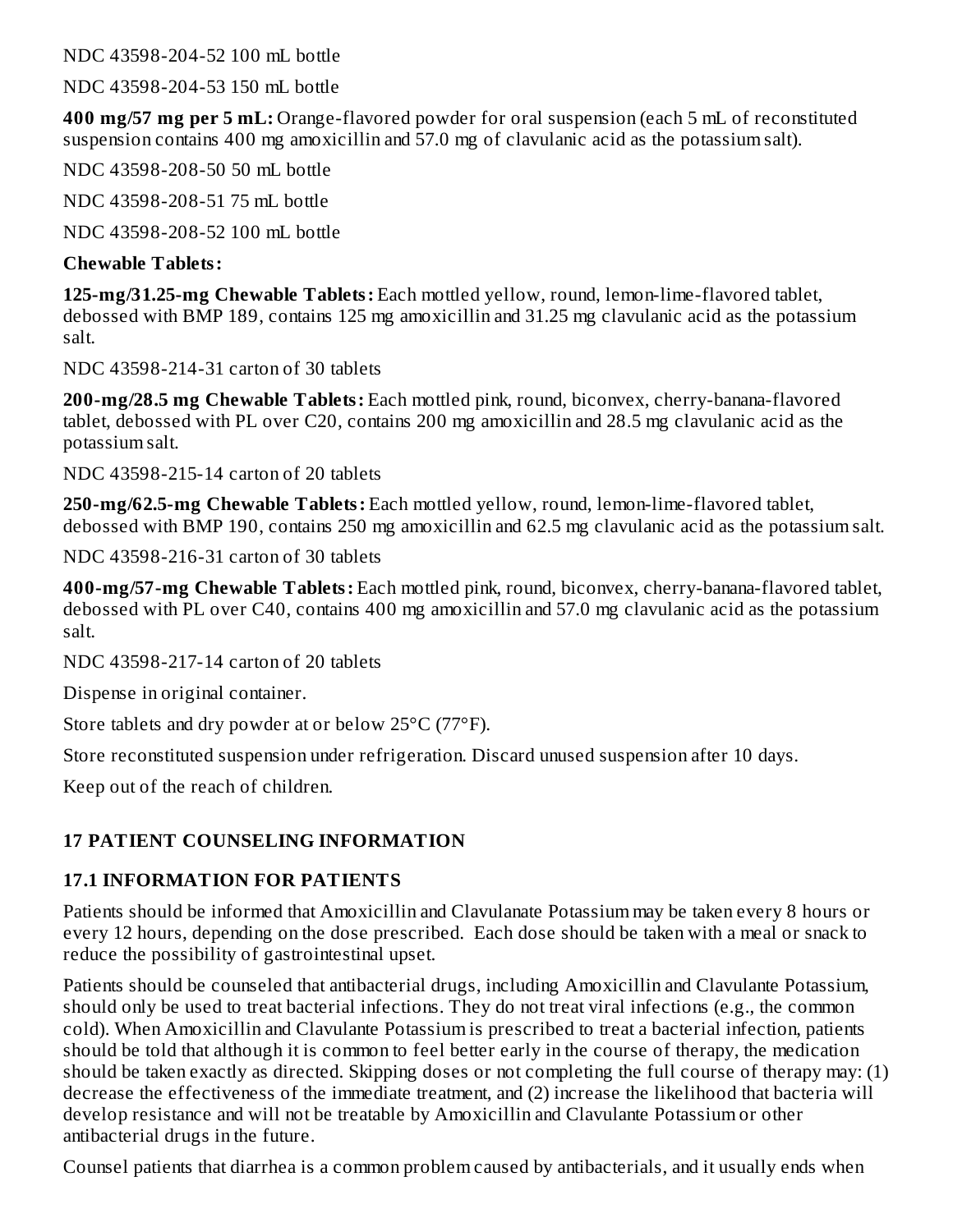the antibacterial is discontinued. Sometimes after starting treatment with antibacterials, patients can develop watery and bloody stools (with or without stomach cramps and fever) even as late as 2 or more months after having taken their last dose of the antibacterial. If diarrhea is severe or lasts more than 2 or 3 days, patients should contact their physician.

Patients should be advised to keep suspension refrigerated. Shake well before using. When dosing a child with the suspension (liquid) of Amoxicillin and Clavulante Potassium, use a dosing spoon or medicine dropper. Be sure to rinse the spoon or dropper after each use. Bottles of suspension of Amoxicillin and Clavulante Potassium may contain more liquid than required. Follow your doctor's instructions about the amount to use and the days of treatment your child requires. Discard any unused medicine.

Patients should be aware that Amoxicillin and Clavulante Potassium contains a penicillin class drug product that can cause allergic reactions in some individuals.

AUGMENTIN is a registered trademark of GlaxoSmithKline and is licensed to Dr. Reddy's Laboratories Inc.

CLINITEST is a registered trademark of Miles, Inc.

Manufactured by: **Dr. Reddy's Laboratories Tenness ee LLC,** Bristol, TN 37620

Issued: 02/2014

## **PRINCIPAL DISPLAY PANEL**

#### **Principal Display Pane**

**l**NDC 43598-218-30

30 Tablets

### AMOXICILLIN AND CLAVULANATE POTASSIUM TABLETS

AMOXICILLIN, 250 MG, as the trihydrate

CLAVULANIC ACID, 125 MG, as clavulanate potassium

Rx only

250 mg/125 mg

Store at room temperature.

Dispense in original container; advise patients to keep in closed container.

Each tablet contains 250 mg amoxicillin as the trihydrate, 125 mg clavulanic acid as clavulanate potassium.

Dosage: See accompanying prescribing information.

Use only if inner seal is intact.

Manufactured. By: Dr. Reddy's Laboratories Tennessee LLC. Bristol, TN 37620

150055052

I0414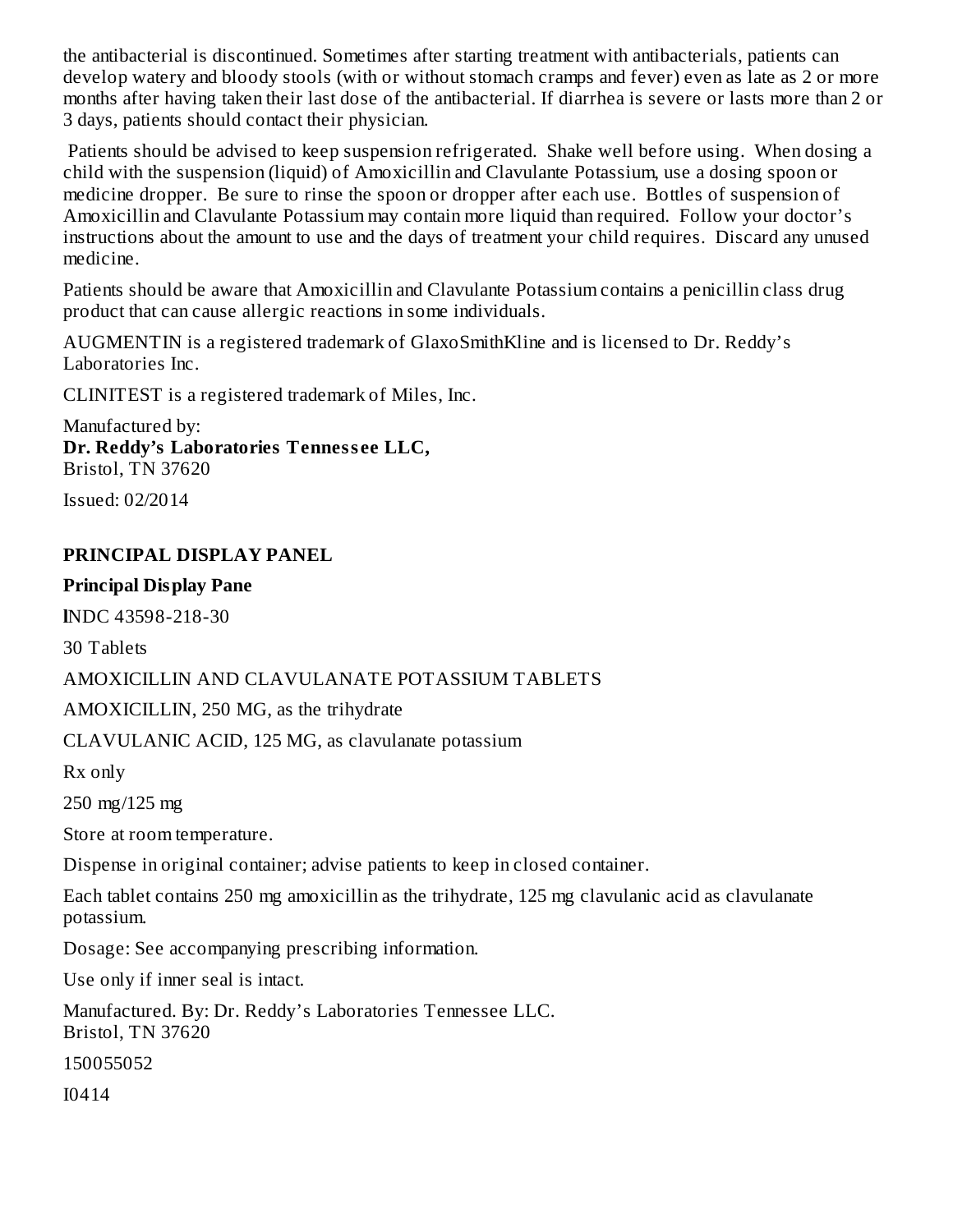

### **PRINCIPAL DISPLAY PANEL**

#### **Principal Display Panel**

NDC 43598-206-14

20 Tablets

#### AMOXICILLIN AND CLAVULANATE POTASSIUM TABLETS

AMOXICILLIN, 500 MG, as the trihydrate

CLAVULANIC ACID, 125 MG, as clavulanate potassium

Rx only

500 mg/125 mg

Store at or below 25°C (77°F). Dispense in original container; advise patients to keep in closed container.

Each tablet contains 500 mg amoxicillin as the trihydrate, 125 mg clavulanic acid as clavulanate potassium.

Dosage: One tablet every 12 hours. See prescribing information.

Use only if inner seal is intact.

Manufactured. By: Dr. Reddy's Laboratories Tennessee LLC. Bristol, TN 37620

150055057

I0414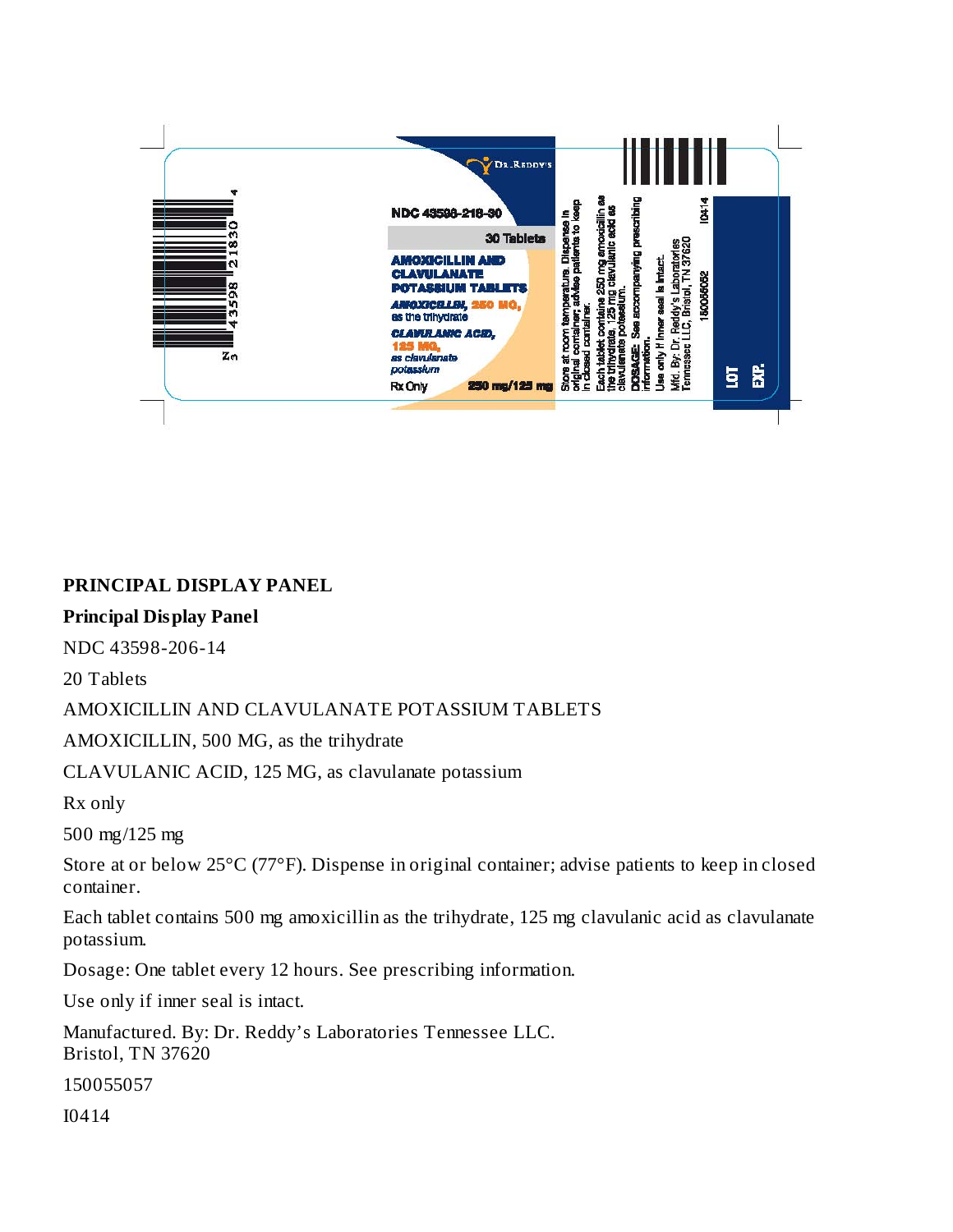

## **PRINCIPAL DISPLAY PANEL**

#### **Principal Display Panel**

NDC 43598-221-14

20 Tablets

### AMOXICILLIN AND CLAVULANATE POTASSIUM TABLETS

AMOXICILLIN, 875 MG, as the trihydrate

CLAVULANIC ACID, 125 MG, as clavulanate potassium

Rx only

875 mg/125 mg

Store at or below 25°C (77°F). Dispense in original container; advise patients to keep in closed container.

Each tablet contains 875 mg amoxicillin as the trihydrate, 125 mg clavulanic acid as clavulanate potassium.

Dosage: One tablet every 12 hours. See prescribing information.

Use only if inner seal is intact.

Manufactured. By: Dr. Reddy's Laboratories Tennessee LLC. Bristol, TN 37620

150055058

I0414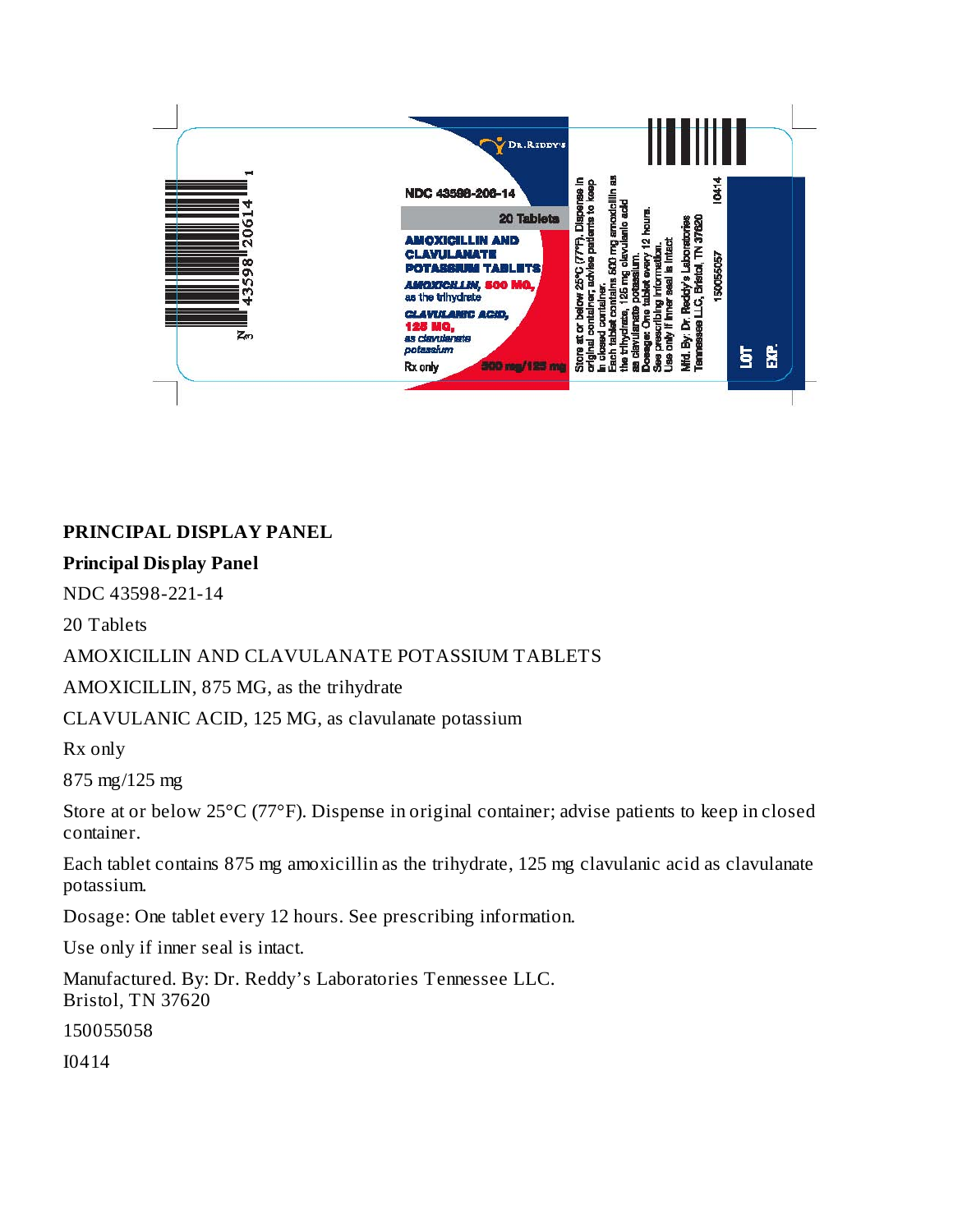

## **PRINCIPAL DISPLAY PANEL**

#### **Principal Display Panel**

NDC 43598-204-51

Amoxicillin and Clavulanate Potassium

250 mg/62.5 mg per 5 mL

### **AMOXICILLIN AND CLAVULANATE POTASSIUM**

### **FOR ORAL SUSPENSION**

When reconstituted, each 5 mL contains:

### **AMOXICILLIN, 250 MG,**

as the trihydrate

### **CLAVULANIC ACID**, 62.5 MG, as clavulanate potassium

75 mL (when reconstituted)

Rx only

### **Directions for mixing**:

Tap bottle until all powder flows freely. Add approximately 2/3 of total water for reconstitution (total = 65 mL); shake vigorously to wet powder. Add remaining water; again shake vigorously.

**Dosage**: See accompanying prescribing information.

**Keep tightly clos ed**.

**Shake well before using**.

**Must be refrigerated**.

**Dis card after 10 days.**

Use only if inner seal is intact.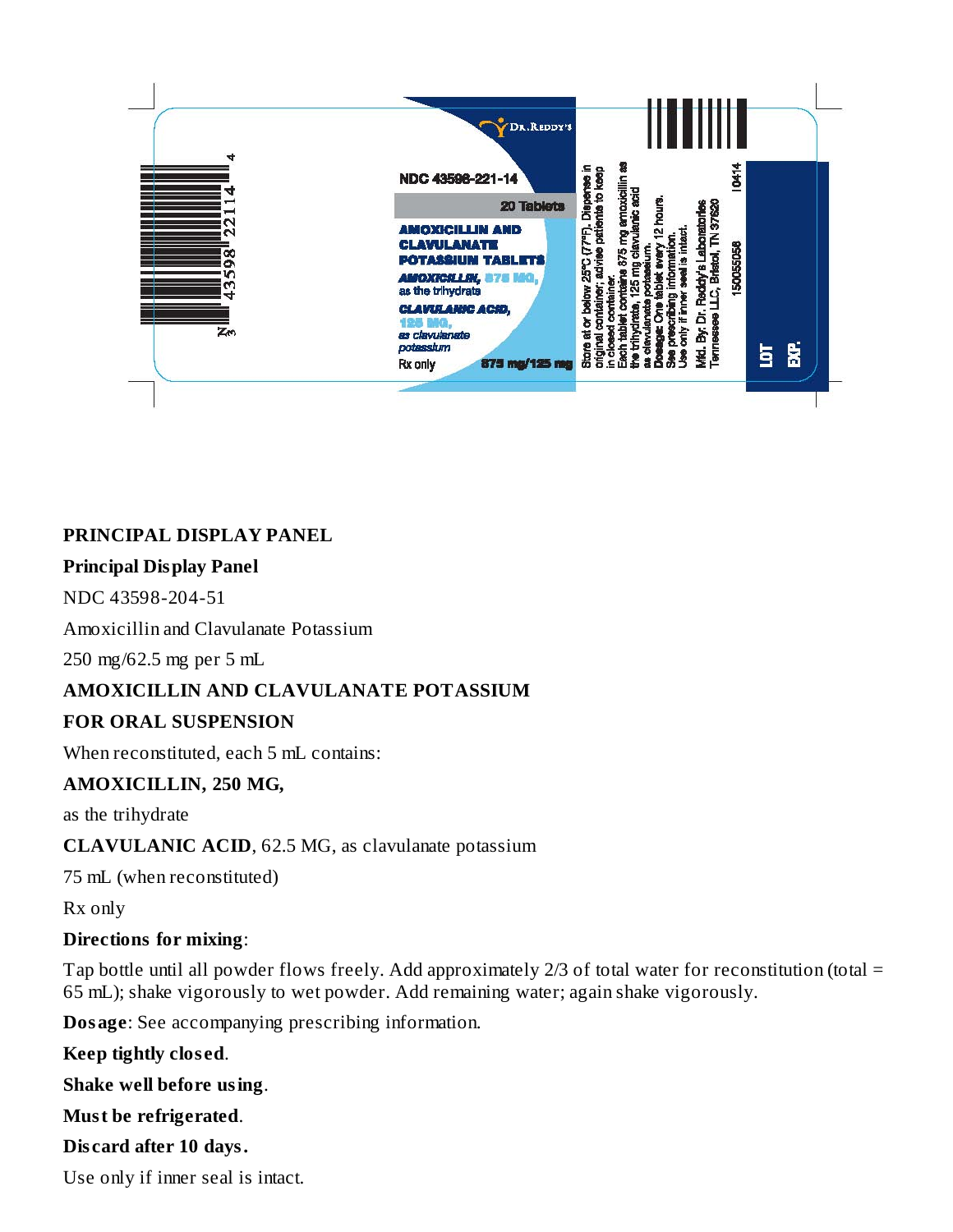**Net contents**: Equivalent to 3.75 g amoxicillin and 0.938 g clavulanic acid.

Store dry powder at room temperature.

Manufactured. By: Dr. Reddy's Laboratories Tennessee LLC. Bristol, TN 37620

150055053

I0414



## **PRINCIPAL DISPLAY PANEL**

### **Principal Display Panel**

**NDC 43598-213-50**

#### **Amoxicillin and Clavulanate Potassium**

**200 mg/28.5 mg per 5 mL**

### **AMOXICILLIN/CLAVULANATE POTASSIUM**

#### **FOR ORAL SUSPENSION**

When reconstituted, each 5 mL contains:

#### **AMOXICILLIN, 200 MG,**

as the trihydrate

### **CLAVULANIC ACID, 28.5 MG,**

as clavulanate potassium

50 mL (when reconstituted)

Rx only

### **Directions for mixing**:

Tap bottle until all powder flows freely. Add approximately 2/3 of total water for reconstitution **(total =**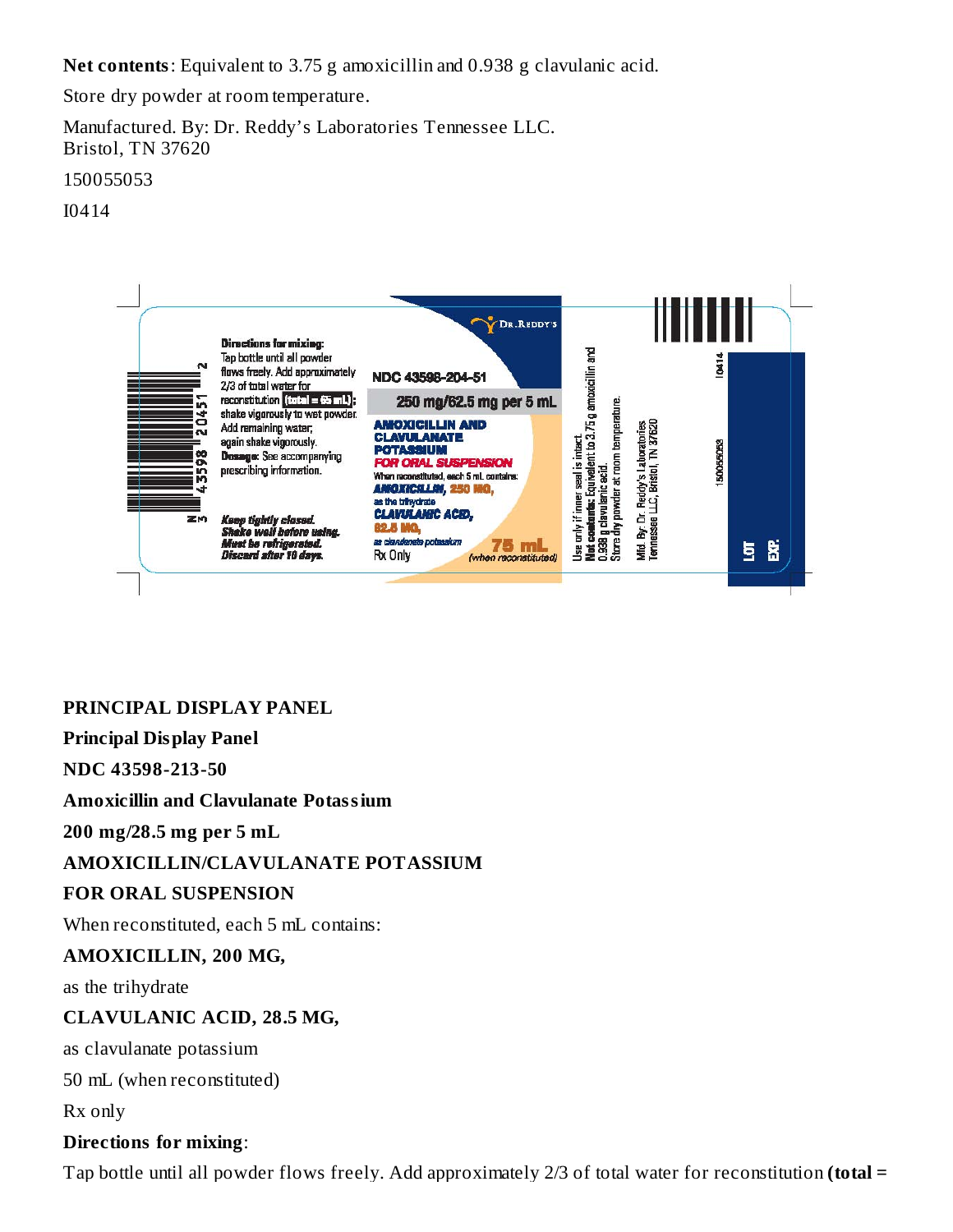**50 mL)**; shake vigorously to wet powder. Add remaining water; again shake vigorously.

**Dosage**: Administer every 12 hours. See accompanying prescribing information.

## **Keep tightly clos ed**. **Shake well before using**.

### **Must be refrigerated**. **Dis card after 10 days**.

**Phenylketonurics:** Contains phenylalanine 7 mg per 5 mL.

**Net contents**: Equivalent to 2 g amoxicillin and 0.285 g clavulanic acid.

Use only if inner seal is intact.

Store dry powder at or below 25°C (77°F).

Manufactured. By: Dr. Reddy's Laboratories Tennessee LLC. Bristol, TN 37620

150055058

I0414



## **PRINCIPAL DISPLAY PANEL**

**Principal Display Panel**

**NDC 43598-208-51**

**Amoxicillin and Clavulanate Potassium**

**400 mg/57 mg per 5 mL**

## **AMOXICILLIN/CLAVULANATE POTASSIUM**

## **FOR ORAL SUSPENSION**

When reconstituted, each 5 mL contains:

### **AMOXICILLIN, 400 MG,**

as the trihydrate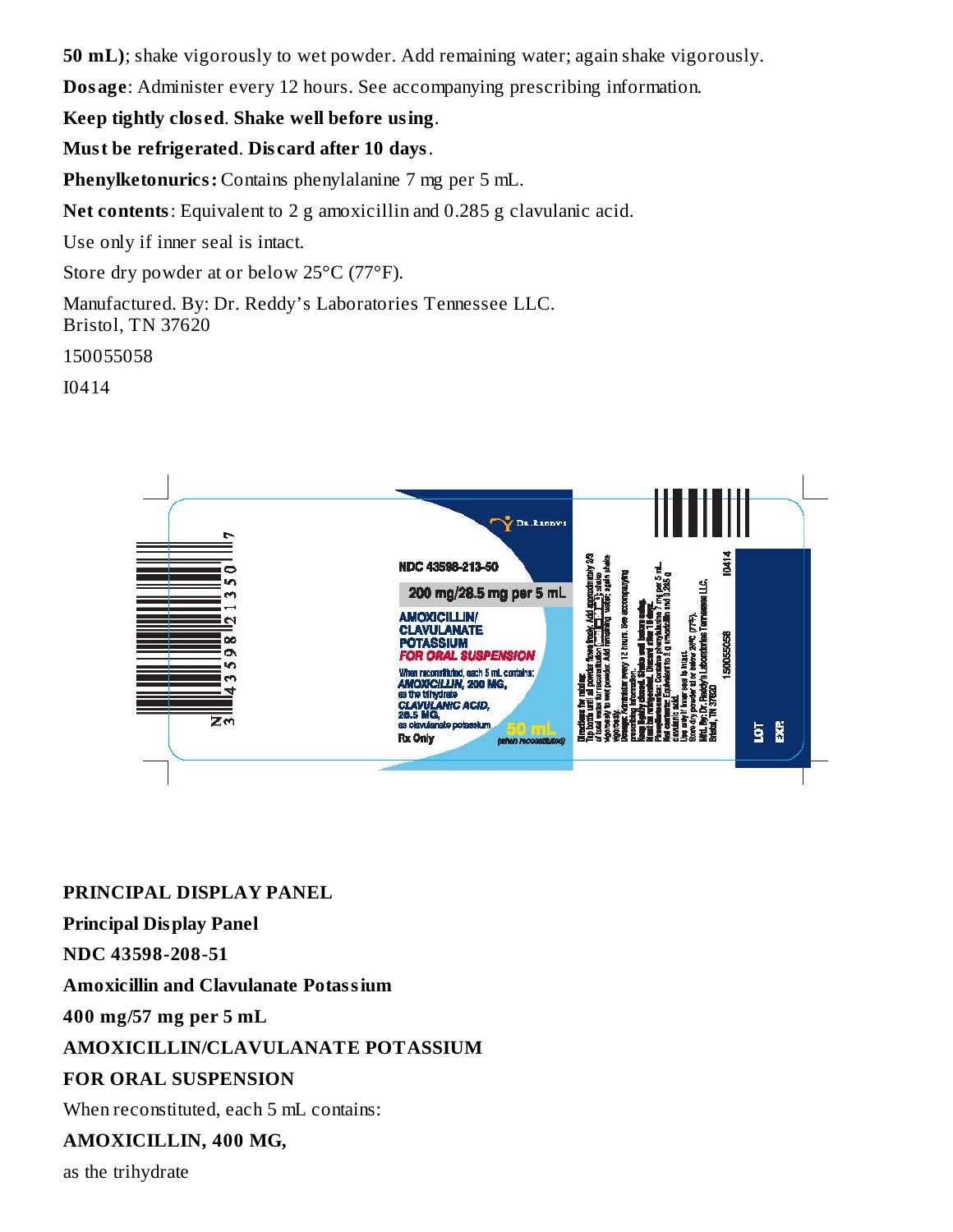## **CLAVULANIC ACID, 57 MG,**

as clavulanate potassium

75 mL (when reconstituted)

Rx only

### **Directions for mixing:**

Tap bottle until all powder flows freely. Add approximately 2/3 of total water for reconstitution (**total = 70 mL**); shake vigorously to wet powder. Add remaining water; again shake vigorously.

**Dosage**: Administer every 12 hours. See accompanying prescribing information.

**Phenylketonurics**: Contains phenylalanine 7 mg per 5 mL.

**Keep tightly clos ed.**

**Shake well before using**.

**Must be refrigerated**.

**Dis card after 10 days.**

Use only if inner seal is intact.

**Net contents**: Equivalent to 6 g amoxicillin and 0.855 g clavulanic acid.

Store dry powder at or below 25°C (77°F).

Manufactured. By: Dr. Reddy's Laboratories Tennessee LLC. Bristol, TN 37620

150055062

I0414



# **AMOXICILLIN AND CLAVULANATE POTASSIUM**

amoxicillin and clavulanate potassium tablet, film coated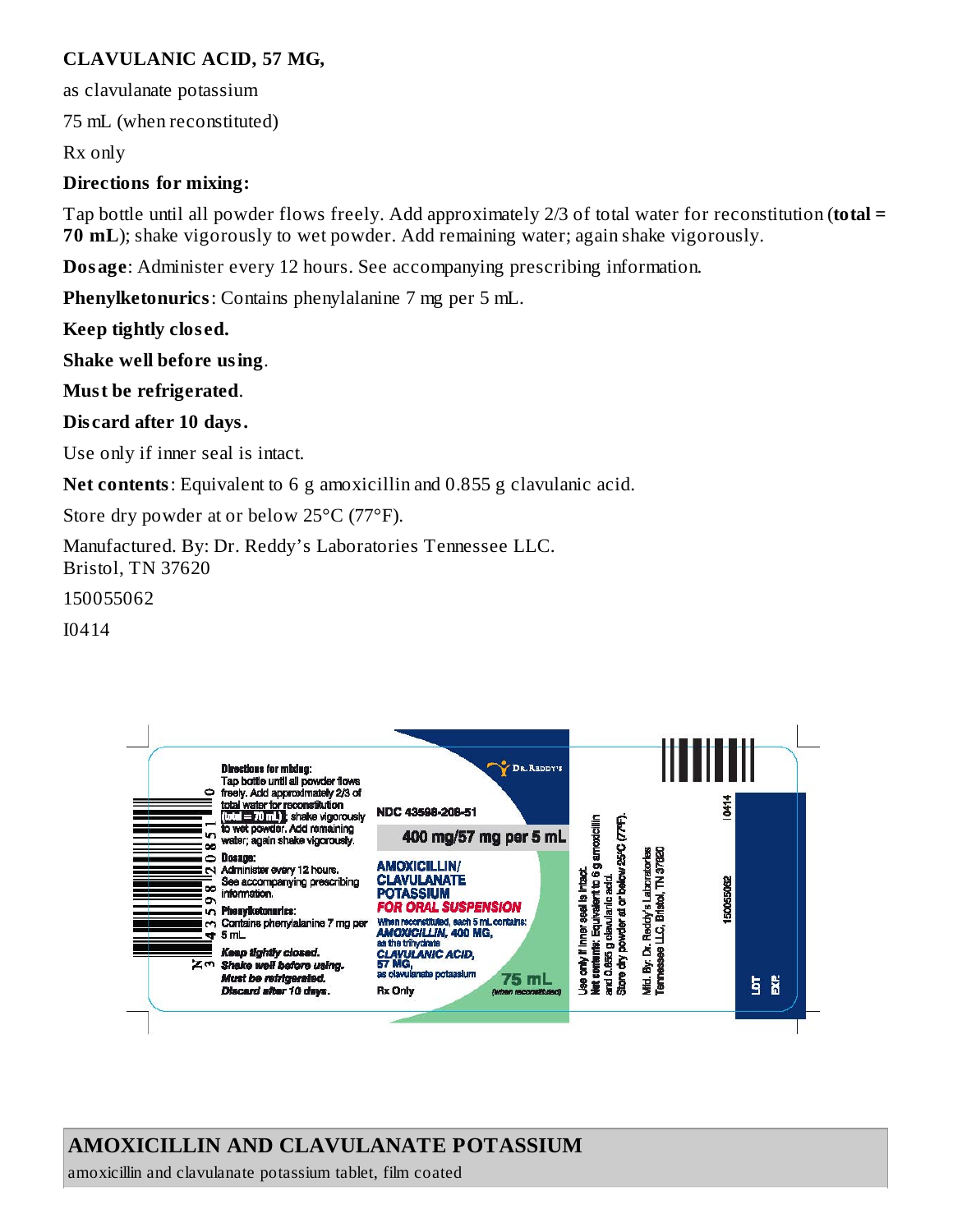|                                                                                                           | <b>Product Information</b>                  |              |                                                                            |                    |                                        |                           |                              |  |  |  |  |
|-----------------------------------------------------------------------------------------------------------|---------------------------------------------|--------------|----------------------------------------------------------------------------|--------------------|----------------------------------------|---------------------------|------------------------------|--|--|--|--|
|                                                                                                           | Product Type                                |              | HUMAN PRESCRIPTION DRUG                                                    | Item Code (Source) |                                        | NDC:43598-218             |                              |  |  |  |  |
|                                                                                                           | <b>Route of Administration</b>              |              | ORAL                                                                       |                    |                                        |                           |                              |  |  |  |  |
|                                                                                                           |                                             |              |                                                                            |                    |                                        |                           |                              |  |  |  |  |
|                                                                                                           |                                             |              |                                                                            |                    |                                        |                           |                              |  |  |  |  |
|                                                                                                           | <b>Active Ingredient/Active Moiety</b>      |              |                                                                            |                    |                                        |                           |                              |  |  |  |  |
|                                                                                                           |                                             |              | <b>Ingredient Name</b>                                                     |                    | <b>Basis of Strength</b>               |                           | Strength                     |  |  |  |  |
|                                                                                                           |                                             |              | AMO XICILLIN (UNII: 804826J2HU) (AMO XICILLIN ANHYDROUS - UNII:9EM05410Q9) |                    | <b>AMOXICILLIN</b><br><b>ANHYDROUS</b> |                           | 250 mg                       |  |  |  |  |
|                                                                                                           | UNII:23521W1S24)                            |              | CLAVULANATE POTASSIUM (UNII: Q420 MW3AT8) (CLAVULANIC ACID -               |                    | <b>CLAVULANIC ACID</b>                 |                           | $125$ mg                     |  |  |  |  |
|                                                                                                           |                                             |              |                                                                            |                    |                                        |                           |                              |  |  |  |  |
|                                                                                                           |                                             |              |                                                                            |                    |                                        |                           |                              |  |  |  |  |
|                                                                                                           | <b>Inactive Ingredients</b>                 |              |                                                                            |                    |                                        |                           |                              |  |  |  |  |
|                                                                                                           |                                             |              | <b>Ingredient Name</b>                                                     |                    |                                        |                           | Strength                     |  |  |  |  |
|                                                                                                           | <b>SILICON DIO XIDE (UNII: ETJ7Z6 XBU4)</b> |              |                                                                            |                    |                                        |                           |                              |  |  |  |  |
|                                                                                                           | HYPROMELLOSES (UNII: 3NXW29V3WO)            |              |                                                                            |                    |                                        |                           |                              |  |  |  |  |
|                                                                                                           | MAGNESIUM STEARATE (UNII: 70097M6I30)       |              |                                                                            |                    |                                        |                           |                              |  |  |  |  |
|                                                                                                           |                                             |              | CELLULOSE, MICRO CRYSTALLINE (UNII: OP1R32D61U)                            |                    |                                        |                           |                              |  |  |  |  |
|                                                                                                           | POLYETHYLENE GLYCOLS (UNII: 3WJQ0SDW1A)     |              |                                                                            |                    |                                        |                           |                              |  |  |  |  |
|                                                                                                           |                                             |              | SODIUM STARCH GLYCOLATE TYPE A POTATO (UNII: 5856J3G2A2)                   |                    |                                        |                           |                              |  |  |  |  |
|                                                                                                           | TITANIUM DIO XIDE (UNII: 15FIX9V2JP)        |              |                                                                            |                    |                                        |                           |                              |  |  |  |  |
|                                                                                                           |                                             |              |                                                                            |                    |                                        |                           |                              |  |  |  |  |
|                                                                                                           | <b>Product Characteristics</b>              |              |                                                                            |                    |                                        |                           |                              |  |  |  |  |
|                                                                                                           | Color                                       | <b>WHITE</b> | <b>Score</b>                                                               | no score           |                                        |                           |                              |  |  |  |  |
|                                                                                                           | <b>Shape</b>                                | <b>OVAL</b>  | <b>Size</b>                                                                | $18 \,\mathrm{mm}$ |                                        |                           |                              |  |  |  |  |
|                                                                                                           | <b>Flavor</b>                               |              | <b>Imprint Code</b>                                                        | AUGMENTIN;250;125; |                                        |                           |                              |  |  |  |  |
|                                                                                                           | Contains                                    |              |                                                                            |                    |                                        |                           |                              |  |  |  |  |
|                                                                                                           |                                             |              |                                                                            |                    |                                        |                           |                              |  |  |  |  |
|                                                                                                           |                                             |              |                                                                            |                    |                                        |                           |                              |  |  |  |  |
|                                                                                                           | Packaging                                   |              |                                                                            |                    |                                        |                           |                              |  |  |  |  |
| #                                                                                                         | <b>Item Code</b>                            |              | <b>Package Description</b>                                                 |                    | <b>Marketing Start</b><br>Date         |                           | <b>Marketing End</b><br>Date |  |  |  |  |
| $\mathbf{1}$                                                                                              | NDC:43598-218-<br>78                        | Product      | 100 in 1 BOX, UNIT-DOSE; Type 0: Not a Combination                         | 10/22/1990         |                                        |                           |                              |  |  |  |  |
| NDC:43598-218-<br>$\overline{2}$<br>30 in 1 BOTTLE; Type 0: Not a Combination Product<br>10/22/1990<br>30 |                                             |              |                                                                            |                    |                                        |                           |                              |  |  |  |  |
|                                                                                                           |                                             |              |                                                                            |                    |                                        |                           |                              |  |  |  |  |
|                                                                                                           |                                             |              |                                                                            |                    |                                        |                           |                              |  |  |  |  |
|                                                                                                           | <b>Marketing Information</b>                |              |                                                                            |                    |                                        |                           |                              |  |  |  |  |
|                                                                                                           | <b>Marketing Category</b>                   |              | <b>Application Number or Monograph Citation</b>                            |                    | <b>Marketing Start Date</b>            | <b>Marketing End Date</b> |                              |  |  |  |  |
|                                                                                                           | <b>NDA</b>                                  | NDA050564    |                                                                            | 10/22/1990         |                                        |                           |                              |  |  |  |  |
|                                                                                                           |                                             |              |                                                                            |                    |                                        |                           |                              |  |  |  |  |

amoxicillin and clavulanate potassium tablet, film coated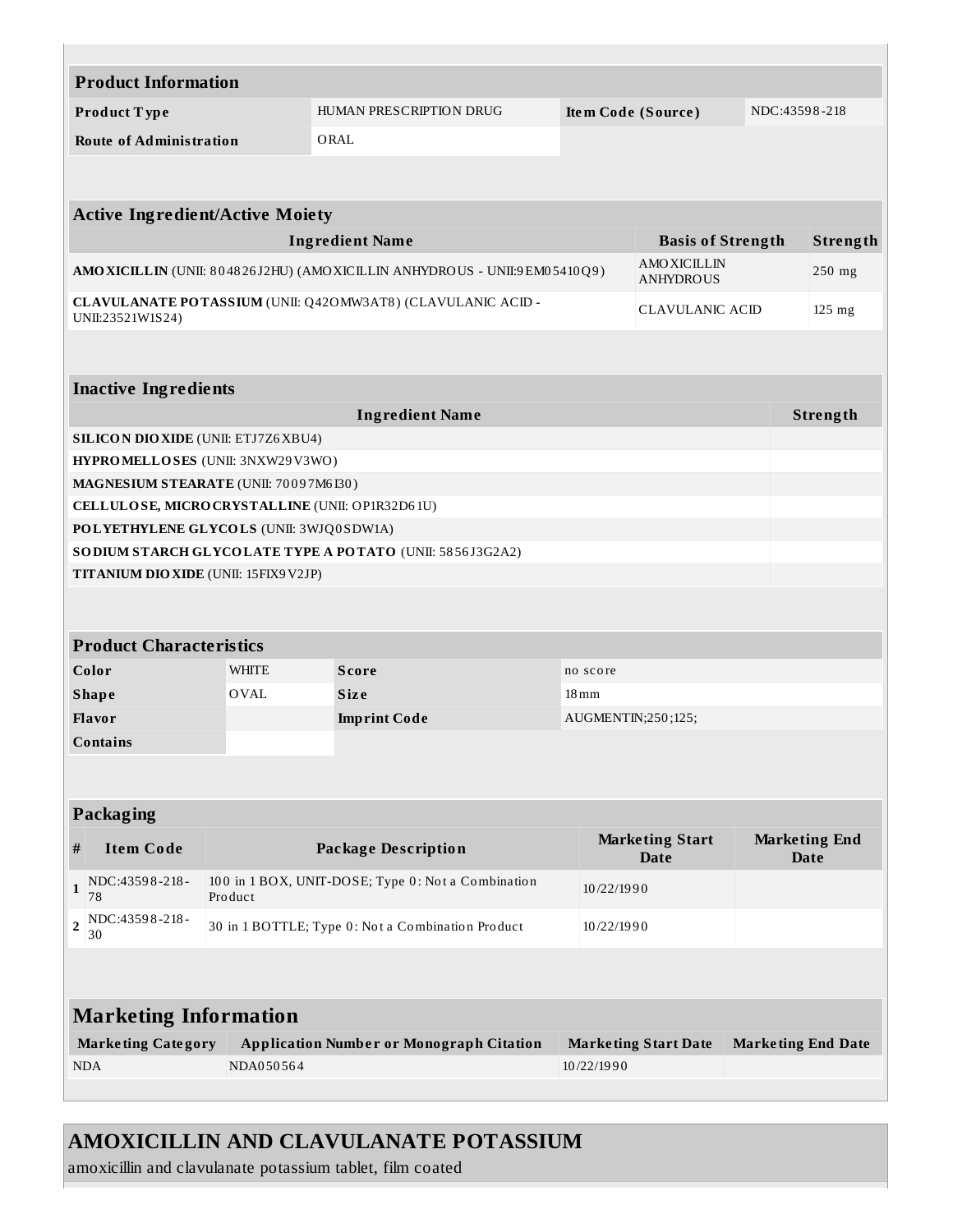| <b>Product Information</b>                      |                                                                                                                                |                                                              |                    |                                       |                           |                              |  |  |  |
|-------------------------------------------------|--------------------------------------------------------------------------------------------------------------------------------|--------------------------------------------------------------|--------------------|---------------------------------------|---------------------------|------------------------------|--|--|--|
| Product Type                                    |                                                                                                                                | HUMAN PRESCRIPTION DRUG                                      | Item Code (Source) |                                       | NDC:43598-206             |                              |  |  |  |
| <b>Route of Administration</b>                  | ORAL                                                                                                                           |                                                              |                    |                                       |                           |                              |  |  |  |
|                                                 |                                                                                                                                |                                                              |                    |                                       |                           |                              |  |  |  |
|                                                 |                                                                                                                                |                                                              |                    |                                       |                           |                              |  |  |  |
| <b>Active Ingredient/Active Moiety</b>          |                                                                                                                                |                                                              |                    |                                       |                           |                              |  |  |  |
|                                                 |                                                                                                                                | <b>Ingredient Name</b>                                       |                    | <b>Basis of Strength</b>              |                           | Strength                     |  |  |  |
|                                                 | <b>AMOXICILLIN</b><br>AMO XICILLIN (UNII: 804826J2HU) (AMO XICILLIN ANHYDROUS - UNII:9EM05410Q9)<br>500 mg<br><b>ANHYDROUS</b> |                                                              |                    |                                       |                           |                              |  |  |  |
| UNII:23521W1S24)                                |                                                                                                                                | CLAVULANATE POTASSIUM (UNII: Q420 MW3AT8) (CLAVULANIC ACID - |                    | <b>CLAVULANIC ACID</b>                |                           | 125 mg                       |  |  |  |
|                                                 |                                                                                                                                |                                                              |                    |                                       |                           |                              |  |  |  |
| <b>Inactive Ingredients</b>                     |                                                                                                                                |                                                              |                    |                                       |                           |                              |  |  |  |
|                                                 |                                                                                                                                | <b>Ingredient Name</b>                                       |                    |                                       |                           | Strength                     |  |  |  |
| <b>SILICON DIO XIDE (UNII: ETJ7Z6 XBU4)</b>     |                                                                                                                                |                                                              |                    |                                       |                           |                              |  |  |  |
| HYPROMELLOSES (UNII: 3NXW29V3WO)                |                                                                                                                                |                                                              |                    |                                       |                           |                              |  |  |  |
| MAGNESIUM STEARATE (UNII: 70097M6I30)           |                                                                                                                                |                                                              |                    |                                       |                           |                              |  |  |  |
| CELLULOSE, MICRO CRYSTALLINE (UNII: OP1R32D61U) |                                                                                                                                |                                                              |                    |                                       |                           |                              |  |  |  |
| POLYETHYLENE GLYCOLS (UNII: 3WJQ0SDW1A)         |                                                                                                                                |                                                              |                    |                                       |                           |                              |  |  |  |
|                                                 |                                                                                                                                | SODIUM STARCH GLYCOLATE TYPE A POTATO (UNII: 5856J3G2A2)     |                    |                                       |                           |                              |  |  |  |
| <b>TITANIUM DIO XIDE (UNII: 15FIX9 V2JP)</b>    |                                                                                                                                |                                                              |                    |                                       |                           |                              |  |  |  |
|                                                 |                                                                                                                                |                                                              |                    |                                       |                           |                              |  |  |  |
| <b>Product Characteristics</b>                  |                                                                                                                                |                                                              |                    |                                       |                           |                              |  |  |  |
| Color                                           | <b>WHITE</b>                                                                                                                   | <b>Score</b>                                                 | no score           |                                       |                           |                              |  |  |  |
| <b>Shape</b>                                    | OVAL                                                                                                                           | <b>Size</b>                                                  | $18 \,\mathrm{mm}$ |                                       |                           |                              |  |  |  |
| Flavor                                          |                                                                                                                                | <b>Imprint Code</b>                                          | AUGMENTIN;500;125; |                                       |                           |                              |  |  |  |
| <b>Contains</b>                                 |                                                                                                                                |                                                              |                    |                                       |                           |                              |  |  |  |
|                                                 |                                                                                                                                |                                                              |                    |                                       |                           |                              |  |  |  |
|                                                 |                                                                                                                                |                                                              |                    |                                       |                           |                              |  |  |  |
| Packaging                                       |                                                                                                                                |                                                              |                    |                                       |                           |                              |  |  |  |
| <b>Item Code</b><br>#                           |                                                                                                                                | <b>Package Description</b>                                   |                    | <b>Marketing Start</b><br><b>Date</b> |                           | <b>Marketing End</b><br>Date |  |  |  |
| NDC:43598-206-<br>$\mathbf{1}$<br>Product<br>78 |                                                                                                                                | 100 in 1 BOX, UNIT-DOSE; Type 0: Not a Combination           | 10/22/1990         |                                       |                           |                              |  |  |  |
| NDC:43598-206-<br>$\overline{\mathbf{2}}$<br>14 |                                                                                                                                | 20 in 1 BOTTLE; Type 0: Not a Combination Product            | 10/22/1990         |                                       |                           |                              |  |  |  |
|                                                 |                                                                                                                                |                                                              |                    |                                       |                           |                              |  |  |  |
| <b>Marketing Information</b>                    |                                                                                                                                |                                                              |                    |                                       |                           |                              |  |  |  |
| <b>Marketing Category</b>                       |                                                                                                                                | <b>Application Number or Monograph Citation</b>              |                    | <b>Marketing Start Date</b>           | <b>Marketing End Date</b> |                              |  |  |  |
| <b>NDA</b>                                      | NDA050564                                                                                                                      |                                                              | 10/22/1990         |                                       |                           |                              |  |  |  |
|                                                 |                                                                                                                                |                                                              |                    |                                       |                           |                              |  |  |  |

amoxicillin and clavulanate potassium tablet, film coated

 $\mathbb{R}^n$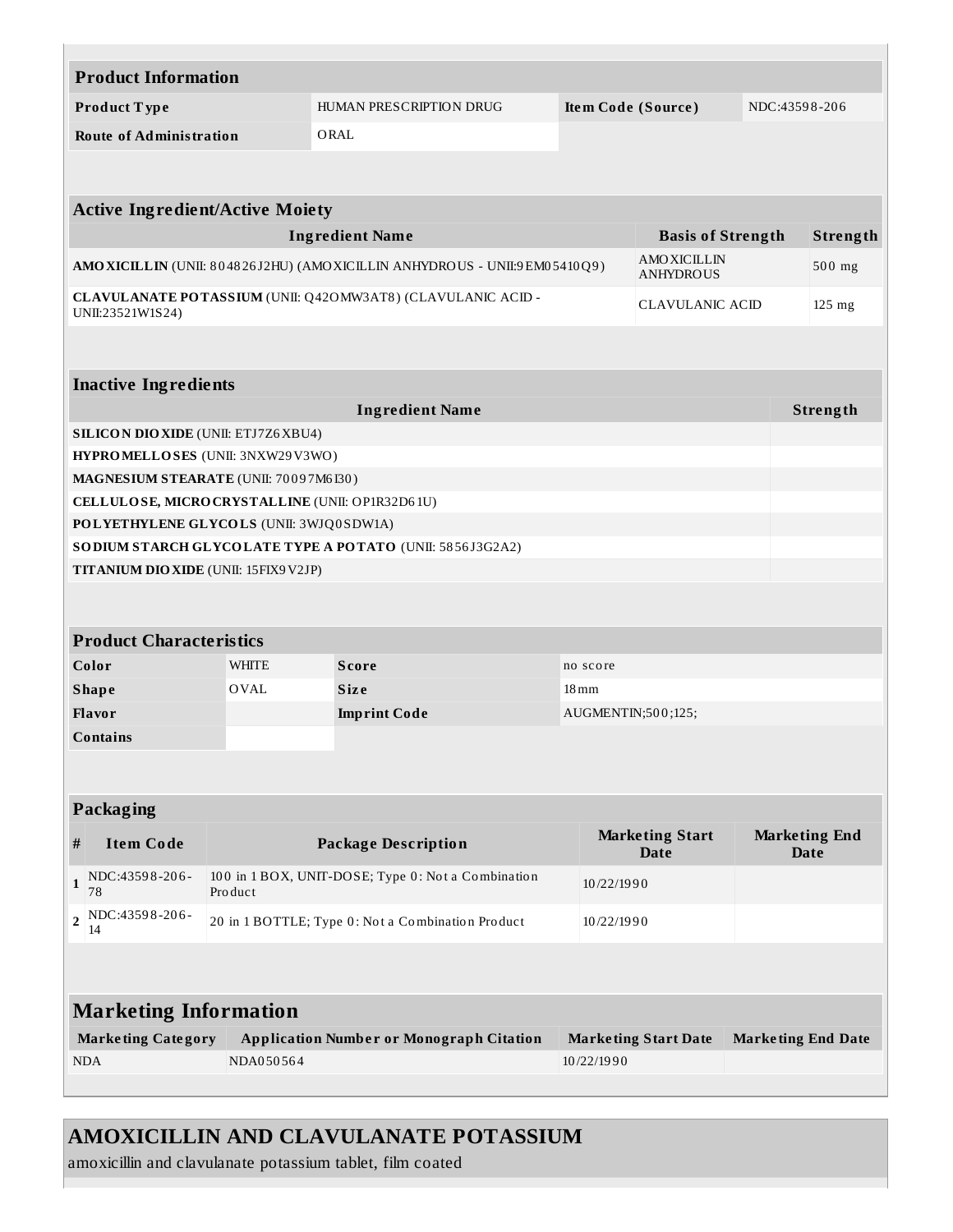|                                                                                                     | <b>Product Information</b>                      |                                                                 |                        |                                                                            |            |                                        |          |                                     |  |
|-----------------------------------------------------------------------------------------------------|-------------------------------------------------|-----------------------------------------------------------------|------------------------|----------------------------------------------------------------------------|------------|----------------------------------------|----------|-------------------------------------|--|
|                                                                                                     | Product Type                                    |                                                                 |                        | HUMAN PRESCRIPTION DRUG                                                    |            | Item Code (Source)                     |          | NDC:43598-221                       |  |
|                                                                                                     | <b>Route of Administration</b>                  |                                                                 | ORAL                   |                                                                            |            |                                        |          |                                     |  |
|                                                                                                     |                                                 |                                                                 |                        |                                                                            |            |                                        |          |                                     |  |
|                                                                                                     | <b>Active Ingredient/Active Moiety</b>          |                                                                 |                        |                                                                            |            |                                        |          |                                     |  |
|                                                                                                     |                                                 |                                                                 | <b>Ingredient Name</b> |                                                                            |            | <b>Basis of Strength</b>               |          | Strength                            |  |
|                                                                                                     |                                                 |                                                                 |                        | AMO XICILLIN (UNII: 804826J2HU) (AMO XICILLIN ANHYDROUS - UNII:9EM05410Q9) |            | <b>AMOXICILLIN</b><br><b>ANHYDROUS</b> |          | 875 mg                              |  |
| CLAVULANATE POTASSIUM (UNII: Q420 MW3AT8) (CLAVULANIC ACID -<br>CLAVULANIC ACID<br>UNII:23521W1S24) |                                                 |                                                                 |                        |                                                                            |            |                                        | $125$ mg |                                     |  |
|                                                                                                     |                                                 |                                                                 |                        |                                                                            |            |                                        |          |                                     |  |
|                                                                                                     | <b>Inactive Ingredients</b>                     |                                                                 |                        |                                                                            |            |                                        |          |                                     |  |
|                                                                                                     |                                                 |                                                                 |                        | <b>Ingredient Name</b>                                                     |            |                                        |          | Strength                            |  |
|                                                                                                     | <b>SILICON DIO XIDE (UNII: ETJ7Z6 XBU4)</b>     |                                                                 |                        |                                                                            |            |                                        |          |                                     |  |
|                                                                                                     | HYPROMELLOSES (UNII: 3NXW29V3WO)                |                                                                 |                        |                                                                            |            |                                        |          |                                     |  |
|                                                                                                     | MAGNESIUM STEARATE (UNII: 70097M6I30)           |                                                                 |                        |                                                                            |            |                                        |          |                                     |  |
|                                                                                                     | CELLULOSE, MICRO CRYSTALLINE (UNII: OP1R32D61U) |                                                                 |                        |                                                                            |            |                                        |          |                                     |  |
|                                                                                                     | POLYETHYLENE GLYCOLS (UNII: 3WJQ0SDW1A)         |                                                                 |                        |                                                                            |            |                                        |          |                                     |  |
|                                                                                                     |                                                 |                                                                 |                        | SODIUM STARCH GLYCOLATE TYPE A POTATO (UNII: 5856J3G2A2)                   |            |                                        |          |                                     |  |
|                                                                                                     | TITANIUM DIO XIDE (UNII: 15FIX9V2JP)            |                                                                 |                        |                                                                            |            |                                        |          |                                     |  |
|                                                                                                     |                                                 |                                                                 |                        |                                                                            |            |                                        |          |                                     |  |
|                                                                                                     | <b>Product Characteristics</b>                  |                                                                 |                        |                                                                            |            |                                        |          |                                     |  |
|                                                                                                     | Color                                           | <b>WHITE</b>                                                    |                        | <b>Score</b>                                                               |            | 2 pieces                               |          |                                     |  |
|                                                                                                     | <b>Shape</b>                                    | <b>CAPSULE</b>                                                  |                        | <b>Size</b>                                                                |            | $18\,\rm{mm}$                          |          |                                     |  |
|                                                                                                     | Flavor                                          |                                                                 |                        | <b>Imprint Code</b>                                                        |            | AUGMENTIN;875                          |          |                                     |  |
|                                                                                                     | <b>Contains</b>                                 |                                                                 |                        |                                                                            |            |                                        |          |                                     |  |
|                                                                                                     |                                                 |                                                                 |                        |                                                                            |            |                                        |          |                                     |  |
|                                                                                                     |                                                 |                                                                 |                        |                                                                            |            |                                        |          |                                     |  |
|                                                                                                     | Packaging                                       |                                                                 |                        |                                                                            |            |                                        |          |                                     |  |
| #                                                                                                   | <b>Item Code</b>                                |                                                                 |                        | <b>Package Description</b>                                                 |            | <b>Marketing Start</b><br><b>Date</b>  |          | <b>Marketing End</b><br><b>Date</b> |  |
| $\mathbf{1}$                                                                                        | NDC:43598-221-<br>78                            | Product                                                         |                        | 100 in 1 BOX, UNIT-DOSE; Type 0: Not a Combination                         | 10/02/1996 |                                        |          |                                     |  |
| 2                                                                                                   | NDC:43598-221-<br>14                            | 20 in 1 BOTTLE; Type 0: Not a Combination Product<br>10/02/1996 |                        |                                                                            |            |                                        |          |                                     |  |
|                                                                                                     |                                                 |                                                                 |                        |                                                                            |            |                                        |          |                                     |  |
|                                                                                                     | <b>Marketing Information</b>                    |                                                                 |                        |                                                                            |            |                                        |          |                                     |  |
|                                                                                                     | <b>Marketing Category</b>                       |                                                                 |                        | <b>Application Number or Monograph Citation</b>                            |            | <b>Marketing Start Date</b>            |          | <b>Marketing End Date</b>           |  |
|                                                                                                     | <b>NDA</b>                                      | NDA050720                                                       |                        |                                                                            | 10/02/1996 |                                        |          |                                     |  |
|                                                                                                     |                                                 |                                                                 |                        |                                                                            |            |                                        |          |                                     |  |

amoxicillin and clavulanate potassium powder, for suspension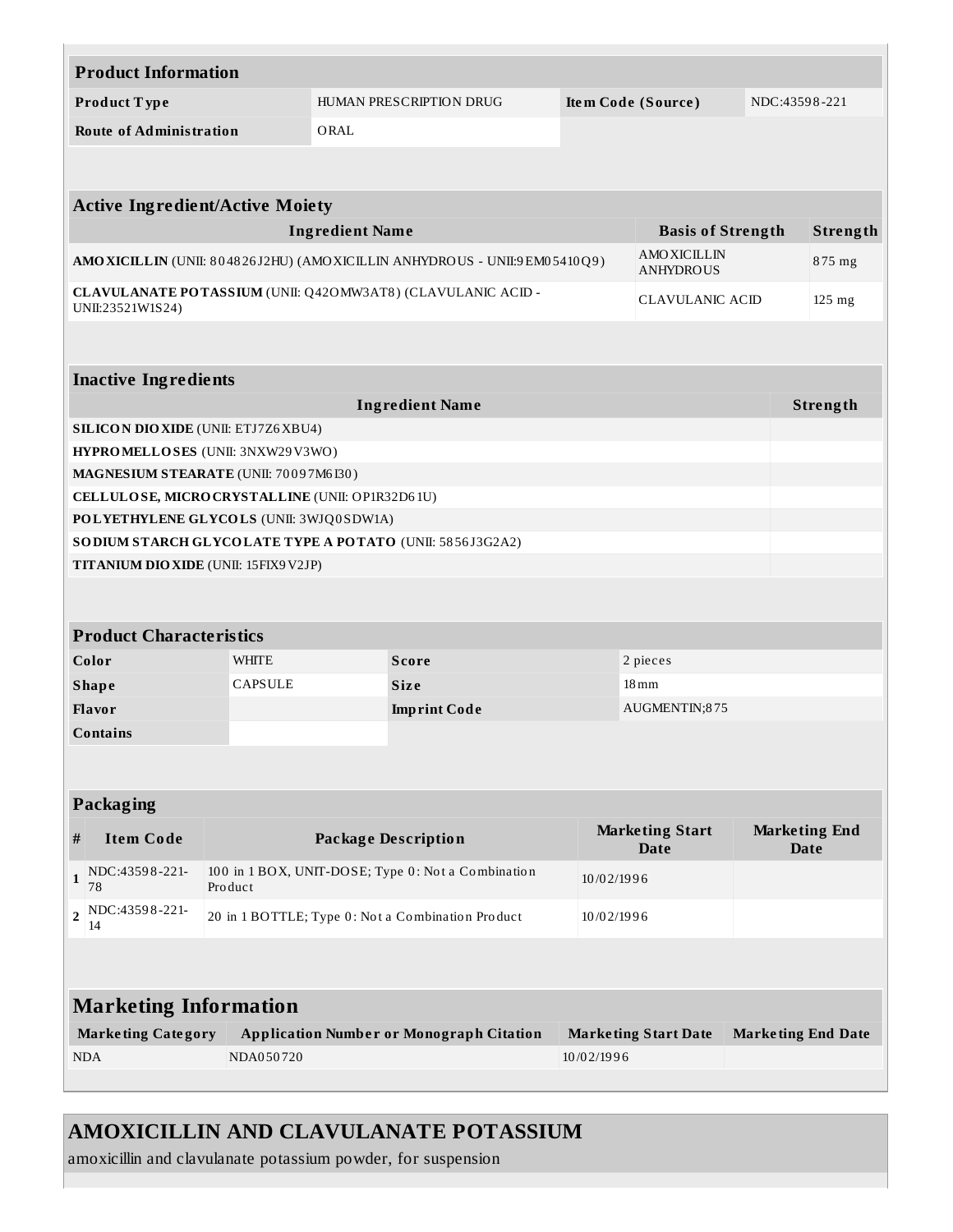|                 | <b>Product Information</b>                         |                                                                                        |                                                                         |                                                                            |            |                                         |  |                           |  |
|-----------------|----------------------------------------------------|----------------------------------------------------------------------------------------|-------------------------------------------------------------------------|----------------------------------------------------------------------------|------------|-----------------------------------------|--|---------------------------|--|
| Product Type    |                                                    |                                                                                        | HUMAN PRESCRIPTION DRUG                                                 |                                                                            |            | Item Code (Source)                      |  | NDC:43598-213             |  |
|                 | <b>Route of Administration</b><br>ORAL             |                                                                                        |                                                                         |                                                                            |            |                                         |  |                           |  |
|                 |                                                    |                                                                                        |                                                                         |                                                                            |            |                                         |  |                           |  |
|                 |                                                    |                                                                                        |                                                                         |                                                                            |            |                                         |  |                           |  |
|                 | <b>Active Ingredient/Active Moiety</b>             |                                                                                        |                                                                         |                                                                            |            |                                         |  |                           |  |
|                 | <b>Ingredient Name</b><br><b>Basis of Strength</b> |                                                                                        |                                                                         |                                                                            |            |                                         |  | Strength                  |  |
|                 |                                                    |                                                                                        |                                                                         | AMO XICILLIN (UNII: 804826J2HU) (AMO XICILLIN ANHYDROUS - UNII:9EM05410Q9) |            |                                         |  | $200$ mg<br>in $5mL$      |  |
|                 | UNII:23521W1S24)                                   |                                                                                        | CLAVULANATE POTASSIUM (UNII: Q420 MW3AT8) (CLAVULANIC ACID -            |                                                                            |            | <b>CLAVULANIC ACID</b>                  |  | 28.5 mg<br>in $5mL$       |  |
|                 |                                                    |                                                                                        |                                                                         |                                                                            |            |                                         |  |                           |  |
|                 | <b>Inactive Ingredients</b>                        |                                                                                        |                                                                         |                                                                            |            |                                         |  |                           |  |
|                 |                                                    |                                                                                        | <b>Ingredient Name</b>                                                  |                                                                            |            |                                         |  | Strength                  |  |
|                 | <b>SILICON DIO XIDE (UNII: ETJ7Z6XBU4)</b>         |                                                                                        |                                                                         |                                                                            |            |                                         |  |                           |  |
|                 | XANTHAN GUM (UNII: TTV12P4NEE)                     |                                                                                        |                                                                         |                                                                            |            |                                         |  |                           |  |
|                 | <b>ASPARTAME</b> (UNII: Z0H242BBR1)                |                                                                                        |                                                                         |                                                                            |            |                                         |  |                           |  |
|                 | HYPROMELLOSES (UNII: 3NXW29V3WO)                   |                                                                                        |                                                                         |                                                                            |            |                                         |  |                           |  |
|                 | MANNITOL (UNII: 30WL53L36A)                        |                                                                                        |                                                                         |                                                                            |            |                                         |  |                           |  |
|                 | SACCHARIN SODIUM (UNII: SB8ZUX40TY)                |                                                                                        |                                                                         |                                                                            |            |                                         |  |                           |  |
|                 |                                                    |                                                                                        |                                                                         |                                                                            |            |                                         |  |                           |  |
|                 | <b>Product Characteristics</b>                     |                                                                                        |                                                                         |                                                                            |            |                                         |  |                           |  |
|                 | Color                                              |                                                                                        |                                                                         | <b>Score</b>                                                               |            |                                         |  |                           |  |
|                 | <b>Shape</b>                                       |                                                                                        |                                                                         | <b>Size</b>                                                                |            |                                         |  |                           |  |
|                 | Flavor                                             |                                                                                        | ORANGE                                                                  | <b>Imprint Code</b>                                                        |            |                                         |  |                           |  |
| <b>Contains</b> |                                                    |                                                                                        |                                                                         |                                                                            |            |                                         |  |                           |  |
|                 |                                                    |                                                                                        |                                                                         |                                                                            |            |                                         |  |                           |  |
|                 | Packaging                                          |                                                                                        |                                                                         |                                                                            |            |                                         |  |                           |  |
| #               | <b>Item Code</b>                                   |                                                                                        | <b>Package Description</b>                                              |                                                                            |            | Marketing Start Date Marketing End Date |  |                           |  |
|                 |                                                    |                                                                                        | 1 NDC:43598-213-50 50 mL in 1 BOTTLE; Type 0: Not a Combination Product |                                                                            | 10/22/1990 |                                         |  |                           |  |
|                 |                                                    | 2 NDC:43598-213-51 75 mL in 1 BOTTLE; Type 0: Not a Combination Product                |                                                                         |                                                                            | 10/22/1990 |                                         |  |                           |  |
|                 |                                                    | 3 NDC:43598-213-52 100 mL in 1 BOTTLE; Type 0: Not a Combination Product<br>10/22/1990 |                                                                         |                                                                            |            |                                         |  |                           |  |
|                 |                                                    |                                                                                        |                                                                         |                                                                            |            |                                         |  |                           |  |
|                 |                                                    |                                                                                        |                                                                         |                                                                            |            |                                         |  |                           |  |
|                 | <b>Marketing Information</b>                       |                                                                                        |                                                                         |                                                                            |            |                                         |  |                           |  |
|                 | <b>Marketing Category</b>                          |                                                                                        | <b>Application Number or Monograph Citation</b>                         |                                                                            |            | <b>Marketing Start Date</b>             |  | <b>Marketing End Date</b> |  |
|                 | <b>NDA</b>                                         | NDA050725                                                                              |                                                                         |                                                                            | 10/22/1990 |                                         |  |                           |  |
|                 |                                                    |                                                                                        |                                                                         |                                                                            |            |                                         |  |                           |  |
|                 |                                                    |                                                                                        |                                                                         |                                                                            |            |                                         |  |                           |  |

amoxicillin and clavulanate potassium powder, for suspension

## **Product Information**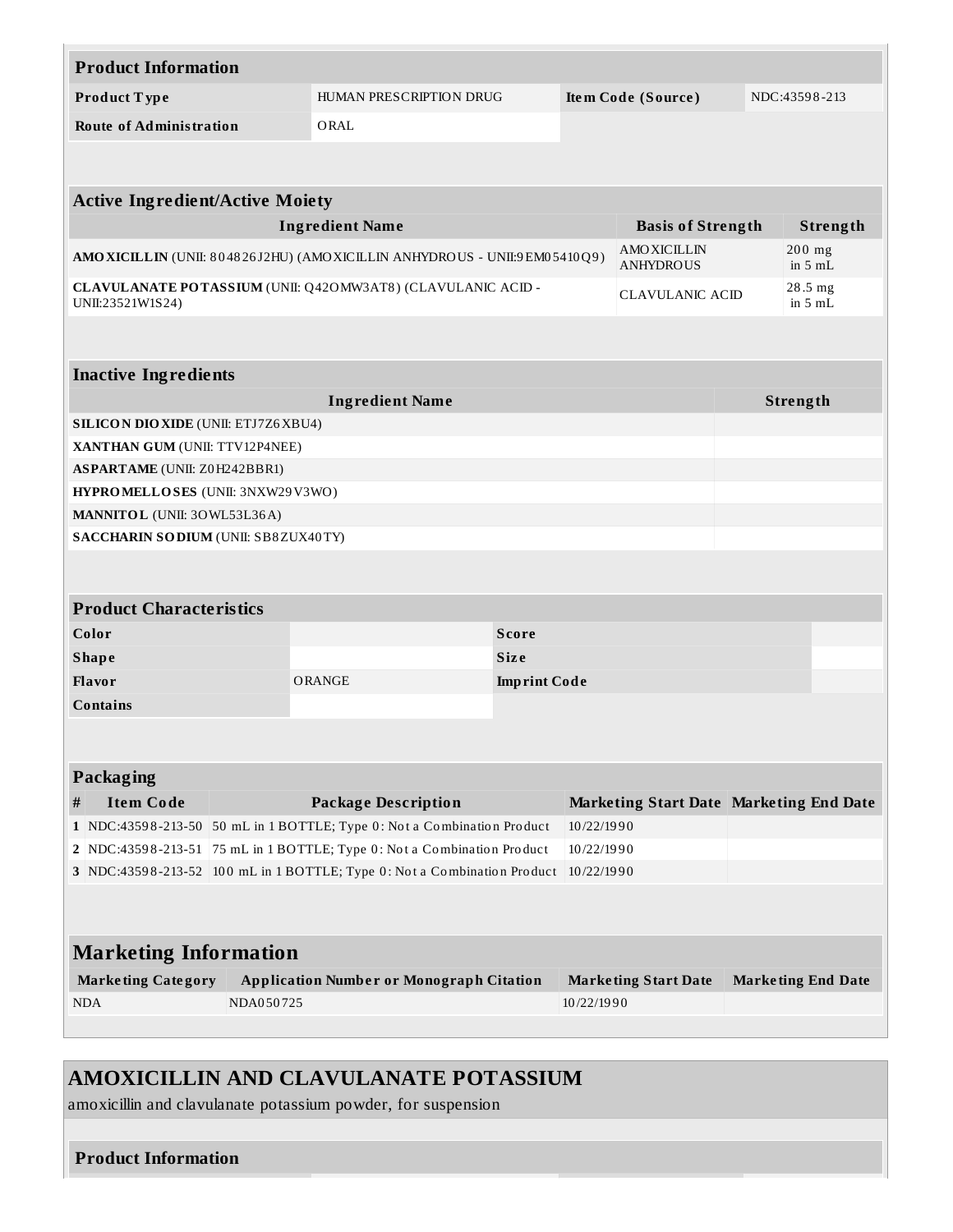| Product Type                                                                                                                               |           | HUMAN PRESCRIPTION DRUG                                      |                     |            | Item Code (Source)                      |  | NDC:43598-204             |
|--------------------------------------------------------------------------------------------------------------------------------------------|-----------|--------------------------------------------------------------|---------------------|------------|-----------------------------------------|--|---------------------------|
| <b>Route of Administration</b>                                                                                                             |           | ORAL                                                         |                     |            |                                         |  |                           |
|                                                                                                                                            |           |                                                              |                     |            |                                         |  |                           |
|                                                                                                                                            |           |                                                              |                     |            |                                         |  |                           |
| <b>Active Ingredient/Active Moiety</b>                                                                                                     |           |                                                              |                     |            |                                         |  |                           |
| <b>Ingredient Name</b><br><b>Basis of Strength</b>                                                                                         |           |                                                              |                     |            |                                         |  | Strength                  |
| 250 mg<br><b>AMOXICILLIN</b><br>AMO XICILLIN (UNII: 804826J2HU) (AMO XICILLIN ANHYDROUS - UNII:9EM05410Q9)<br><b>ANHYDROUS</b><br>in $5mL$ |           |                                                              |                     |            |                                         |  |                           |
| UNII:23521W1S24)                                                                                                                           |           | CLAVULANATE POTASSIUM (UNII: Q420 MW3AT8) (CLAVULANIC ACID - |                     |            | <b>CLAVULANIC ACID</b>                  |  | $62.5$ mg<br>in $5mL$     |
|                                                                                                                                            |           |                                                              |                     |            |                                         |  |                           |
| <b>Inactive Ingredients</b>                                                                                                                |           |                                                              |                     |            |                                         |  |                           |
|                                                                                                                                            |           | <b>Ingredient Name</b>                                       |                     |            |                                         |  | Strength                  |
| <b>SILICON DIO XIDE (UNII: ETJ7Z6 XBU4)</b>                                                                                                |           |                                                              |                     |            |                                         |  |                           |
| XANTHAN GUM (UNII: TTV12P4NEE)                                                                                                             |           |                                                              |                     |            |                                         |  |                           |
| <b>ASPARTAME</b> (UNII: Z0H242BBR1)                                                                                                        |           |                                                              |                     |            |                                         |  |                           |
| HYPROMELLOSES (UNII: 3NXW29V3WO)                                                                                                           |           |                                                              |                     |            |                                         |  |                           |
| MANNITOL (UNII: 30WL53L36A)                                                                                                                |           |                                                              |                     |            |                                         |  |                           |
| SACCHARIN SODIUM (UNII: SB8ZUX40TY)                                                                                                        |           |                                                              |                     |            |                                         |  |                           |
|                                                                                                                                            |           |                                                              |                     |            |                                         |  |                           |
| <b>Product Characteristics</b>                                                                                                             |           |                                                              |                     |            |                                         |  |                           |
| Color                                                                                                                                      |           |                                                              | <b>Score</b>        |            |                                         |  |                           |
| <b>Shape</b>                                                                                                                               |           |                                                              | <b>Size</b>         |            |                                         |  |                           |
| Flavor                                                                                                                                     |           | ORANGE                                                       | <b>Imprint Code</b> |            |                                         |  |                           |
| <b>Contains</b>                                                                                                                            |           |                                                              |                     |            |                                         |  |                           |
|                                                                                                                                            |           |                                                              |                     |            |                                         |  |                           |
| <b>Packaging</b>                                                                                                                           |           |                                                              |                     |            |                                         |  |                           |
| <b>Item Code</b><br>#                                                                                                                      |           | <b>Package Description</b>                                   |                     |            | Marketing Start Date Marketing End Date |  |                           |
| 10/22/1990<br>1 NDC:43598-204-51 75 mL in 1 BOTTLE; Type 0: Not a Combination Product                                                      |           |                                                              |                     |            |                                         |  |                           |
| 2 NDC:43598-204-52 100 mL in 1 BOTTLE; Type 0: Not a Combination Product<br>10/22/1990                                                     |           |                                                              |                     |            |                                         |  |                           |
| 3 NDC:43598-204-53 150 mL in 1 BOTTLE; Type 0: Not a Combination Product<br>10/22/1990                                                     |           |                                                              |                     |            |                                         |  |                           |
|                                                                                                                                            |           |                                                              |                     |            |                                         |  |                           |
| <b>Marketing Information</b>                                                                                                               |           |                                                              |                     |            |                                         |  |                           |
|                                                                                                                                            |           |                                                              |                     |            |                                         |  |                           |
| <b>Marketing Category</b>                                                                                                                  |           | <b>Application Number or Monograph Citation</b>              |                     |            | <b>Marketing Start Date</b>             |  | <b>Marketing End Date</b> |
| <b>NDA</b>                                                                                                                                 | NDA050575 |                                                              |                     | 10/22/1990 |                                         |  |                           |
|                                                                                                                                            |           |                                                              |                     |            |                                         |  |                           |

| AMOXICILLIN AND CLAVULANATE POTASSIUM                        |                         |                    |               |  |  |  |  |
|--------------------------------------------------------------|-------------------------|--------------------|---------------|--|--|--|--|
| amoxicillin and clavulanate potassium powder, for suspension |                         |                    |               |  |  |  |  |
|                                                              |                         |                    |               |  |  |  |  |
| <b>Product Information</b>                                   |                         |                    |               |  |  |  |  |
| Product Type                                                 | HUMAN PRESCRIPTION DRUG | Item Code (Source) | NDC:43598-208 |  |  |  |  |
| <b>Route of Administration</b>                               | ORAL                    |                    |               |  |  |  |  |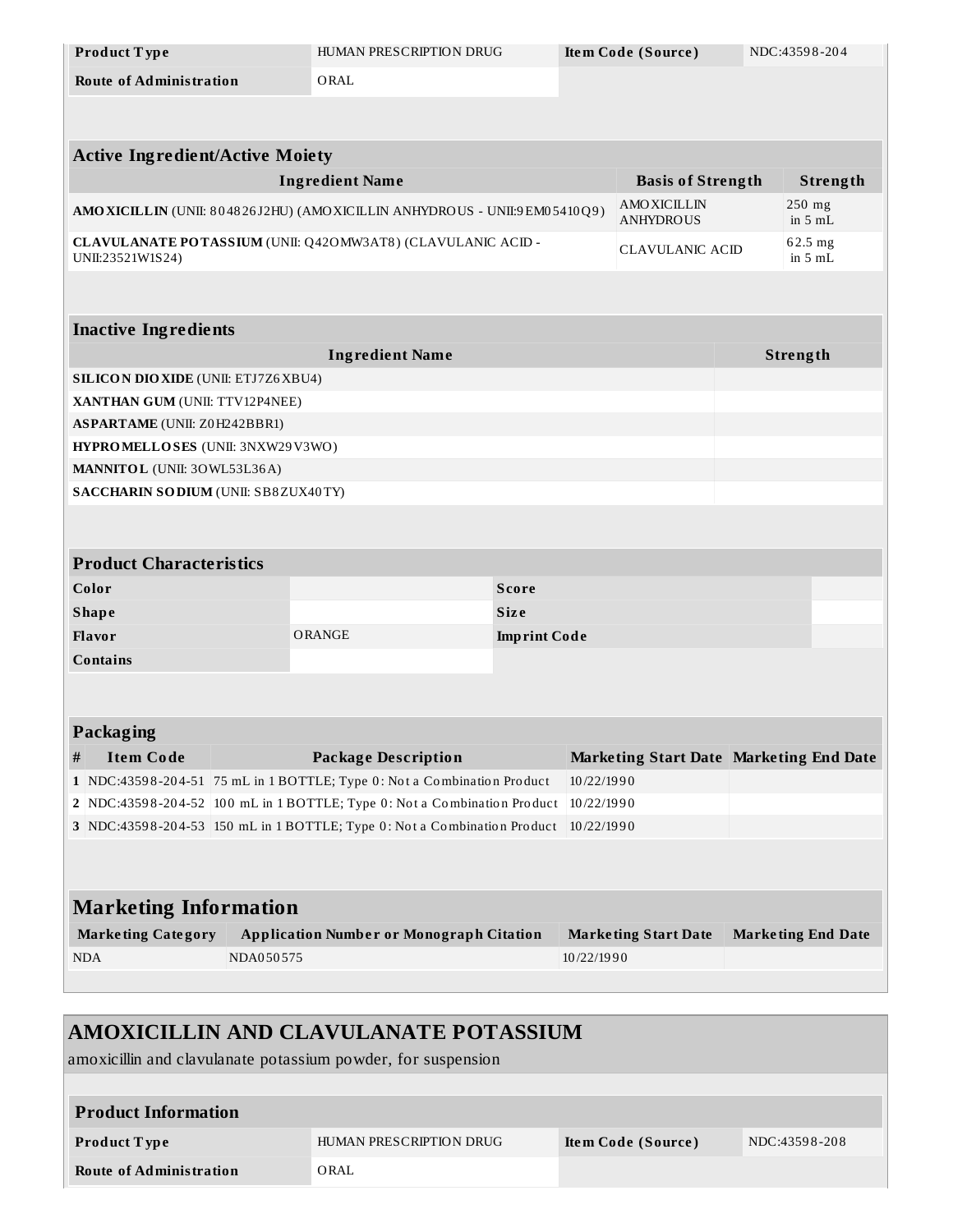| <b>Active Ingredient/Active Moiety</b>                                              |                                                                                                                                                    |                                                                            |                     |                             |                                         |          |                           |  |  |
|-------------------------------------------------------------------------------------|----------------------------------------------------------------------------------------------------------------------------------------------------|----------------------------------------------------------------------------|---------------------|-----------------------------|-----------------------------------------|----------|---------------------------|--|--|
|                                                                                     |                                                                                                                                                    | <b>Ingredient Name</b>                                                     |                     |                             | <b>Basis of Strength</b>                |          | Strength                  |  |  |
|                                                                                     |                                                                                                                                                    | AMO XICILLIN (UNII: 804826J2HU) (AMO XICILLIN ANHYDROUS - UNII:9EM05410Q9) |                     |                             | <b>AMOXICILLIN</b><br><b>ANHYDROUS</b>  |          | 400 mg<br>in $5mL$        |  |  |
| UNII:23521W1S24)                                                                    |                                                                                                                                                    | CLAVULANATE POTASSIUM (UNII: Q420 MW3AT8) (CLAVULANIC ACID -               |                     |                             | <b>CLAVULANIC ACID</b>                  |          | $57$ mg in $5$ mL         |  |  |
|                                                                                     |                                                                                                                                                    |                                                                            |                     |                             |                                         |          |                           |  |  |
|                                                                                     | <b>Inactive Ingredients</b>                                                                                                                        |                                                                            |                     |                             |                                         |          |                           |  |  |
|                                                                                     |                                                                                                                                                    | <b>Ingredient Name</b>                                                     |                     |                             |                                         | Strength |                           |  |  |
| <b>SILICON DIO XIDE (UNII: ETJ7Z6 XBU4)</b>                                         |                                                                                                                                                    |                                                                            |                     |                             |                                         |          |                           |  |  |
| XANTHAN GUM (UNII: TTV12P4NEE)                                                      |                                                                                                                                                    |                                                                            |                     |                             |                                         |          |                           |  |  |
| <b>ASPARTAME</b> (UNII: Z0H242BBR1)                                                 |                                                                                                                                                    |                                                                            |                     |                             |                                         |          |                           |  |  |
| HYPROMELLOSES (UNII: 3NXW29V3WO)                                                    |                                                                                                                                                    |                                                                            |                     |                             |                                         |          |                           |  |  |
| MANNITOL (UNII: 30WL53L36A)                                                         |                                                                                                                                                    |                                                                            |                     |                             |                                         |          |                           |  |  |
| SACCHARIN SODIUM (UNII: SB8ZUX40TY)                                                 |                                                                                                                                                    |                                                                            |                     |                             |                                         |          |                           |  |  |
|                                                                                     |                                                                                                                                                    |                                                                            |                     |                             |                                         |          |                           |  |  |
| <b>Product Characteristics</b>                                                      |                                                                                                                                                    |                                                                            |                     |                             |                                         |          |                           |  |  |
| Color                                                                               |                                                                                                                                                    |                                                                            | <b>Score</b>        |                             |                                         |          |                           |  |  |
| <b>Shape</b>                                                                        |                                                                                                                                                    |                                                                            | <b>Size</b>         |                             |                                         |          |                           |  |  |
| Flavor                                                                              |                                                                                                                                                    | <b>ORANGE</b>                                                              | <b>Imprint Code</b> |                             |                                         |          |                           |  |  |
| <b>Contains</b>                                                                     |                                                                                                                                                    |                                                                            |                     |                             |                                         |          |                           |  |  |
|                                                                                     |                                                                                                                                                    |                                                                            |                     |                             |                                         |          |                           |  |  |
| <b>Packaging</b>                                                                    |                                                                                                                                                    |                                                                            |                     |                             |                                         |          |                           |  |  |
| <b>Item Code</b><br>$\#$                                                            |                                                                                                                                                    | <b>Package Description</b>                                                 |                     |                             | Marketing Start Date Marketing End Date |          |                           |  |  |
|                                                                                     |                                                                                                                                                    |                                                                            |                     | 10/22/1990                  |                                         |          |                           |  |  |
|                                                                                     | 1 NDC:43598-208-50 50 mL in 1 BOTTLE; Type 0: Not a Combination Product<br>2 NDC:43598-208-51 75 mL in 1 BOTTLE; Type 0: Not a Combination Product |                                                                            |                     |                             | 10/22/1990                              |          |                           |  |  |
| 3 NDC:43598-208-52 100 mL in 1 BOTTLE; Type 0: Not a Combination Product 10/22/1990 |                                                                                                                                                    |                                                                            |                     |                             |                                         |          |                           |  |  |
|                                                                                     |                                                                                                                                                    |                                                                            |                     |                             |                                         |          |                           |  |  |
|                                                                                     |                                                                                                                                                    |                                                                            |                     |                             |                                         |          |                           |  |  |
|                                                                                     | <b>Marketing Information</b>                                                                                                                       |                                                                            |                     |                             |                                         |          |                           |  |  |
| <b>Marketing Category</b>                                                           |                                                                                                                                                    | <b>Application Number or Monograph Citation</b>                            |                     | <b>Marketing Start Date</b> |                                         |          | <b>Marketing End Date</b> |  |  |
| <b>NDA</b>                                                                          | NDA050725                                                                                                                                          |                                                                            |                     | 10/22/1990                  |                                         |          |                           |  |  |
|                                                                                     |                                                                                                                                                    |                                                                            |                     |                             |                                         |          |                           |  |  |
|                                                                                     |                                                                                                                                                    |                                                                            |                     |                             |                                         |          |                           |  |  |

**Labeler -** Dr. Reddy's Laboratories Inc (802315887)

Registrant - Dr. Reddy's Laboratories Inc DBA Dr. Reddy's Laboratories Tennessee LLC (967940441)

| Establishment                                                              |                |               |                                                                                                    |  |  |
|----------------------------------------------------------------------------|----------------|---------------|----------------------------------------------------------------------------------------------------|--|--|
| <b>Name</b>                                                                | <b>Address</b> | <b>ID/FEI</b> | <b>Business Operations</b>                                                                         |  |  |
| Dr. Reddy's Laboratories Inc DBA Dr. Reddy's<br>Laboratories Tennessee LLC |                |               | 967940441 manufacture(43598-213, 43598-204, 43598-208, 43598-208, 43598-218, 43598-206, 43598-221) |  |  |